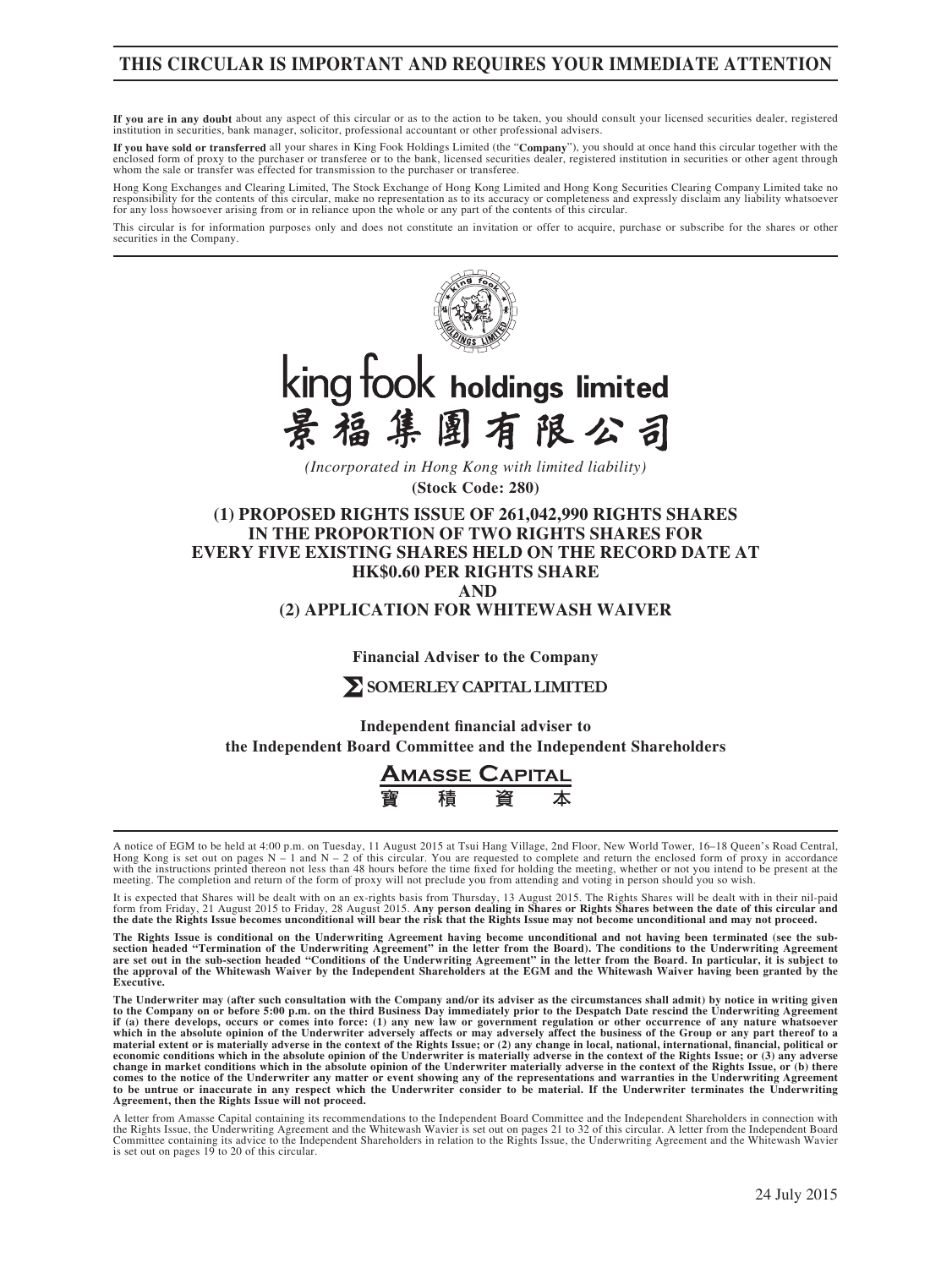## **CONTENTS**

## *Page*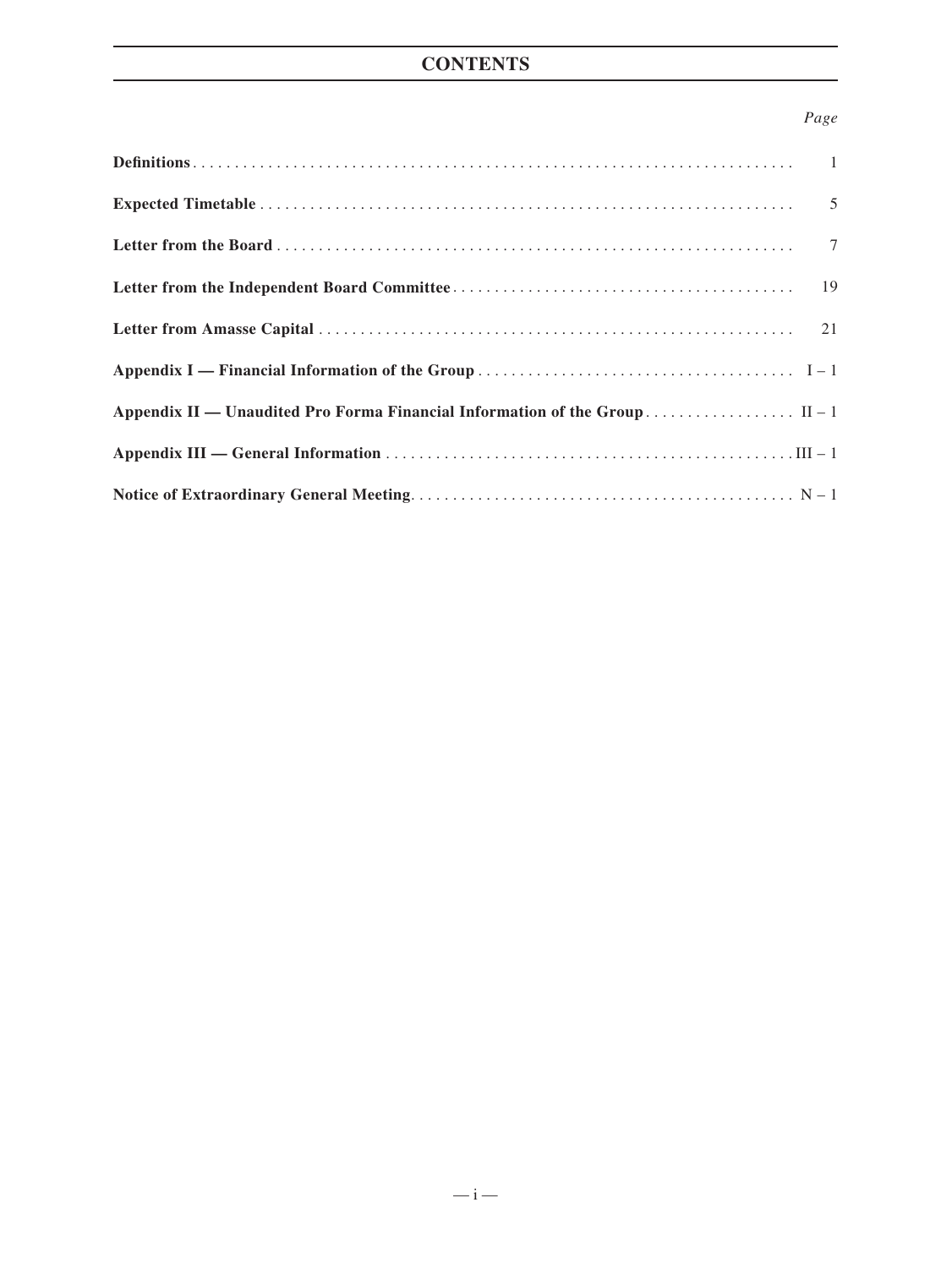*In this circular, unless the context otherwise requires, the following expressions used shall have the following meanings:*

| "acting in concert"                                       | ÷.                        | has the meaning ascribed to it under the Takeovers Code                                                                                                                                                                                                                                                                                                                  |
|-----------------------------------------------------------|---------------------------|--------------------------------------------------------------------------------------------------------------------------------------------------------------------------------------------------------------------------------------------------------------------------------------------------------------------------------------------------------------------------|
| "Allotment Posting Date"                                  |                           | Wednesday, 19 August 2015 (or such other date as the Underwriter<br>and the Company may agree in writing), being the intended date of<br>despatch of the Rights Issue Documents                                                                                                                                                                                          |
| "Amasse Capital" or<br>"Independent Financial<br>Adviser" | $\mathbb{Z}^{\times}$     | Amasse Capital Limited, a licensed corporation under the SFO<br>licensed to conduct type 6 (advising on corporate finance)<br>regulated activity under the SFO, being the independent financial<br>adviser to the Independent Board Committee and the Independent<br>Shareholders in respect of the Rights Issue, the Underwriting<br>Agreement and the Whitewash Waiver |
| "Announcement"                                            | $\mathbb{R}^{\mathbb{Z}}$ | the announcement of the Company dated 8 July 2015 relating to,<br>among other things, the Rights Issue and the application for the<br>Whitewash Waiver                                                                                                                                                                                                                   |
| "Board"                                                   | $\ddot{\phantom{a}}$      | the board of Directors                                                                                                                                                                                                                                                                                                                                                   |
| "Business Day"                                            | $\ddot{\phantom{a}}$      | a day (excluding Saturday, Sunday or a public holiday) on which<br>banks are generally open for business in Hong Kong                                                                                                                                                                                                                                                    |
| "CCASS"                                                   | $\ddot{\phantom{a}}$      | the Central Clearing and Settlement System established and<br>operated by HKSCC                                                                                                                                                                                                                                                                                          |
| "Company"                                                 | $\ddot{\phantom{a}}$      | King Fook Holdings Limited, a company incorporated in Hong<br>Kong with limited liability, whose Shares are listed on the Main<br>Board of the Stock Exchange                                                                                                                                                                                                            |
| "Companies Ordinance"                                     | ÷                         | the Companies Ordinance, Chapter 622 of the Laws of Hong Kong                                                                                                                                                                                                                                                                                                            |
| "Concert Group"                                           | $\ddot{\phantom{a}}$      | YCSEL and parties acting in concert with it                                                                                                                                                                                                                                                                                                                              |
| "Despatch Date"                                           | ÷                         | Wednesday, 9 September 2015 (or such other date as the<br>Underwriter and the Company may agree in writing), being the<br>intended date of despatch of certificates of the Rights Shares to<br>those entitled thereto                                                                                                                                                    |
| "Director(s)"                                             |                           | the director(s) of the Company                                                                                                                                                                                                                                                                                                                                           |
| "EGM"                                                     | ÷.                        | the extraordinary general meeting of the Company to be convened<br>and held at which a resolution will be proposed to consider, and, if<br>thought fit, approve the Rights Issue, the Underwriting Agreement<br>and the Whitewash Waiver                                                                                                                                 |
| "Excess Application Form(s)"                              | :                         | the form(s) of application for excess Rights Shares to be used in<br>connection with the Rights Issue                                                                                                                                                                                                                                                                    |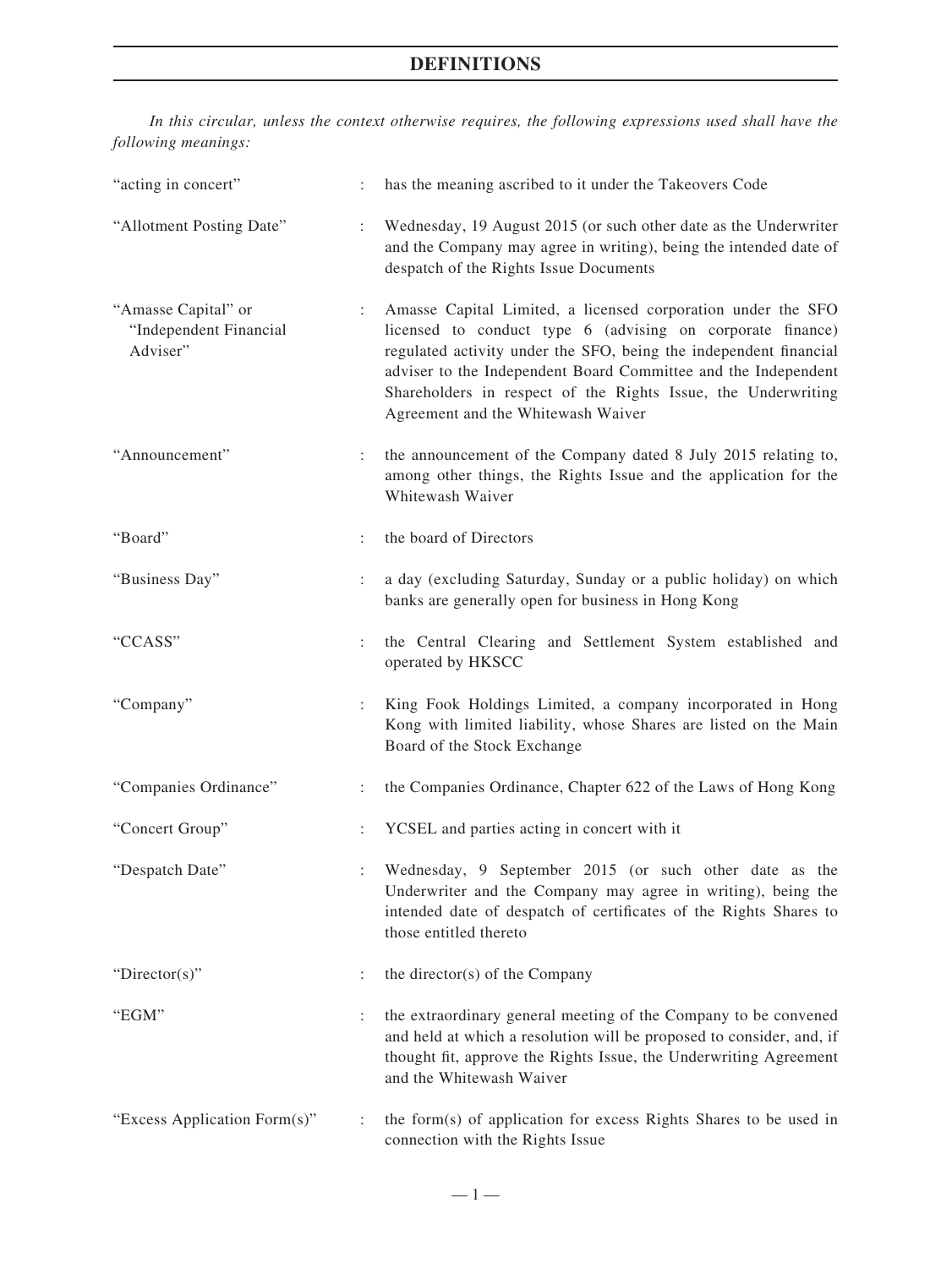| "Excluded Shareholder(s)"        |                      | Overseas Shareholder(s) whom the Directors, after making enquiry<br>regarding the legal restrictions under the laws of the relevant place<br>and the requirements of the relevant regulatory body or stock<br>exchange, consider it necessary or expedient to exclude them from<br>the Rights Issue                                                               |
|----------------------------------|----------------------|-------------------------------------------------------------------------------------------------------------------------------------------------------------------------------------------------------------------------------------------------------------------------------------------------------------------------------------------------------------------|
| "Executive"                      | ÷                    | the Executive Director of the Corporate Finance Division of the<br>SFC or any of his delegate(s)                                                                                                                                                                                                                                                                  |
| "Final Acceptance Date"          | ÷.                   | Wednesday, 2 September 2015 (or such other date as the<br>Underwriter and the Company may approve), being the intended<br>last day for acceptance of and payment for the Rights Shares                                                                                                                                                                            |
| "Group"                          | $\ddot{\phantom{a}}$ | the Company and its subsidiaries                                                                                                                                                                                                                                                                                                                                  |
| "HK\$"                           |                      | Hong Kong dollar(s), the lawful currency of Hong Kong                                                                                                                                                                                                                                                                                                             |
| "Hong Kong"                      | ÷                    | the Hong Kong Special Administrative Region of the People's<br>Republic of China                                                                                                                                                                                                                                                                                  |
| "HKSCC"                          | $\ddot{\phantom{a}}$ | Hong Kong Securities Clearing Company Limited                                                                                                                                                                                                                                                                                                                     |
| "Independent Board<br>Committee" | ÷                    | a committee of the Board (comprising Mr. Lau To Yee, Mr.<br>Cheng Kar Shing, Peter, Mr. Ho Hau Hay, Hamilton, Mr. Sin Nga<br>Yan, Benedict and Mr. Cheng Kwok Shing, Anthony, all being<br>independent non-executive Directors) established to advise the<br>Independent Shareholders on the Rights Issue, the Underwriting<br>Agreement and the Whitewash Waiver |
| "Independent Shareholders"       |                      | the Shareholders other than the Concert Group and those who are<br>involved in or interested in the Rights Issue, the Underwriting<br>Agreement and/or the Whitewash Waiver                                                                                                                                                                                       |
| "Latest Practicable Date"        |                      | 22 July 2015, being the latest practicable date prior to the printing<br>of this circular for ascertaining certain information contained in<br>this circular                                                                                                                                                                                                      |
| "Listing Committee"              | $\ddot{\phantom{a}}$ | has the meaning ascribed thereto in the Listing Rules                                                                                                                                                                                                                                                                                                             |
| "Listing Rules"                  |                      | the Rules Governing the Listing of Securities on the Stock<br>Exchange                                                                                                                                                                                                                                                                                            |
| "Overseas Shareholder(s)"        | ÷                    | the Shareholder(s) whose registered address(es) as shown in the<br>register of members of the Company on the Record Date is/are<br>outside Hong Kong                                                                                                                                                                                                              |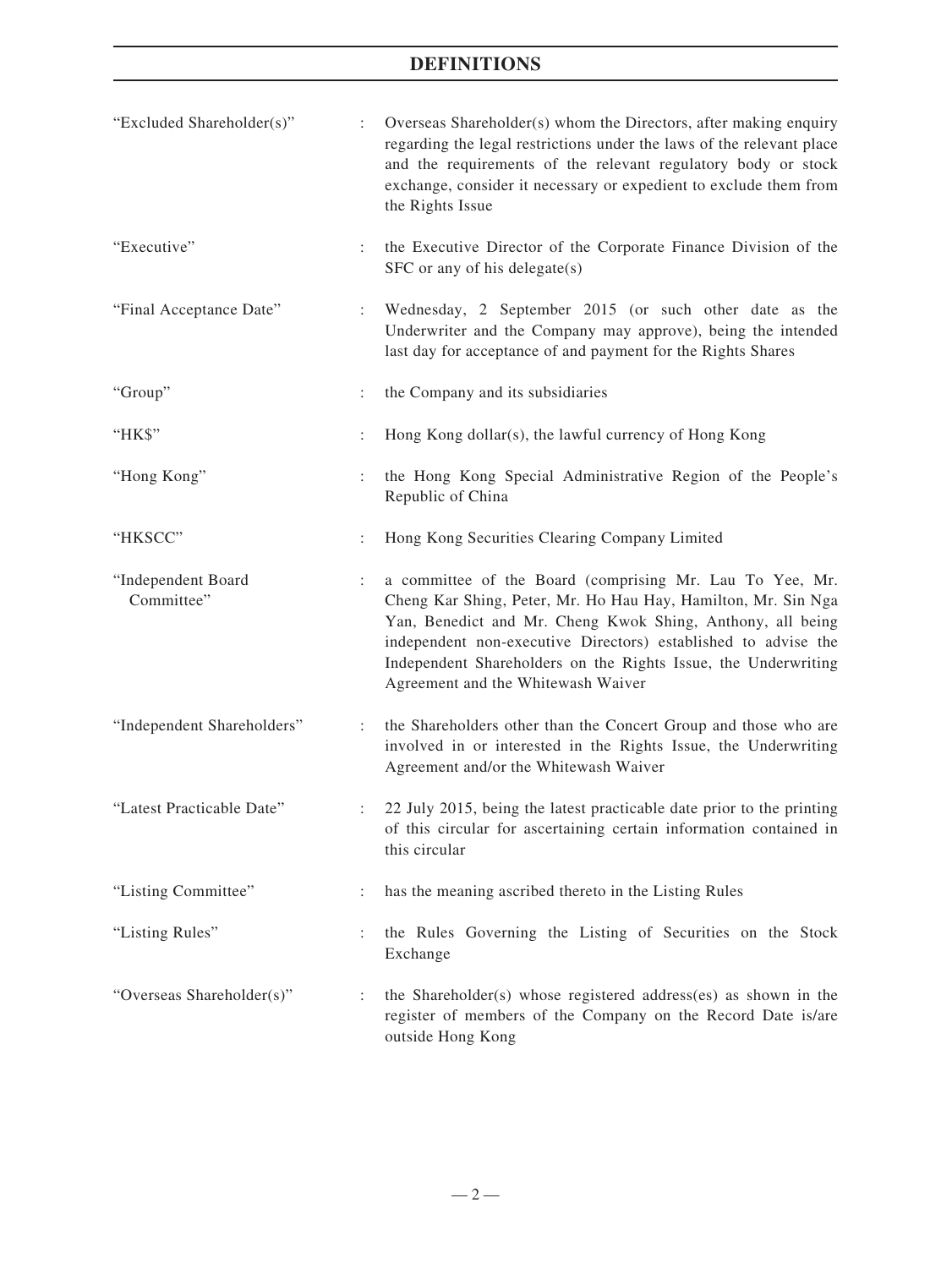| "Principal Shares"                       | $\ddot{\phantom{0}}$ | the 313,127,784 Shares in which YCSEL has interests, and any<br>further Shares which YCSEL or its associates may acquire on or<br>before the Record Date                                                                                                                 |
|------------------------------------------|----------------------|--------------------------------------------------------------------------------------------------------------------------------------------------------------------------------------------------------------------------------------------------------------------------|
| "Prospectus"                             | $\ddot{\cdot}$       | the prospectus to be issued by the Company in relation to the<br><b>Rights Issue</b>                                                                                                                                                                                     |
| "Provisional Allotment<br>Letter $(s)$ " |                      | the provisional allotment letter(s) to be used in connection with<br>the Rights Issue in such form as the Underwriter and the Company<br>may approve                                                                                                                     |
| "Qualifying Shareholder(s)"              | $\ddot{\phantom{a}}$ | the Shareholder(s) whose name(s) appear on the register of<br>members of the Company on the Record Date, other than the<br><b>Excluded Shareholders</b>                                                                                                                  |
| "Record Date"                            | ÷                    | Monday, 17 August 2015 (or such other date as the Underwriter<br>and the Company may approve), being the intended record date to<br>determine entitlements to the Rights Issue                                                                                           |
| "Relevant Period"                        | $\ddot{\phantom{a}}$ | the period commencing on 8 January 2015 (being the date falling<br>six months immediately prior to the date of the Announcement)<br>and ending on the Latest Practicable Date                                                                                            |
| "relevant securities"                    | ÷.                   | has the meaning as defined in Note 4 to Rule 22 of the Takeovers<br>Code                                                                                                                                                                                                 |
| "Rights Issue"                           | $\ddot{\phantom{a}}$ | the issue by the Company of 261,042,990 Rights Shares at the<br>Subscription Price on the basis of two Rights Shares for every<br>five existing Shares held on the Record Date payable in full on<br>acceptance on the terms and conditions as set out in the Prospectus |
| "Rights Issue Documents"                 | ÷                    | the Prospectus, the Provisional Allotment Letter and the Excess<br>Application Form to be issued by the Company                                                                                                                                                          |
| "Rights Share(s)"                        |                      | new Share(s) to be allotted and issued by the Company under the<br><b>Rights Issue</b>                                                                                                                                                                                   |
| "SFC"                                    | $\ddot{\phantom{a}}$ | the Securities and Futures Commission of Hong Kong                                                                                                                                                                                                                       |
| "SFO"                                    | $\ddot{\phantom{a}}$ | Securities and Futures Ordinance (Chapter 571 of the Laws of<br>Hong Kong)                                                                                                                                                                                               |
| "Share Registrar"                        |                      | Computershare Hong Kong Investor Services Limited                                                                                                                                                                                                                        |
| "Share $(s)$ "                           |                      | ordinary share(s) in the share capital of the Company                                                                                                                                                                                                                    |
| "Shareholder(s)"                         |                      | $holder(s)$ of $Share(s)$                                                                                                                                                                                                                                                |
| "Stock Exchange"                         |                      | The Stock Exchange of Hong Kong Limited                                                                                                                                                                                                                                  |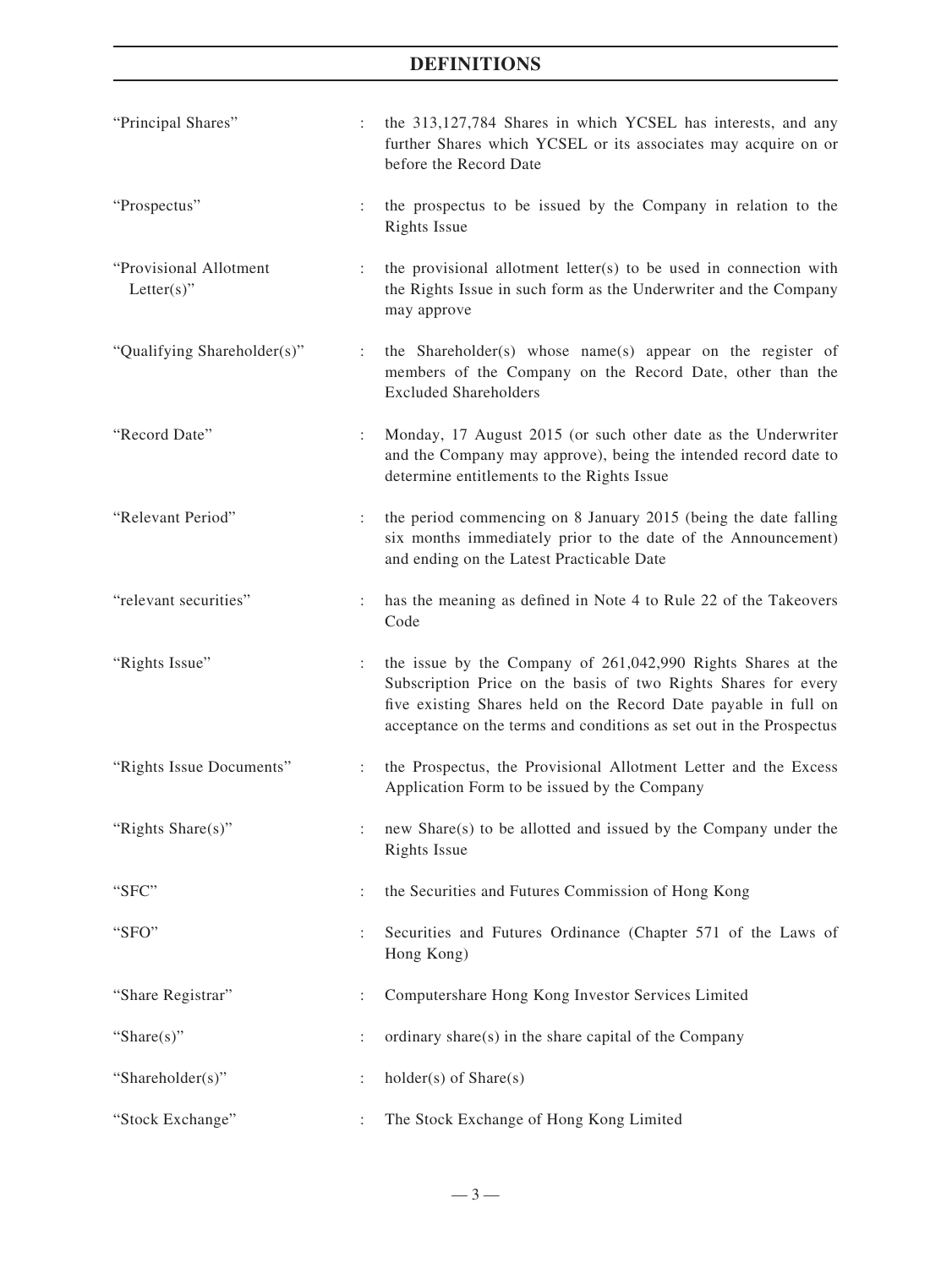| "Subscription Price"     | $\ddot{\phantom{a}}$ | the issue price of HK\$0.60 per Rights Share at which the Rights<br>Shares are proposed to be offered for subscription                                                                                                                                                                                                                                                                                                                                                                                                                      |
|--------------------------|----------------------|---------------------------------------------------------------------------------------------------------------------------------------------------------------------------------------------------------------------------------------------------------------------------------------------------------------------------------------------------------------------------------------------------------------------------------------------------------------------------------------------------------------------------------------------|
| "Takeovers Code"         |                      | the Hong Kong Code on Takeovers and Mergers                                                                                                                                                                                                                                                                                                                                                                                                                                                                                                 |
| "Underwriting Agreement" | $\ddot{\cdot}$       | the underwriting agreement dated 3 July 2015 among the<br>Company, the executive Directors and the Underwriter in relation<br>to the Rights Issue                                                                                                                                                                                                                                                                                                                                                                                           |
| "Underwritten Shares"    | ÷                    | the Rights Shares, other than those undertaken to be subscribed by<br>YCSEL and its associates, underwritten by the Underwriter subject<br>to the terms and conditions of the Underwriting Agreement (being<br>135,791,878 Rights Shares)                                                                                                                                                                                                                                                                                                   |
| "Untaken Shares"         | $\ddot{\phantom{a}}$ | any of the Underwritten Shares not taken up by the Qualifying<br>Shareholders under the Rights Issue                                                                                                                                                                                                                                                                                                                                                                                                                                        |
| "Whitewash Waiver"       | ÷                    | a waiver to be granted by the Executive pursuant to Note 1 on<br>dispensations from Rule 26 of the Takeovers Code in respect of<br>the obligation of YCSEL to make a general offer for all the issued<br>Shares not already owned or agreed to be acquired by the Concert<br>Group which may otherwise arise as a result of the subscription<br>of the Rights Shares by YCSEL pursuant to the Underwriting<br>Agreement and/or pursuant to the Concert Group's application for<br>any excess Rights Shares which is accepted by the Company |
| "YCSEL" or "Underwriter" |                      | Yeung Chi Shing Estates Limited, a company incorporated in Hong<br>Kong with limited liability, and a substantial Shareholder and the<br>underwriter to the Rights Issue                                                                                                                                                                                                                                                                                                                                                                    |
| $``\%"$                  |                      | per cent                                                                                                                                                                                                                                                                                                                                                                                                                                                                                                                                    |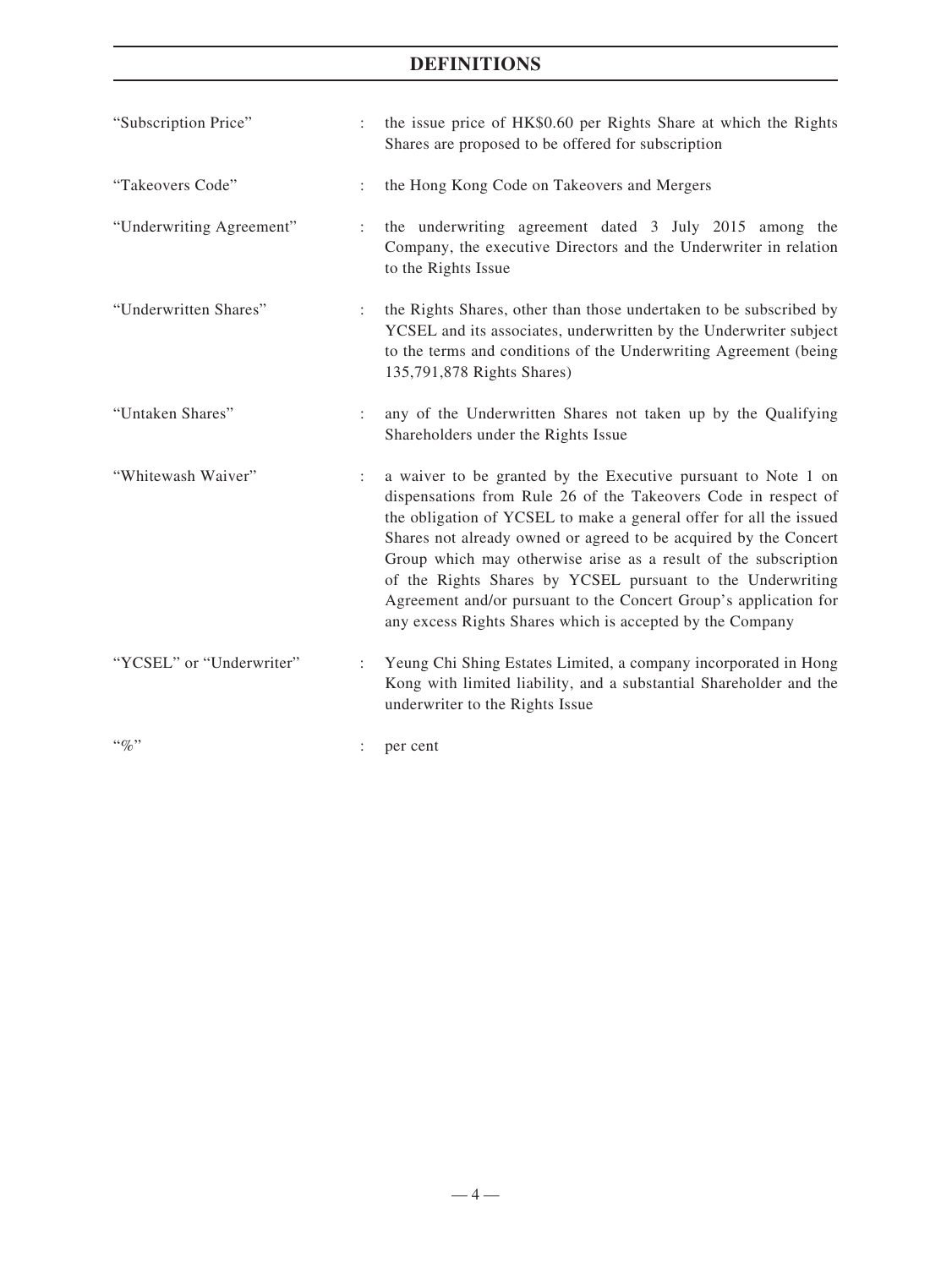## **EXPECTED TIMETABLE**

The expected timetable for the Rights Issue is set out below:

## *2015*

| Latest time for return of proxy form of the EGM                                                                                                 | $\ddot{\cdot}$       | 4:00 p.m. on Saturday, 8 August     |
|-------------------------------------------------------------------------------------------------------------------------------------------------|----------------------|-------------------------------------|
| <b>EGM</b>                                                                                                                                      | $\ddot{\cdot}$       | 4:00 p.m. on Tuesday, 11 August     |
| Announcement of poll results of the EGM                                                                                                         | $\ddot{\cdot}$       | Tuesday, 11 August                  |
| Last day of dealing in Shares on a cum-rights basis                                                                                             | $\ddot{\cdot}$       | Wednesday, 12 August                |
| First day of dealing in Shares on an ex-rights basis                                                                                            | $\vdots$             | Thursday, 13 August                 |
| Latest time for lodging transfer of Shares<br>in order to qualify for the Rights Issue                                                          | $\ddot{\phantom{a}}$ | 4:30 p.m. on Friday, 14 August      |
| Register of members of the Company closes                                                                                                       | $\ddot{\cdot}$       | Monday, 17 August                   |
| Record Date                                                                                                                                     | $\ddot{\cdot}$       | Monday, 17 August                   |
| Register of members of the Company re-opens                                                                                                     | $\ddot{\cdot}$       | Tuesday, 18 August                  |
| Despatch of the Rights Issue Documents                                                                                                          | $\vdots$             | Wednesday, 19 August                |
| First day of dealings in nil-paid Rights Shares                                                                                                 | $\ddot{\phantom{a}}$ | Friday, 21 August                   |
| Latest time for splitting of nil-paid Rights Shares                                                                                             | $\ddot{\cdot}$       | 4:30 p.m. on Tuesday, 25 August     |
| Last day of dealings in nil-paid Rights Shares                                                                                                  | $\ddot{\cdot}$       | Friday, 28 August                   |
| Latest time for acceptance of, and payment<br>for the Rights Shares and for application and<br>payment for excess Rights Shares                 | $\ddot{\cdot}$       | 4:30 p.m. on Wednesday, 2 September |
| Rights Issue expected to become unconditional                                                                                                   | $\ddot{\phantom{a}}$ | 5:00 p.m. on Friday, 4 September    |
| Announcement of results of acceptance of and<br>excess applications for the Rights Issue                                                        |                      | Tuesday, 8 September                |
| Despatch of refund cheques in respect of unsuccessful<br>or partially unsuccessful excess applications<br>for excess Rights Shares on or before | $\ddot{\phantom{a}}$ | Wednesday, 9 September              |
| Despatch of certificates for fully-paid Rights Shares<br>on or before                                                                           | $\ddot{\cdot}$       | Wednesday, 9 September              |
| Commencement of dealings in fully-paid Rights Shares                                                                                            | $\ddot{\phantom{a}}$ | 9:00 a.m. on Thursday, 10 September |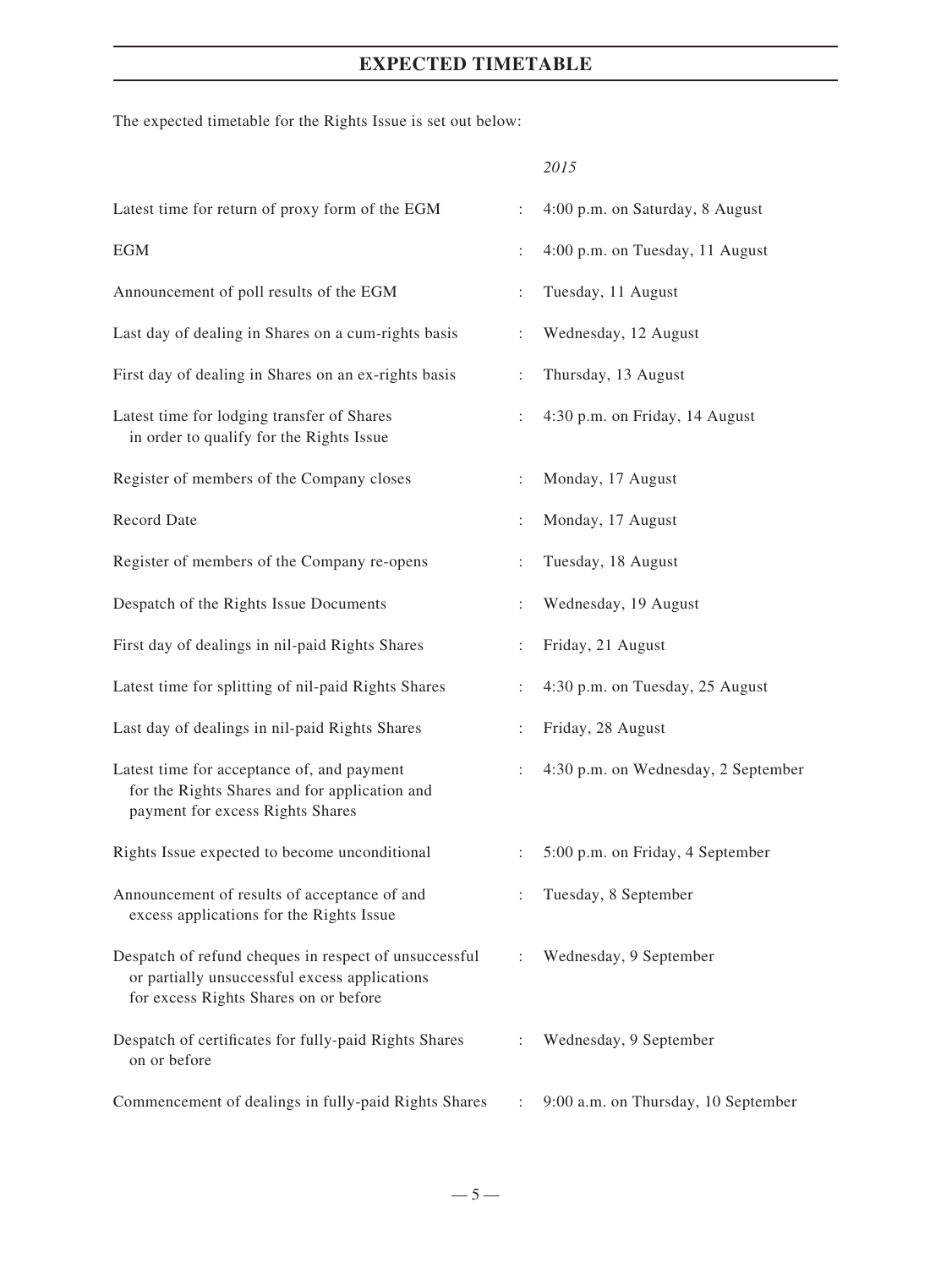## **EXPECTED TIMETABLE**

*Notes:*

- 1. All times in this circular refer to Hong Kong times.
- 2. The latest time for acceptance of and payment for the Rights Shares and for application and payment for excess Rights Shares will not take place at the time stated above if there is a tropical cyclone warning signal no. 8 or above, or a "black" rainstorm warning:
	- (i) in force in Hong Kong at any local time before 12:00 noon and no longer in force after 12:00 noon on the Final Acceptance Date. In such event, the latest time for acceptance of and payment for the Rights Shares and for application and payment for excess Rights Shares will be extended to 5:00 p.m. on the same Business Day; or
	- (ii) in force in Hong Kong at any local time between 12:00 noon and 4:00 p.m. on the Final Acceptance Date. In such event, the latest time for acceptance of and payment for the Rights Shares and for application and payment for excess Rights Shares will be rescheduled to 4:00 p.m. on the following Business Day which does not have either of those warnings in force at any time between 9:00 a.m. and 4:00 p.m.

If the latest time for acceptance of and payment for the Rights Shares and for application and payment for excess Rights Shares does not take place on the Final Acceptance Date, the dates mentioned in the expected timetable above may be affected. The Company will notify the Shareholders by way of announcement(s) on any change to the expected timetable as soon as practicable.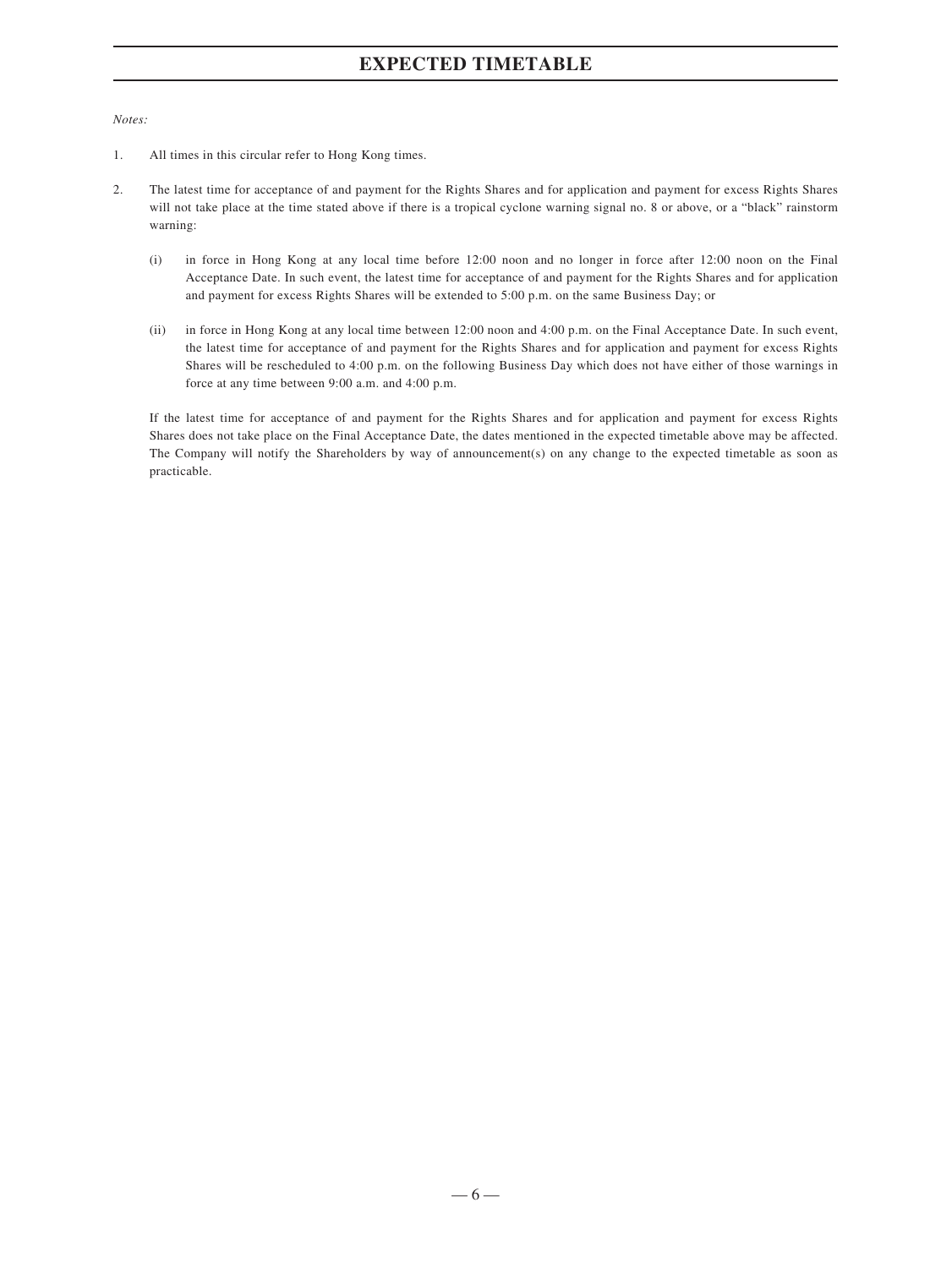

# king fook holdings limited 景福集團有限公司

*(Incorporated in Hong Kong with limited liability)* **(Stock Code: 280)**

*Executive Directors* Mr. Yeung Ping Leung, Howard Mr. Tang Yat Sun, Richard Mr. Cheng Ka On, Dominic Ms. Fung Chung Yee, Caroline

*Registered office* 9th Floor King Fook Building 30–32 Des Voeux Road Central Hong Kong

*Non-executive Director* Mr. Wong Wei Ping, Martin

*Independent non-executive Directors* Mr. Lau To Yee Mr. Cheng Kar Shing, Peter Mr. Ho Hau Hay, Hamilton Mr. Sin Nga Yan, Benedict Mr. Cheng Kwok Shing, Anthony

24 July 2015

*To the Independent Shareholders*

Dear Sir or Madam,

## **(1) PROPOSED RIGHTS ISSUE OF 261,042,990 RIGHTS SHARES IN THE PROPORTION OF TWO RIGHTS SHARES FOR EVERY FIVE EXISTING SHARES HELD ON THE RECORD DATE AT HK\$0.60 PER RIGHTS SHARE AND (2) APPLICATION FOR WHITEWASH WAIVER**

#### **INTRODUCTION**

As mentioned in the Announcement, subject to the satisfaction of certain conditions, the Company proposed to raise about HK\$156.6 million before expenses by way of a rights issue of 261,042,990 Shares, on the basis of two Rights Shares for every five existing Shares held on the Record Date at the Subscription Price of HK\$0.60 per Rights Share. The Rights Issue will be fully underwritten by the Underwriter on the terms and subject to the conditions set out in the Underwriting Agreement.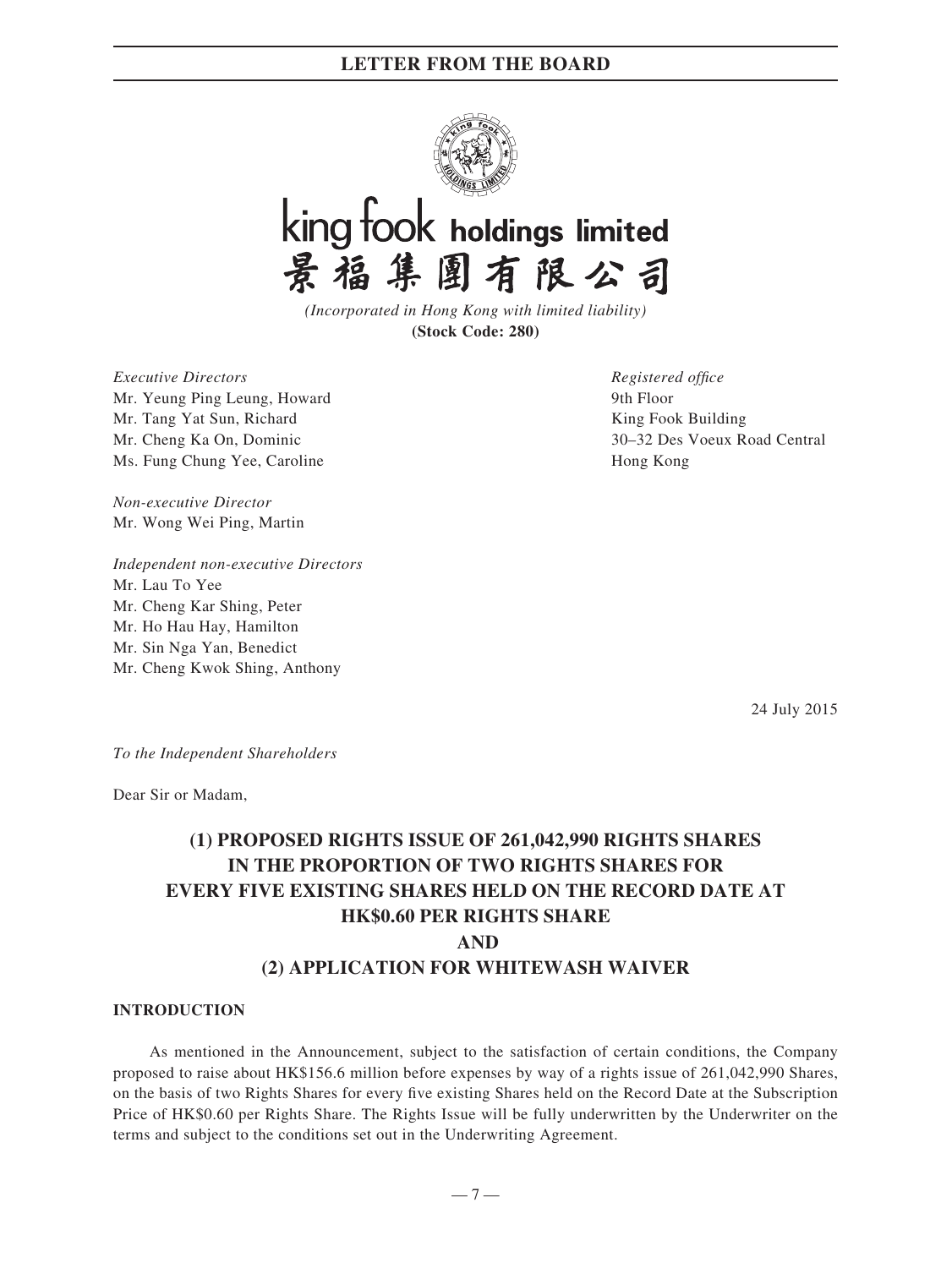Pursuant to the Underwriting Agreement, YCSEL has conditionally agreed to underwrite the Underwritten Shares. Assuming no acceptance by the Qualifying Shareholders (except YCSEL) under the Rights Issue, YCSEL will be required to take up the Underwritten Shares and the total shareholding of the Concert Group upon completion of the Rights Issue would amount to approximately 63.39% of the then issued share capital of the Company as enlarged by the allotment and issue of the Rights Shares. Under such circumstance, the Concert Group would be required to make a mandatory general offer for all the issued Shares (other than those already owned or agreed to be acquired by the Concert Group) under Rule 26.1 of the Takeovers Code, unless a waiver from strict compliance with Rule 26.1 of the Takeovers Code is granted by the Executive. YCSEL has made an application to the Executive for the granting of the Whitewash Waiver pursuant to Note 1 on dispensations from Rule 26 of the Takeovers Code.

The Independent Board Committee (comprising Mr. Lau To Yee, Mr. Cheng Kar Shing, Peter, Mr. Ho Hau Hay, Hamilton, Mr. Sin Nga Yan, Benedict and Mr. Cheng Kwok Shing, Anthony, all being independent non-executive Directors) has been established to consider the Rights Issue, the Underwriting Agreement and the Whitewash Waiver. Mr. Wong Wei Ping, Martin, a non-executive Director, is a brother-in-law of Mr. Yeung Ping Leung, Howard who, together with other members of his family, control the management of YCSEL. Accordingly, Mr. Wong Wei Ping, Martin would not be a member of the Independent Board Committee. Amasse Capital has been appointed as the independent financial adviser to the Independent Board Committee in this regard. Such appointment has been approved by the Independent Board Committee.

The purpose of this circular is to give you further details of (i) the Rights Issue, the Underwriting Agreement and the Whitewash Waiver; (ii) a letter of recommendation from the Independent Board Committee to the Independent Shareholders in relation to the Rights Issue, the Underwriting Agreement and the Whitewash Waiver; (iii) a letter of advice from Amasse Capital to the Independent Board Committee and the Independent Shareholders in relation to the Rights Issue, the Underwriting Agreement and the Whitewash Waiver; and (iv) a notice of the EGM.

#### **RIGHTS ISSUE**

#### **Issue statistics**

| Basis of the Rights Issue                                                     |                           | Two Rights Shares for every five existing Shares held on<br>the Record Date |
|-------------------------------------------------------------------------------|---------------------------|-----------------------------------------------------------------------------|
| Subscription Price                                                            | $\ddot{\phantom{a}}$      | HK\$0.60 per Rights Share                                                   |
| Number of existing Shares in issue.<br>as at the Latest Practicable Date      | $\mathbb{Z}^{\mathbb{Z}}$ | 652,607,475 Shares                                                          |
| Number of Rights Shares                                                       | $\mathbb{Z}^{\mathbb{Z}}$ | 261,042,990 Rights Shares                                                   |
| Enlarged total number of issued Shares<br>upon completion of the Rights Issue | $\mathbb{Z}$              | 913,650,465 Shares                                                          |

As at the Latest Practicable Date, the Company had no outstanding warrants, options, derivatives or securities convertible into or exchangeable for Shares.

The 261,042,990 Rights Shares to be issued pursuant to the terms of the Rights Issue represent 40.0% of the existing issued share capital of the Company and approximately 28.57% of the enlarged issued share capital of the Company immediately upon completion of the Rights Issue.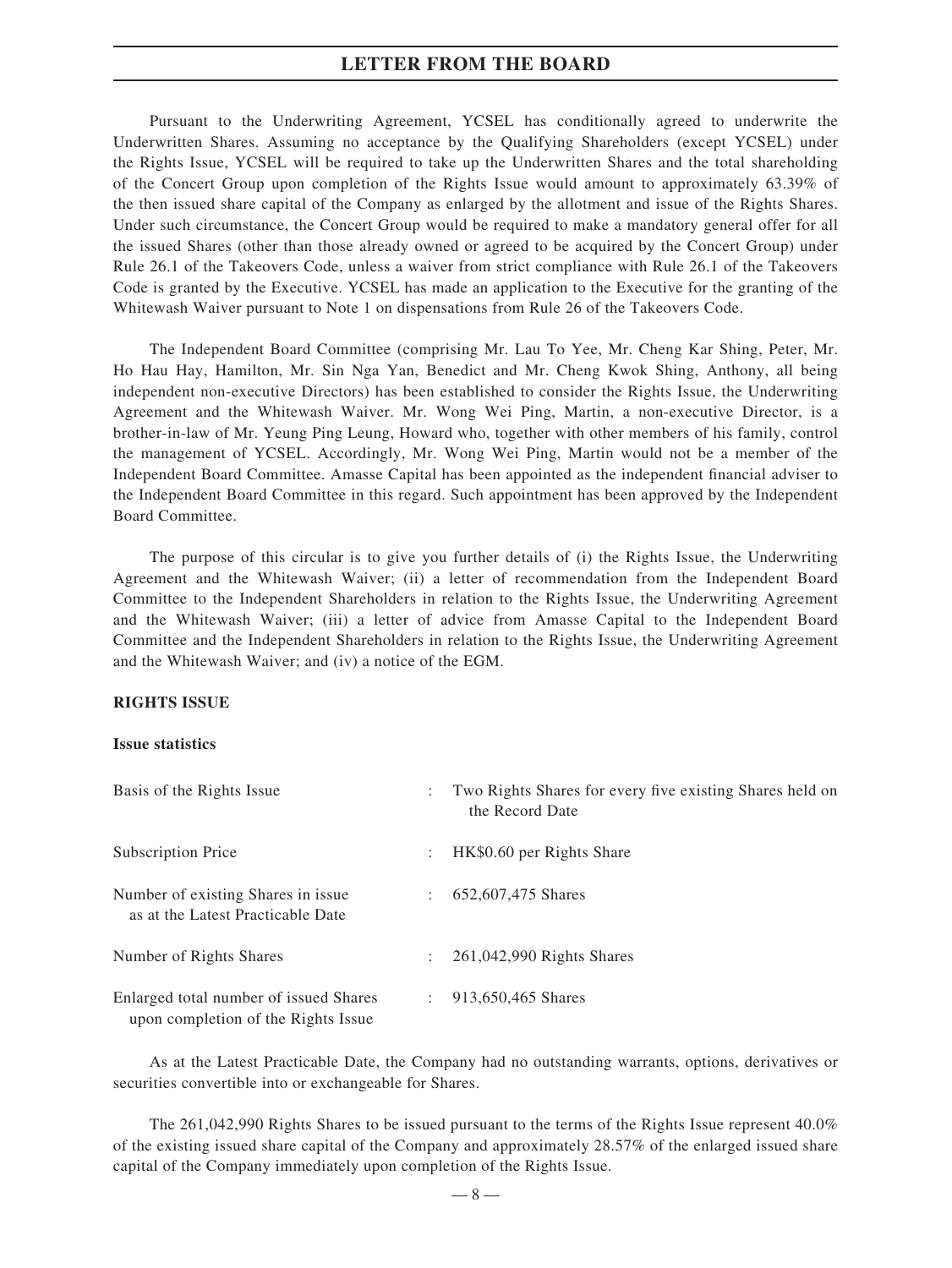#### **Subscription Price**

The subscription price of HK\$0.60 per Rights Share is payable in full when a Qualifying Shareholder accepts his/her/its provisional allotment under the Rights Issue or applies for excess Rights Shares or when a transferee of nil-paid Rights Shares subscribes for the Rights Shares.

The Subscription Price represents:

- (i) a discount of approximately 28.57% to the closing price of HK\$0.84 per Share as quoted on the Stock Exchange on 3 July 2015, being the last trading day prior to the publication of the Announcement;
- (ii) a discount of approximately 37.50% to the average closing price of approximately HK\$0.96 per Share as quoted on the Stock Exchange for the five consecutive trading days up to and including 3 July 2015;
- (iii) a discount of approximately 41.18% to the average closing price of approximately HK\$1.02 per Share as quoted on the Stock Exchange for the ten consecutive trading days up to and including 3 July 2015;
- (iv) a discount of approximately 22.08% to the theoretical ex-rights price of approximately HK\$0.77 per Share based on the closing price as quoted on the Stock Exchange on 3 July 2015;
- (v) a discount of approximately 44.44% to the audited consolidated net tangible asset value per Share of approximately HK\$1.08 (based on the latest published audited consolidated net tangible asset value of the Group attributable to the Shareholders of approximately HK\$707.5 million as at 31 March 2015 and 652,607,475 Shares in issue as at the Latest Practicable Date); and
- (vi) a discount of approximately 14.29% to the closing price of HK\$0.70 per Share as quoted on the Stock Exchange as at the Latest Practicable Date.

The Subscription Price was arrived at after arm's length negotiation between the Company and the Underwriter with reference to (i) the loss-making performance of the Group for the latest two years ended 31 March 2015; and (ii) the recent market prices and trading volume of the Shares. Each Qualifying Shareholder is entitled to subscribe for the Rights Shares at the same price in proportion to his/her/ its shareholding in the Company held on the Record Date. The Directors consider the Subscription Price, which has been set at a discount as described above with an objective to encourage the existing Shareholders to take up their entitlements so as to participate in the potential growth of the Company, to be fair and reasonable and in the interests of the Company and the Shareholders as a whole.

### **Status of the Rights Shares**

The Rights Shares, when issued and fully paid, will rank pari passu with the Shares in issue on the date of allotment of the Rights Shares in all respects. Holders of such Rights Shares will be entitled to receive all future dividends and distributions which may be declared, made or paid on or after the date of allotment of the Rights Shares.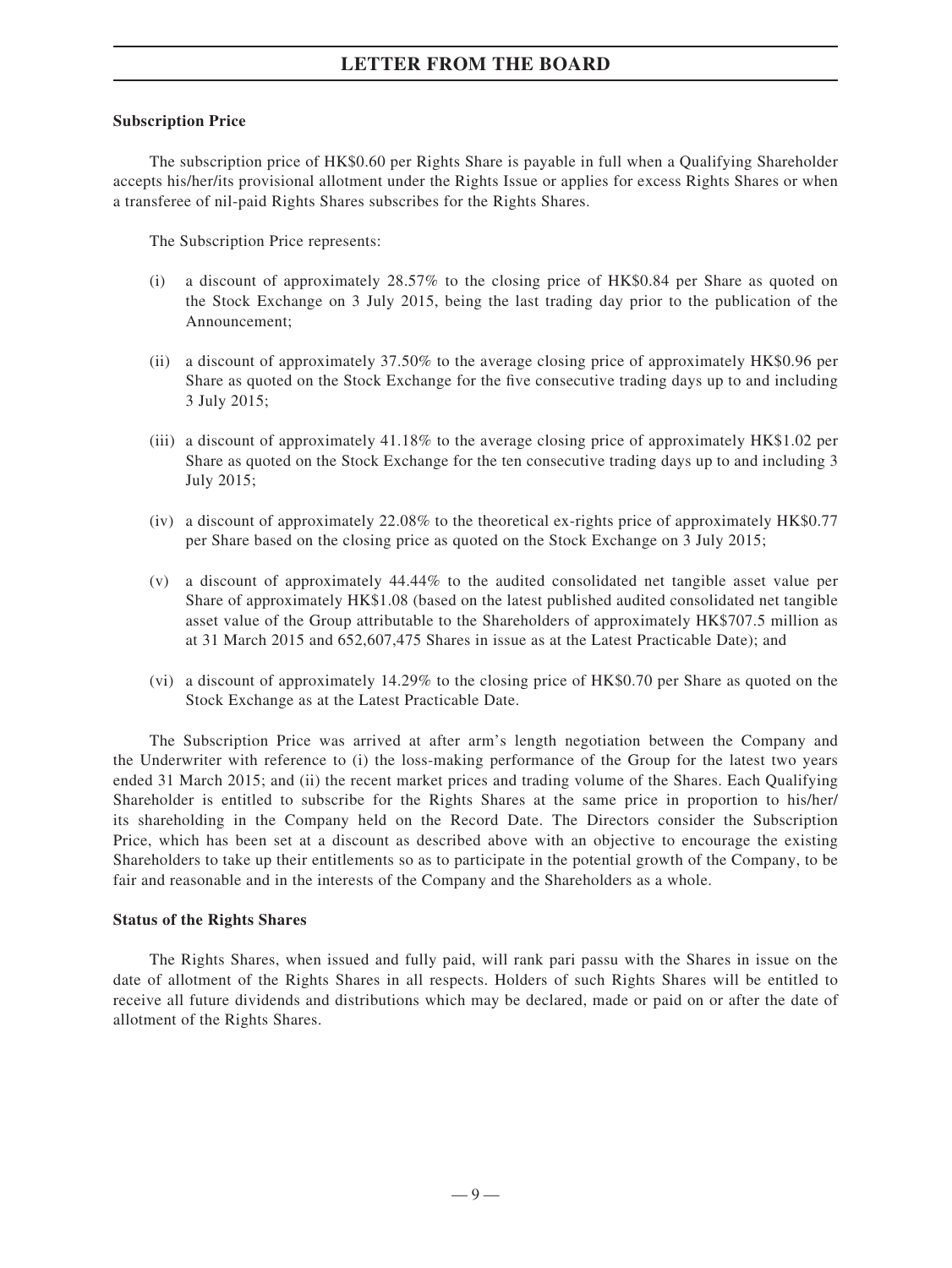#### **Qualifying Shareholders**

To qualify for the Rights Issue, a Qualifying Shareholder must be registered as a member of the Company on the Record Date. In order to be registered as members of the Company on the Record Date, all transfers of Shares (together with the relevant share certificate(s)) must be lodged with the Share Registrar at Shops 1712–1716, 17th Floor, Hopewell Centre, 183 Queen's Road East, Wanchai, Hong Kong by not later than 4:30 p.m. on Friday, 14 August 2015. It is expected that the last day of dealings in Shares on a cum-rights basis is Wednesday, 12 August 2015 and the Shares will be dealt with on an ex-rights basis from Thursday, 13 August 2015.

The Company will send the Rights Issue Documents to the Qualifying Shareholders on the Allotment Posting Date. The Company will send the Prospectus only to the Excluded Shareholders (if any) for information purposes on the same date.

#### **Excluded Shareholders**

The Rights Issue Documents will not be registered or filed under the applicable securities legislation of any jurisdiction other than Hong Kong. There were 10 Overseas Shareholders in Canada, United Kingdom, Macau, Malaysia and the United States of America as at the Latest Practicable Date. The Company has made enquiries regarding the legal restrictions under the laws of the relevant places and the requirements of the relevant regulatory bodies or stock exchange of extending the Rights Issue to such Overseas Shareholders. The Directors, based on results of such enquiries made, consider that it is expedient to exclude such Overseas Shareholders from the Rights Issue.

Arrangements will be made for the Rights Shares, which would otherwise have been provisionally allotted to the Excluded Shareholders in nil-paid form, to be sold as soon as practicable after dealings in nil-paid Rights Shares commence, if a premium (net of expenses) can be obtained. The proceeds of such sale, less expenses, of HK\$100 or more will be paid pro rata (but rounded down to the nearest cent) to the relevant Excluded Shareholders in Hong Kong dollars. The Company will retain individual amounts of less than HK\$100 for its own benefit.

#### **Fractional entitlement to the Rights Shares**

The Company will not provisionally allot fractions of Rights Shares. All fractions of Rights Shares will be aggregated and sold in the market and, if a premium (net of expenses) can be achieved, the Company will keep the net proceeds for its own benefit. Any unsold fractions of Rights Shares will be available for excess application.

#### **Application for excess Rights Shares**

Qualifying Shareholders are entitled to apply for any unsold entitlements of the Excluded Shareholders, any unsold Rights Shares created by adding together fractions of the Rights Shares and any Rights Shares provisionally allotted but not accepted by the Qualifying Shareholders.

Application may be made by completing the Excess Application Form and lodging the same with a separate remittance for the excess Rights Shares. The Directors will allocate the excess Rights Shares at their discretion, but on a fair and equitable basis to Qualifying Shareholders who have applied for excess Rights Shares on the following principles:

(1) preference will be given to applications for less than a board lot of Rights Shares where they appear to the Directors that such applications are made to round up odd-lot holdings (in particular those already existed on the date of the Announcement or created as a result of the Rights Issue) to whole-lot holdings and that such applications are not made with the intention to abuse this mechanism;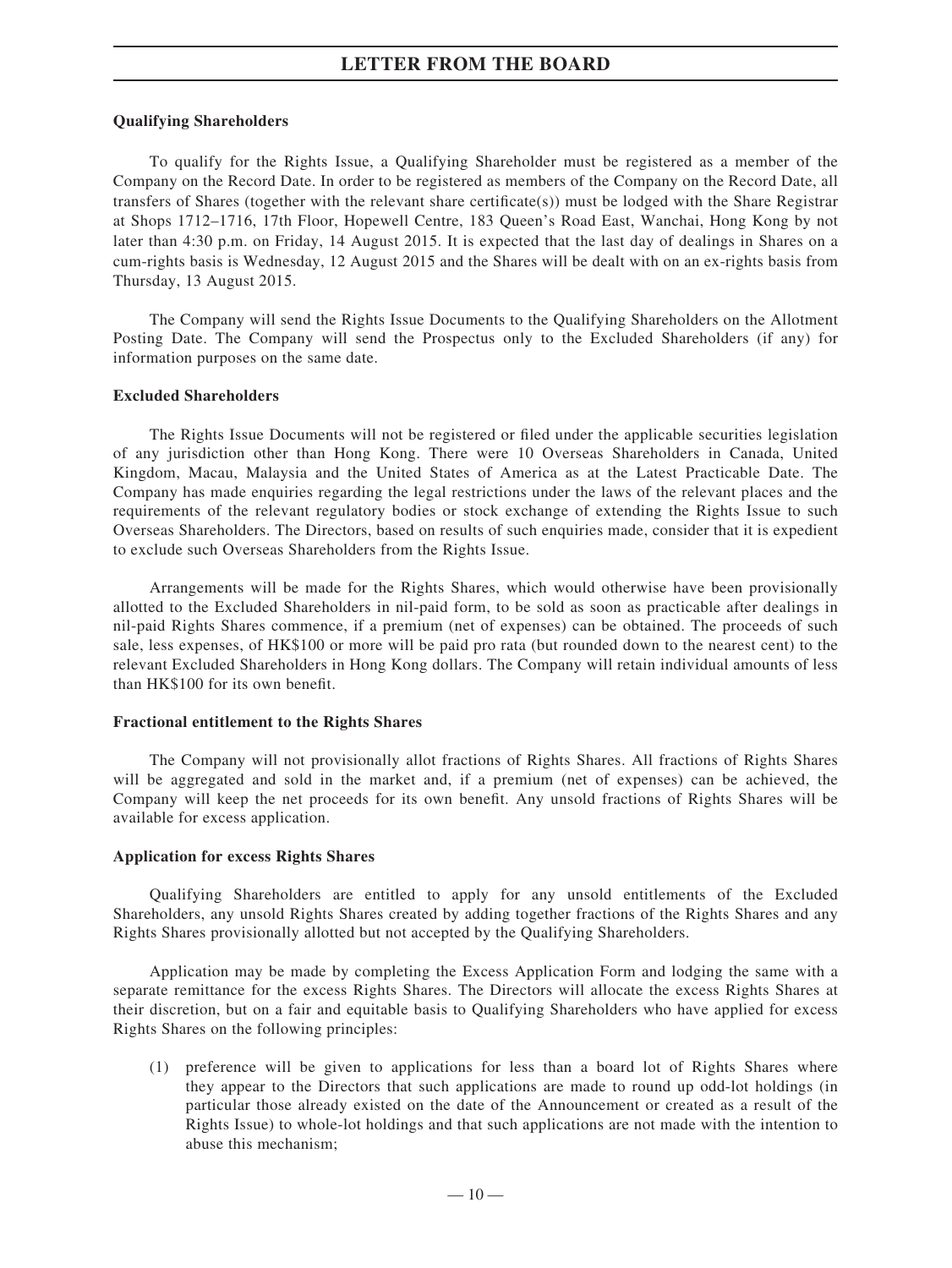- (2) subject to availability of excess Rights Shares after allocation under principle (1) above, any remaining excess Rights Shares will be allocated to applicants in proportion to the respective shareholdings of the applicants in the Company as at the Record Date; and
- (3) subject to availability of excess Rights Shares after allocation under principles (1) and (2) above (which may arise if applicants with relatively high shareholdings in the Company as at the Record Date apply for small number of excess Rights Shares), any further remaining excess Rights Shares will be allocated to applicants in proportion to the number of excess Rights Shares being applied for under each application.

Shareholders with their Shares held by a nominee company (or which are deposited into CCASS) should note that the Board will regard the nominee company (including HKSCC) as a single Shareholder according to the register of members of the Company. Accordingly, Shareholders should note that the above arrangement in relation to allocation of excess Rights Shares will not be extended to the beneficial owners individually. The Shareholders with their Shares held by a nominee company (or which are deposited into CCASS) are advised to consider whether they would like to arrange for the registration of the relevant Shares in their own names prior to the Record Date.

Shareholders whose Shares are held by their nominee(s) (or which are deposited into CCASS) and who would like to have their names registered on the register of members of the Company on the Record Date, must lodge all necessary documents with the Share Registrar at Shops 1712–1716, 17th Floor, Hopewell Centre, 183 Queen's Road East, Wanchai, Hong Kong for completion of the relevant registration by 4:30 p.m. on Friday, 14 August 2015 (the register of members of the Company will be closed on Monday, 17 August 2015).

### **Application for listings**

The Company will apply to the Listing Committee for the listings of, and permission to deal in, the Rights Shares in both nil-paid and fully-paid forms. The nil-paid Rights Shares shall have the same board lot size as the Shares, i.e. 2,000 Shares in one board lot.

Dealings in the Rights Shares in their nil-paid and fully-paid forms will be subject to the payment of stamp duty in Hong Kong.

It is expected that the Rights Shares will be dealt with in their nil-paid form from Friday, 21 August 2015 to Friday, 28 August 2015. Dealings in the Rights Shares in both their nil-paid and fully-paid forms which are registered in the register of members of the Company will be subject to payment of stamp duty, Stock Exchange trading fee, SFC transaction levy and any other applicable fees and charges in Hong Kong.

Subject to the grant of listing of, and permission to deal in, the Rights Shares in both nil-paid and fully-paid forms on the Stock Exchange as well as compliance with the stock admission requirements of HKSCC, the Rights Shares in both nil-paid and fully-paid forms will be accepted as eligible securities by HKSCC for deposit, clearance and settlement in CCASS with effect from the respective commencement dates of dealings in the Rights Shares in both nil-paid and fully-paid forms on the Stock Exchange or such other dates as determined by HKSCC. Settlement of transactions between participants of the Stock Exchange on any trading day is required to take place in CCASS on the second trading day thereafter. All activities under CCASS are subject to the General Rules of CCASS and CCASS Operational Procedures in effect from time to time. All necessary arrangements will be made to enable the Rights Shares in both their nil-paid and fully-paid forms to be admitted into CCASS.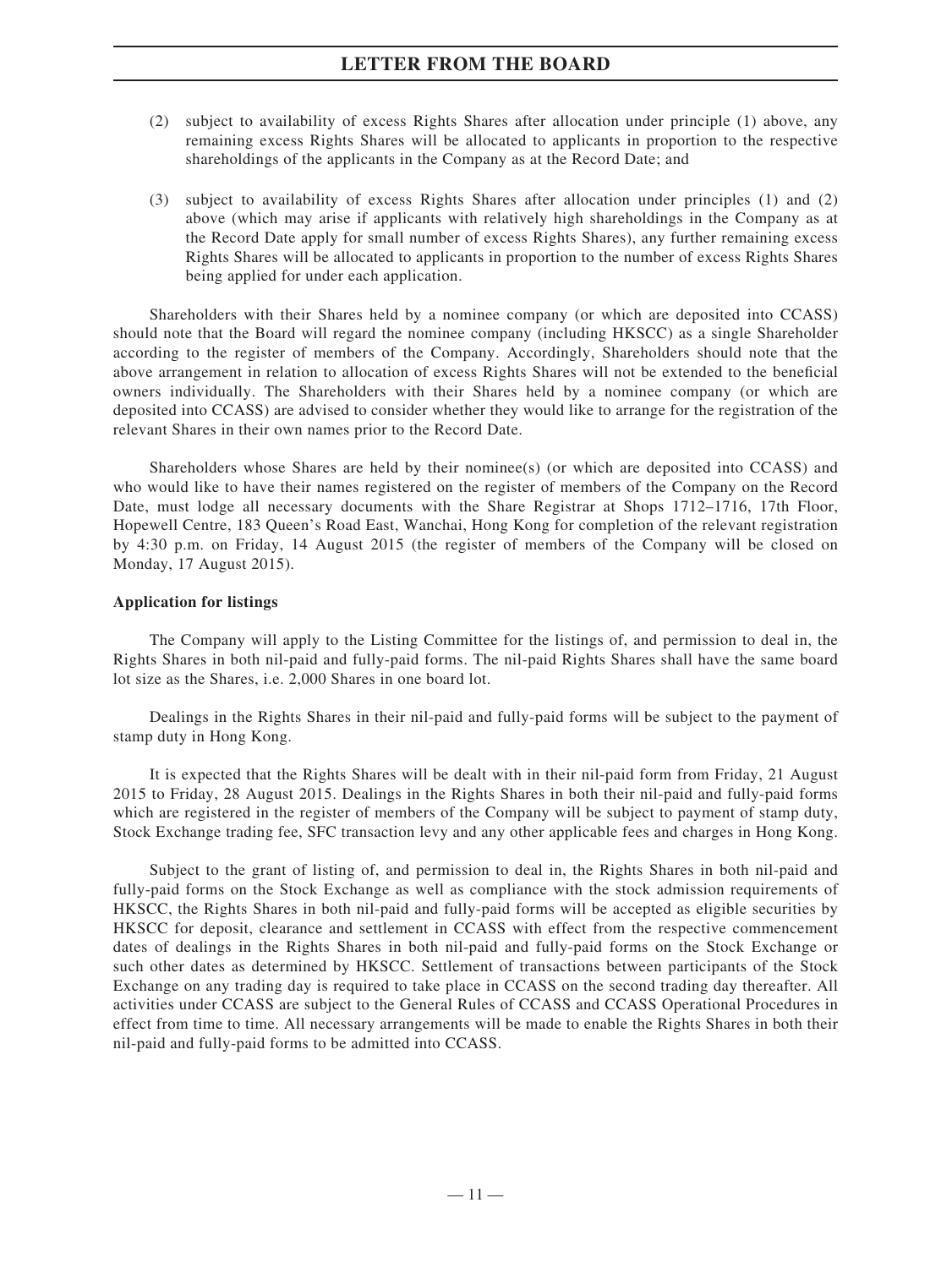#### **Share certificates and refund cheques for the Rights Issue**

Subject to the fulfillment of the condition of the Rights Issue, share certificates for all fully-paid Rights Shares are expected to be posted to those entitled thereto by Wednesday, 9 September 2015 by ordinary post at their own risk. Refund cheques in respect of wholly or partially unsuccessful applications for excess Rights Shares (if any) are expected to be posted by Wednesday, 9 September 2015 by ordinary post to the applicants at their own risk.

#### **Condition of the Rights Issue**

The Rights Issue is conditional upon the Underwriting Agreement having become unconditional and not being terminated in accordance with its terms or otherwise. The conditions to the Underwriting Agreement are set out in the sub-section headed "Conditions of the Underwriting Agreement" below.

**If the conditions of the Underwriting Agreement which include but not limited to, the granting**  of the Whitewash Waiver to YCSEL by the Executive, are not fulfilled, the Rights Issue will not **proceed.**

#### **Irrevocable undertaking from YCSEL**

YCSEL, which was interested in 313,127,784 Shares as at the Latest Practicable Date representing approximately 47.98% of the existing issued Shares, has irrevocably undertaken to the Company that:

- (a) it and its associates are and up to and inclusive of the Final Acceptance Date will remain the beneficial owners of at least the number of Principal Shares; and
- (b) it and its associates will take up and accept (or procure that the registered holders thereof shall take up and accept) the rights entitlement in full under the Rights Issue in respect of the Principal Shares prior to 4:30 p.m. on the Final Acceptance Date.

### **Underwriting Agreement**

| Date:                                        | 3 July 2015                                                                                                                                                                                                                                             |
|----------------------------------------------|---------------------------------------------------------------------------------------------------------------------------------------------------------------------------------------------------------------------------------------------------------|
| <b>Parties:</b>                              | the Company;<br>(i)                                                                                                                                                                                                                                     |
|                                              | the executive Directors; and<br>(i)                                                                                                                                                                                                                     |
|                                              | (iii) YCSEL.                                                                                                                                                                                                                                            |
| Number of the<br><b>Underwritten Shares:</b> | 135,791,878 Rights Shares, being the total number of Rights Shares<br>under the Rights Issue excluding 125,251,112 Rights Shares undertaken<br>to be subscribed by YCSEL and its associates pursuant to the irrevocable<br>undertaking mentioned above. |
| Fee and commission:                          | In consideration of the services of the Underwriter thereunder, the<br>Company will pay to the Underwriter an underwriting commission of<br>2.5% of the Subscription Price on all of the Underwritten Shares.                                           |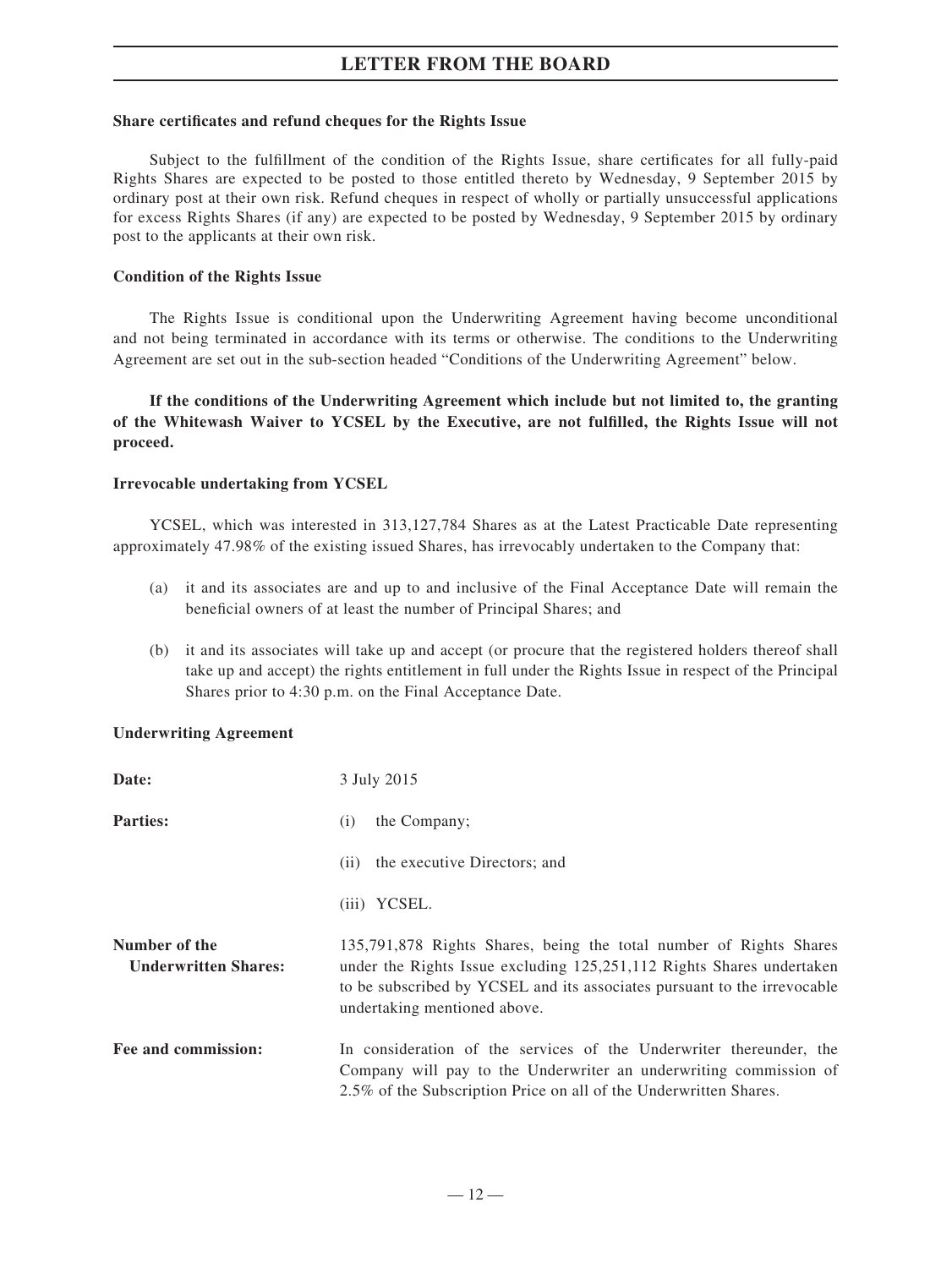The commission rate was determined after arm's length negotiation between the Company and the Underwriter by reference to, among other things, the size of the Rights Issue, and the current and expected market condition. The Directors (excluding the independent non-executive Directors whose views are expressed in the letter from the Independent Board Committee) consider the terms of the Underwriting Agreement including the commission rate are fair and reasonable so far as the Company and the Shareholders are concerned.

### **Conditions of the Underwriting Agreement**

The Underwriting Agreement is conditional on:

- a) the passing at the EGM of necessary resolution(s) by the Independent Shareholders to approve the Rights Issue and the Whitewash Waiver at which the voting shall be taken on a poll and in accordance with the Listing Rules and the Takeovers Code;
- b) the granting of the Whitewash Waiver to YCSEL by the Executive;
- c) the signing by or on behalf of all Directors of two copies each of the Rights Issue Documents;
- d) the registration of one such copy signed by or on behalf of all Directors of the Rights Issue Documents (and all documents required to be attached thereto) by the Registrar of Companies in Hong Kong;
- e) the posting of the Prospectus to the Excluded Shareholders and the posting of the Rights Issue Documents to the Qualifying Shareholders;
- f) the performance in full by YCSEL of its undertaking to take up its rights entitlements in full; and
- g) the Listing Committee of the Stock Exchange granting or agreeing to grant (subject only to allotment) listings of and permission to deal in the Rights Shares, in nil-paid and fully paid forms.

None of the conditions above is waivable. In the event of the conditions (a) to (e) above not being fulfilled on or before the Allotment Posting Date or condition (f) above not being fulfilled on or before the Final Acceptance Date or condition (g) above not being fulfilled on or before 5:00 p.m. on the third business day immediately before the Despatch Date (or such later date or dates as the Underwriter may agree), all liabilities of the parties hereunder will cease and determine and no party will have any claim against the others save that the Company will pay to the Underwriter the fees and expenses pursuant to the Underwriting Agreement.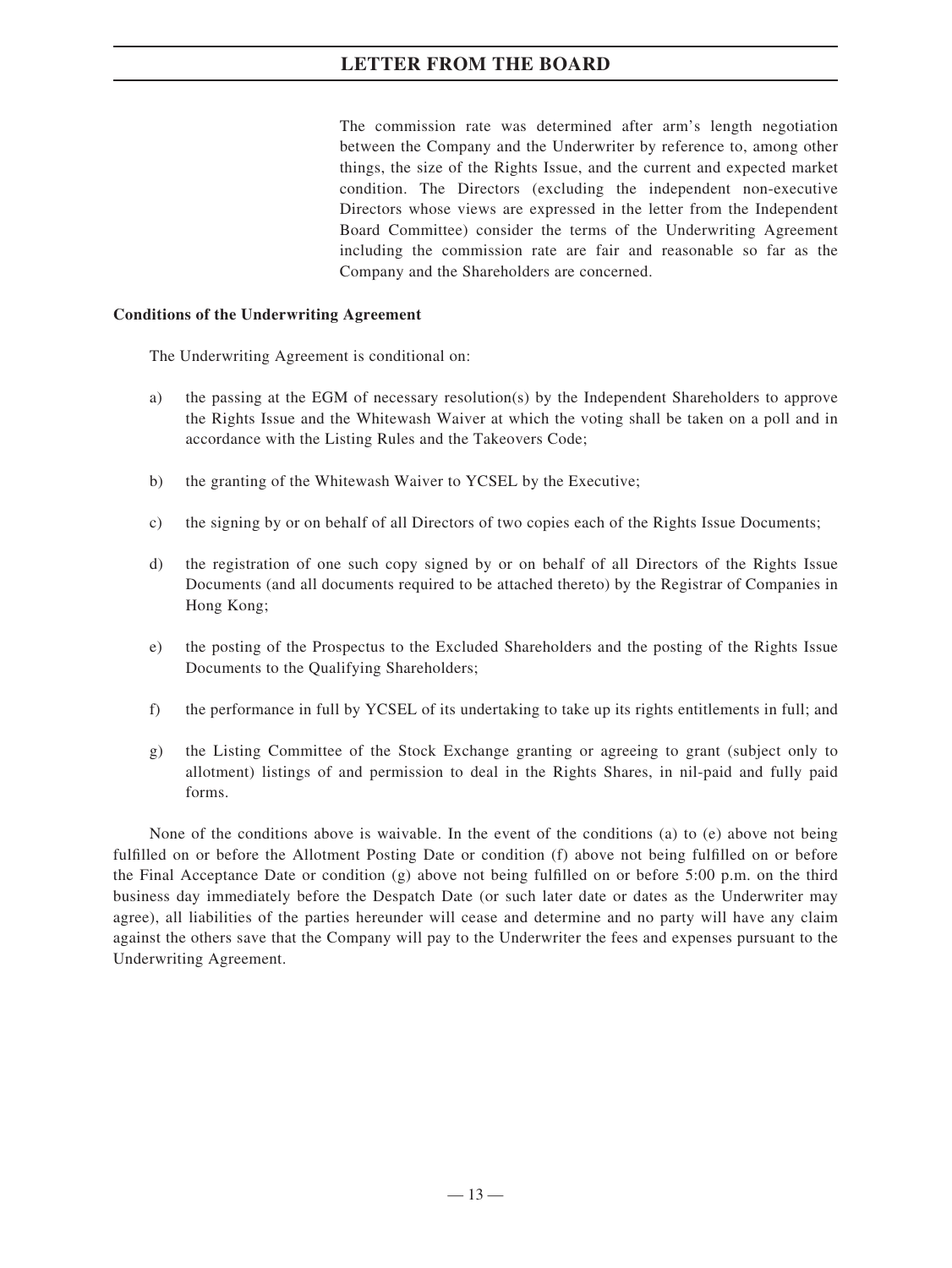### **Termination of the Underwriting Agreement**

The Underwriter may (after such consultation with the Company and/or its adviser as the circumstances shall admit) by notice in writing given to the Company on or before 5:00 p.m. on the third business day immediately prior to the Despatch Date rescind the Underwriting Agreement if:

- **a) there develops, occurs or comes into force:**
	- **(i) any new law or government regulation or other occurrence of any nature whatsoever which in the absolute opinion of YCSEL adversely affects or may adversely affect the business of the Group or any part thereof to a material extent or is materially adverse in the context of the Rights Issue; or**
	- (ii) any change in local, national, international, financial, political or economic conditions **which in the absolute opinion of YCSEL is materially adverse in the context of the Rights Issue; or**
	- **(iii) any adverse change in market conditions which in the absolute opinion of YCSEL materially prejudicially affects the Rights Issue and makes it inadvisable or inexpedient to proceed therewith,**

**or**

**b) there comes to the notice of YCSEL any matter or event showing any of the representations and warranties in the Underwriting Agreement to be untrue or inaccurate in any respect which YCSEL considers to be material.**

**If the Underwriter terminates the Underwriting Agreement, all obligations of the Underwriter thereunder will cease and determine and no party will have any claim against any other party in respect of any matter or thing arising out of or in connection with the Underwriting Agreement provided however that the Company shall pay the Underwriter the fees and expenses as agreed in the Underwriting Agreement. In such event the Rights Issue will not proceed.**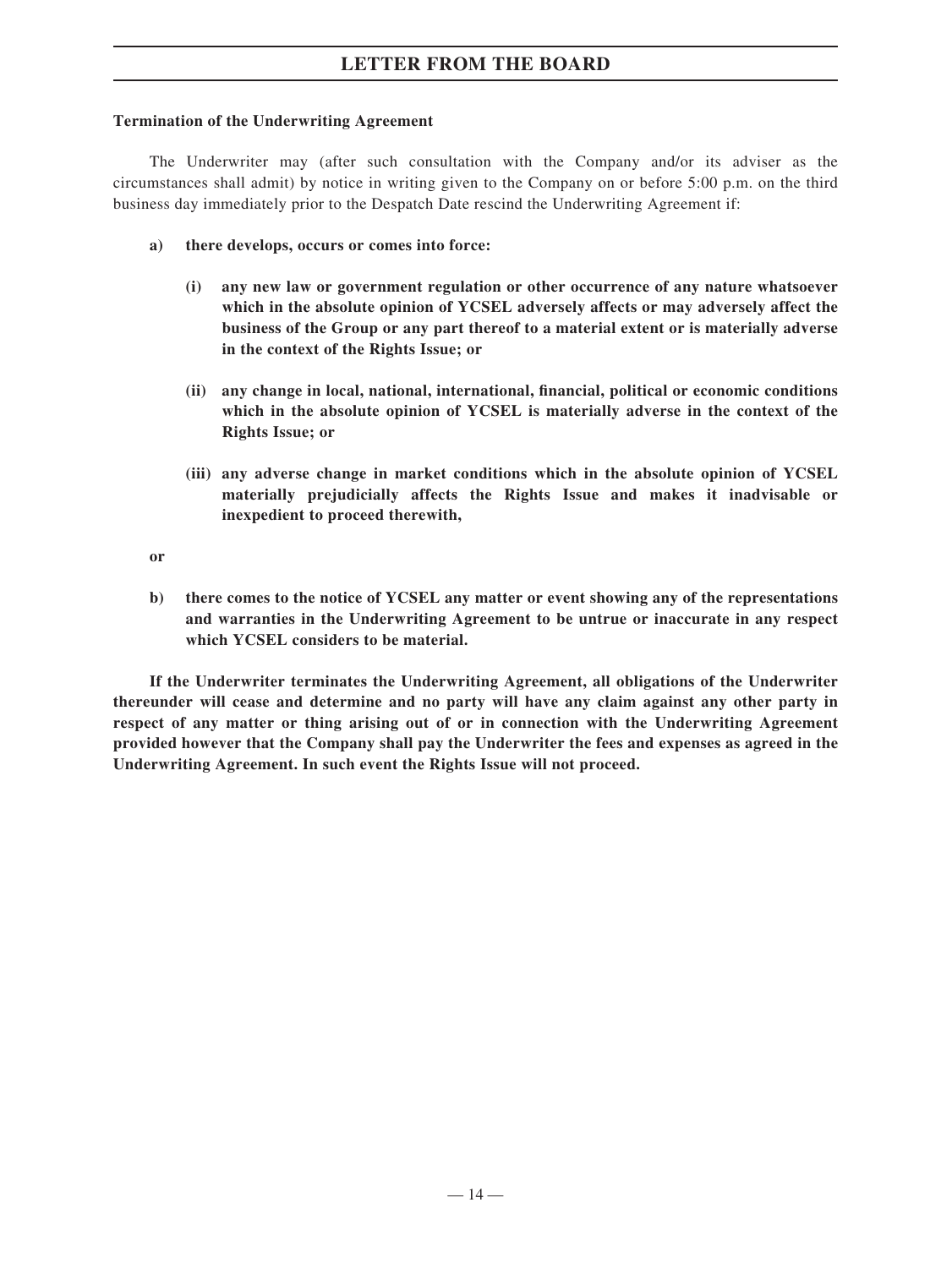#### **Changes in the shareholding structure of the Company**

Set out below is the shareholding structures of the Company (i) as at the Latest Practicable Date; and (ii) immediately after completion of the Rights Issue under various scenarios:

|                                       |               | $(i)$ As at the<br><b>Latest Practicable Date</b> |               | (a) assuming full<br>acceptance by all<br>Qualifying<br><b>Shareholders under</b><br>the Rights Issue | (ii) Immediately upon completion of the Rights Issue<br>(b) assuming full<br>acceptance by YCSEL but<br>nil acceptance by other<br><b>Qualifying Shareholders</b><br>under the Rights Issue |             |
|---------------------------------------|---------------|---------------------------------------------------|---------------|-------------------------------------------------------------------------------------------------------|---------------------------------------------------------------------------------------------------------------------------------------------------------------------------------------------|-------------|
|                                       | No. of Shares | Approx. $%$                                       | No. of Shares | Approx. %                                                                                             | No. of Shares                                                                                                                                                                               | Approx. $%$ |
| YCSEL (Note 1)                        | 313, 127, 784 | 47.98                                             | 438,378,896   | 47.98                                                                                                 | 574,170,774                                                                                                                                                                                 | 62.84       |
| Estate of Madam Kwok Yan Chee         | 5,061,000     | 0.78                                              | 7,085,400     | 0.78                                                                                                  | 5,061,000                                                                                                                                                                                   | 0.55        |
| <b>Sub-total of the Concert Group</b> | 318, 188, 784 | 48.76                                             | 445,464,296   | 48.76                                                                                                 | 579,231,774                                                                                                                                                                                 | 63.39       |
| Tang Yat Sun, Richard (Note 2)        | 27,928,500    | 4.28                                              | 39,099,900    | 4.28                                                                                                  | 27,928,500                                                                                                                                                                                  | 3.06        |
| Ho Hau Hay, Hamilton (Note 2)         | 4,755,000     | 0.73                                              | 6,657,000     | 0.73                                                                                                  | 4,755,000                                                                                                                                                                                   | 0.52        |
| Cheng Ka On, Dominic (Note 2)         | 2,622,000     | 0.40                                              | 3,670,800     | 0.40                                                                                                  | 2,622,000                                                                                                                                                                                   | 0.29        |
| Public Shareholders                   | 299, 113, 191 | 45.83                                             | 418,758,469   | 45.83                                                                                                 | 299, 113, 191                                                                                                                                                                               | 32.74       |
| <b>Total</b>                          | 652,607,475   | 100.00                                            | 913,650,465   | 100.00                                                                                                | 913,650,465                                                                                                                                                                                 | 100.00      |

*Note:*

- 1. 303,887,754 Shares are beneficially owned by YCSEL while 9,240,030 Shares are owned by its wholly owned subsidiary, Hilmanway Enterprises Limited.
- 2. Messrs. Tang Yat Sun, Richard, Cheng Ka On, Dominic and Ho Hau Hay, Hamilton are Directors. They are Independent Shareholders as none of them is a party acting in concert with YCSEL nor is involved in or interested in the Rights Issue, the Underwriting Agreement and/or the Whitewash Waiver.

#### **Reasons for the Rights Issue and use of proceeds**

The Group is principally engaged in gold ornament, jewellery, watch, fashion and gift retailing, bullion trading and diamond wholesaling.

The gross proceeds of the Rights Issue are expected to be approximately HK\$156.6 million before expenses. The net proceeds from the Rights Issue after deducting related expenses are estimated to be approximately HK\$151.6 million. The net Subscription Price is expected to be approximately HK\$0.58.

The Company intends to apply the net proceeds of the Rights Issue (i) as to about 35% of the net proceeds (approximately HK\$53.1 million) for optimising capital structure, including but not limited to, repayment of existing indebtedness of the Group; and (ii) as to about 65% of the net proceeds (approximately HK\$98.5 million) for expected working capital requirements for operations, including but not limited to, salaries and rental expenses.

The Directors (excluding the independent non-executive Directors whose views are expressed in the letter from the Independent Board Committee) consider that the terms and conditions of the Rights Issue to be fair and reasonable and are in the interests of the Company and the Shareholders as a whole.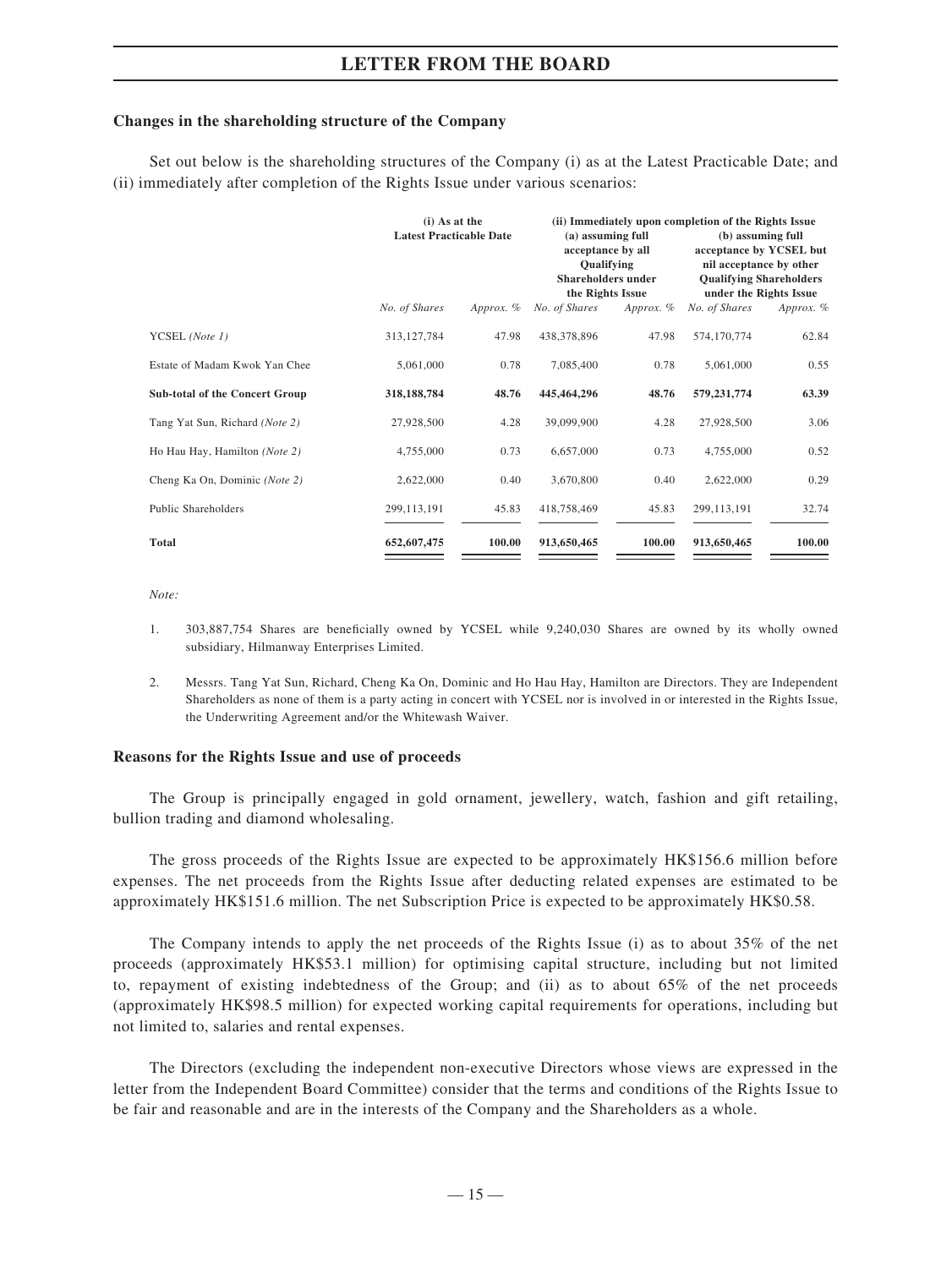### **WARNING OF THE RISKS OF DEALINGS IN THE SHARES AND RIGHTS SHARES IN NIL-PAID FORM**

**The Rights Issue is conditional on the Underwriting Agreement having become unconditional and not having been terminated (see the sub-section headed "Termination of the Underwriting Agreement" above). The conditions to the Underwriting Agreement are set out in the sub-section headed "Conditions of the Underwriting Agreement" above. In particular, it is subject to the approval of the Whitewash Waiver by the Independent Shareholders at the EGM and the Whitewash Waiver having been granted by the Executive. It is expected that Shares will be dealt with on an exrights basis from Thursday, 13 August 2015 and Rights Shares will be dealt with in their nil-paid form from Friday, 21 August 2015 to Friday, 28 August 2015. If the Underwriter terminates the Underwriting Agreement, the Rights Issue will not proceed.**

**Any buying or selling of Shares or nil-paid Rights Shares between the Latest Practicable Date and the date the Rights Issue becomes unconditional is at an investor's own risk.**

**Shareholders and potential investors of the Company are advised to exercise extreme caution when dealing in Shares and nil-paid Rights Shares, and if they are in any doubt about their position, they should consult their professional advisers.**

#### **FUND RAISING EXERCISE OF THE COMPANY DURING THE PAST 12 MONTHS**

The Company had not conducted other equity fund raising exercise in the 12 months immediately preceding the Latest Practicable Date.

#### **APPLICATION FOR THE WHITEWASH WAIVER**

As at the Latest Practicable Date, the Concert Group was interested in an aggregate of 318,188,784 Shares, representing approximately 48.76% of the total issued share capital of the Company.

Pursuant to the Underwriting Agreement, YCSEL has conditionally agreed to underwrite the Underwritten Shares. Assuming no acceptance by the Qualifying Shareholders (except YCSEL and its associates) under the Rights Issue, YCSEL will be required to take up the Underwritten Shares and the total shareholding of the Concert Group upon completion of the Rights Issue would amount to approximately 63.39% of the then issued share capital of the Company as enlarged by the allotment and issue of the Rights Shares. Under such circumstance, the Concert Group would be required to make a mandatory general offer for all the issued Shares (other than those already owned or agreed to be acquired by the Concert Group) under Rule 26.1 of the Takeovers Code, unless a waiver from strict compliance with Rule 26.1 of the Takeovers Code is granted by the Executive.

YCSEL has made an application to the Executive for the granting of the Whitewash Waiver pursuant to Note 1 on dispensations from Rule 26 of the Takeovers Code. The Executive has indicated that the Whitewash Waiver will be granted and will be conditional upon, among other things, the approval of the Independent Shareholders by way of poll at the EGM in which the Concert Group and those who are involved in or interested in the Rights Issue, the Underwriting Agreement and/or the Whitewash Waiver are required to abstain from voting. It is a condition precedent of the Underwriting Agreement and completion of the Rights Issue that the Whitewash Waiver is granted by the Executive. If the Whitewash Waiver is not granted, the Underwriting Agreement will not become unconditional and the Rights Issue will not proceed.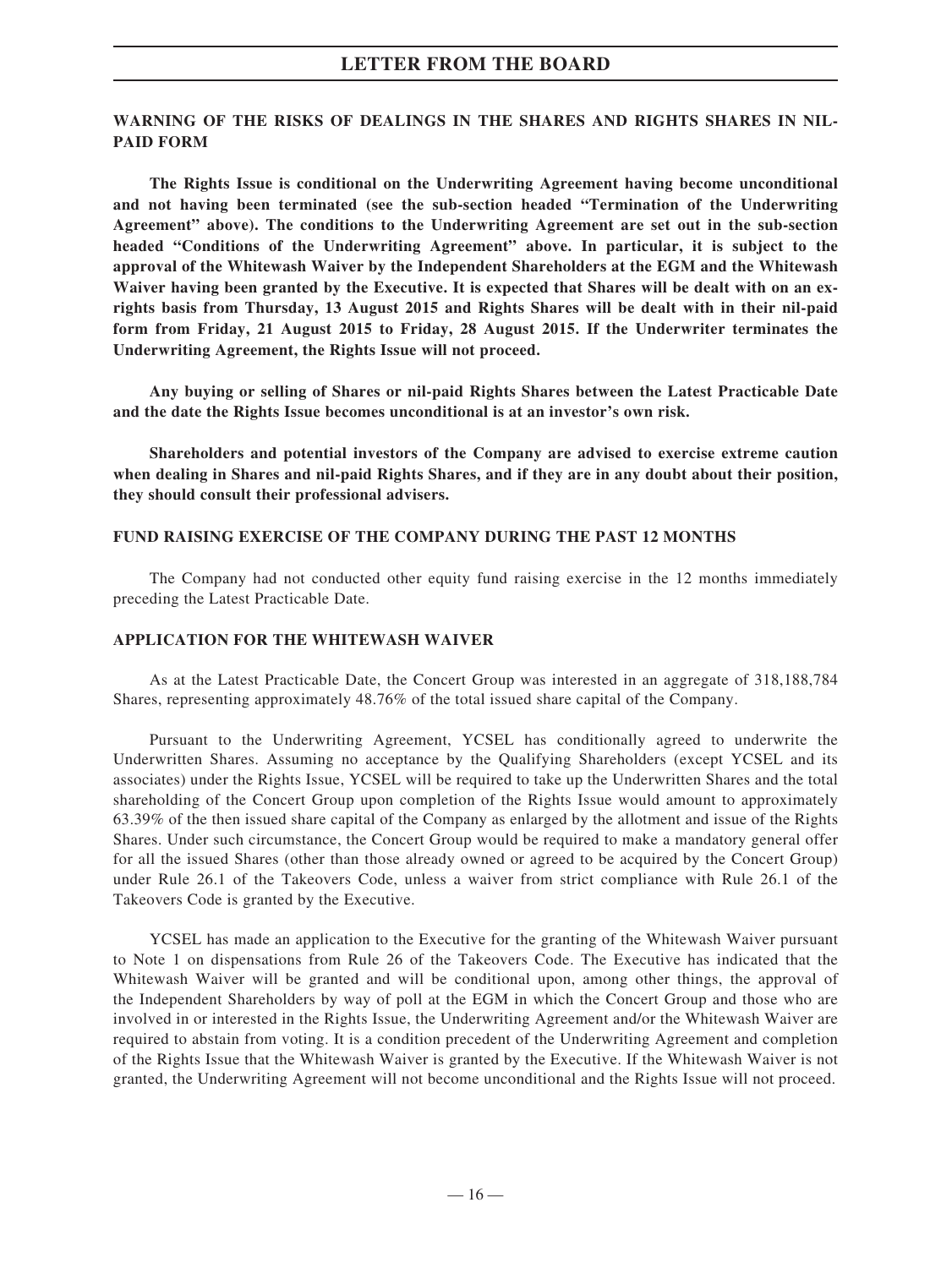Upon completion of the Rights Issue, the Concert Group may collectively hold more than 50% of the then issued share capital of the Company, in which case YCSEL may increase its shareholding in the Company without incurring any further obligation under Rule 26 of the Takeovers Code to make a general offer.

#### **INFORMATION ON YCSEL AND THE CONCERT GROUP**

YCSEL is an investment holding company. It is not engaged in the business of underwriting. All of the beneficial owners of YCSEL are close family members and foundations of the late Mr. Young Chi Wan (who are parties acting in concert with YCSEL), including Mr. Yeung Ping Leung, Howard (the Chairman of the Company and an executive Director, and a director of YCSEL). Such Director and other members of his family control the management of YCSEL. There is no controlling shareholder of YCSEL (within the meaning of the Takeovers Code).

It is the intention of YCSEL to continue to carry on the businesses of the Group and to continue the employment of the employees of the Group. YCSEL has no intention to introduce any changes to the businesses of the Group including redeployment of the fixed assets of the Group.

### **LISTING RULES IMPLICATIONS**

As at the Latest Practicable Date, YCSEL was interested in an aggregate of 313,127,784 Shares, representing approximately 47.98% of the total issued share capital of the Company. Accordingly, YCSEL is a connected person of the Company and the transaction contemplated under the Underwriting Agreement constitutes a connected transaction of the Company under Chapter 14A of the Listing Rules.

Pursuant to Rule 14A.92(2) of the Listing Rules, as the Company has made arrangements for the Qualifying Shareholders to apply for the Rights Shares in excess of their entitlements under the Rights Issue in compliance with Rule 7.21(1) of the Listing Rules, the Underwriting Agreement is exempted from the reporting, announcement and independent shareholders' approval requirements of Chapter 14A of the Listing Rules.

Pursuant to Rule 7.19(6)(a) of the Listing Rules, since the Rights Issue would increase neither the issued share capital nor the market capitalisation of the Company by more than 50%, the Rights Issue is not conditional on approval by the Shareholders. However, the Whitewash Waiver is subject to approval by the Independent Shareholders under the Takeovers Code.

#### **TAXATION**

Qualifying Shareholders are recommended to consult their professional advisers if they are in any doubt as to the tax implications of the holding or disposal of, or dealing in the Rights Shares and, as regards the Excluded Shareholders, their receipt of the net proceeds of sale of the Rights Shares in their nilpaid form otherwise falling to be issued to them under the Rights Issue. It is emphasised that none of the Company, its Directors or any other parties involved in the Rights Issue accepts responsibility for any tax effects or liabilities of the holders of the Rights Shares resulting from the purchase, holding or disposal of, or dealing in the Rights Shares.

#### **CLOSURE OF REGISTER OF MEMBERS**

The register of members of the Company will be closed on Monday, 17 August 2015. To qualify for the Rights Issue, all transfers of Shares accompanied by the relevant share certificates must be lodged with the Share Registrar at Shops 1712–1716, 17th Floor, Hopewell Centre, 183 Queen's Road East, Wanchai, Hong Kong not later than 4:30 p.m. on Friday, 14 August 2015.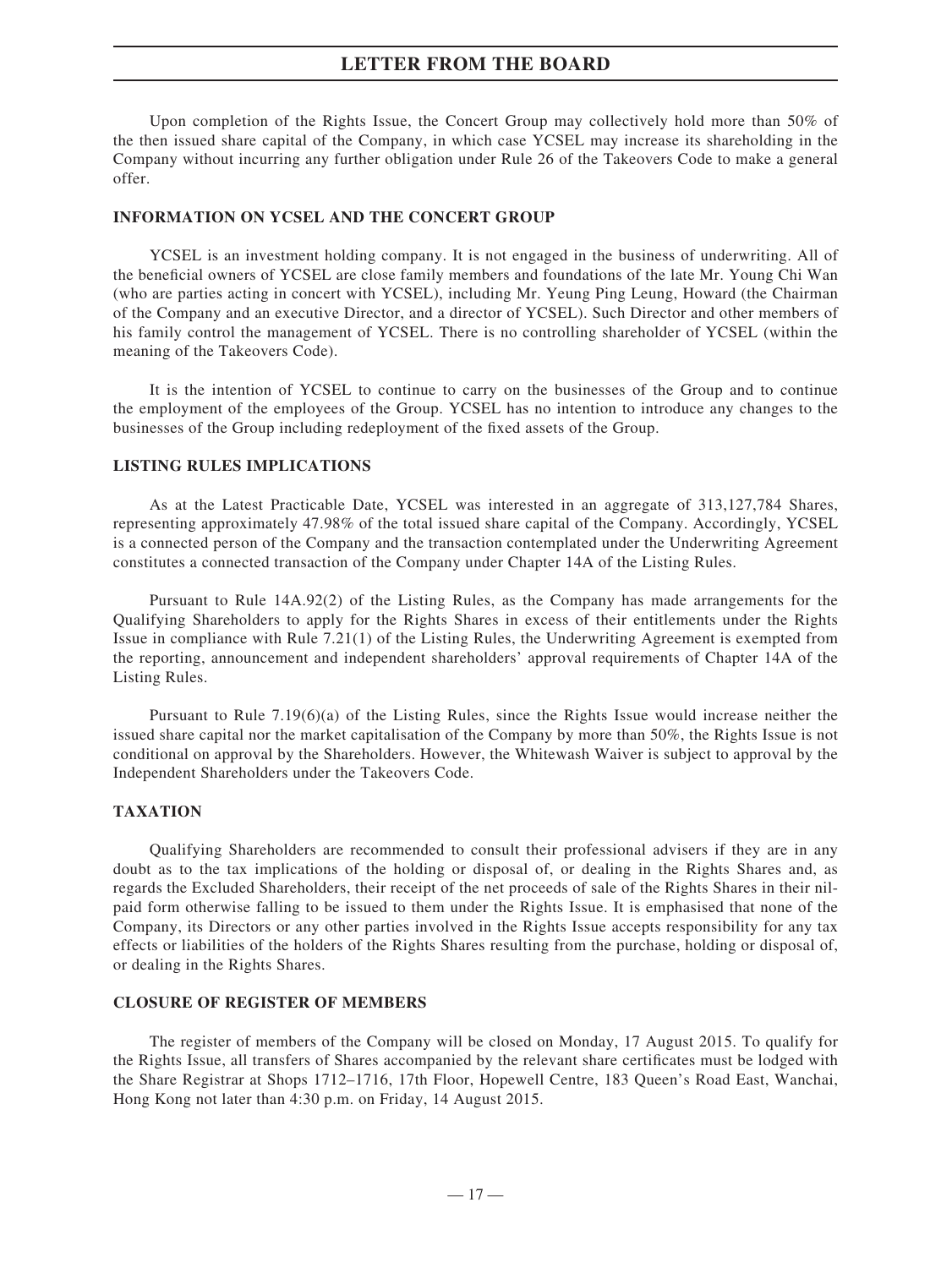#### **EGM**

The Rights Issue, the Underwriting Agreement and the Whitewash Waiver will be subject to the approval by the Independent Shareholders at the EGM by way of poll.

A notice of the EGM to be held at 4:00 p.m. on Tuesday, 11 August 2015 at Tsui Hang Village, 2nd Floor, New World Tower, 16–18 Queen's Road Central, Hong Kong is set out on pages  $N - 1$  and  $N - 2$  of this circular at which an ordinary resolution will be proposed for considering, and, if thought fit, approving the Rights Issue, the Underwriting Agreement and the Whitewash Waiver.

A form of proxy for use at the EGM is enclosed with this circular. Whether or not you are able to attend the EGM, you are requested to complete and sign the accompanying form of proxy in accordance with the instructions printed thereon and return the same to the registered office of the Company, 9th Floor, King Fook Building, 30–32 Des Voeux Road Central, Hong Kong, as soon as possible and in any event not later than 4:00 p.m. on Saturday, 8 August 2015. The completion and return of the form of proxy will not preclude you from attending and voting in person at the EGM if you so wish.

Pursuant to Note 1 on dispensations from Rule 26 of the Takeovers Code, as YCSEL is interested in the Whitewash Waiver, the Concert Group and those who are involved in or interested in the Rights Issue, the Underwriting Agreement and/or the Whitewash Waiver are required to abstain from voting on the resolution to be proposed at the EGM in relation to the Whitewash Waiver. YCSEL and the estate of Madam Kwok Yan Chee, controlled the voting rights in respect of 313,127,784 Shares and 5,061,000 Shares respectively as at the Latest Practicable Date. Save for the Concert Group, no Shareholder is involved in or interested in the Rights Issue, the Underwriting Agreement and/or the Whitewash Waiver which requires him/her/it to abstain from voting on the relevant resolution at the EGM.

#### **RECOMMENDATION**

Your attention is drawn to the letter from the Independent Board Committee set out on pages 19 to 20 of this circular which contains its recommendation to the Independent Shareholders as to voting at the EGM in relation to the Rights Issue, the Underwriting Agreement and the Whitewash Waiver.

Your attention is also drawn to the letter from Amasse Capital which contains its advice to the Independent Board Committee and the Independent Shareholders in relation to the Rights Issue, the Underwriting Agreement and the Whitewash Waiver and the principal factors and reasons considered by it in arriving thereat. The text of the letter from Amasse Capital is set out on pages 21 to 32 of this circular.

### **ADDITIONAL INFORMATION**

Your attention is drawn to the additional information set out in the appendices to this circular.

Yours faithfully, For and on behalf of the Board of **King Fook Holdings Limited Yeung Ping Leung, Howard** *Chairman*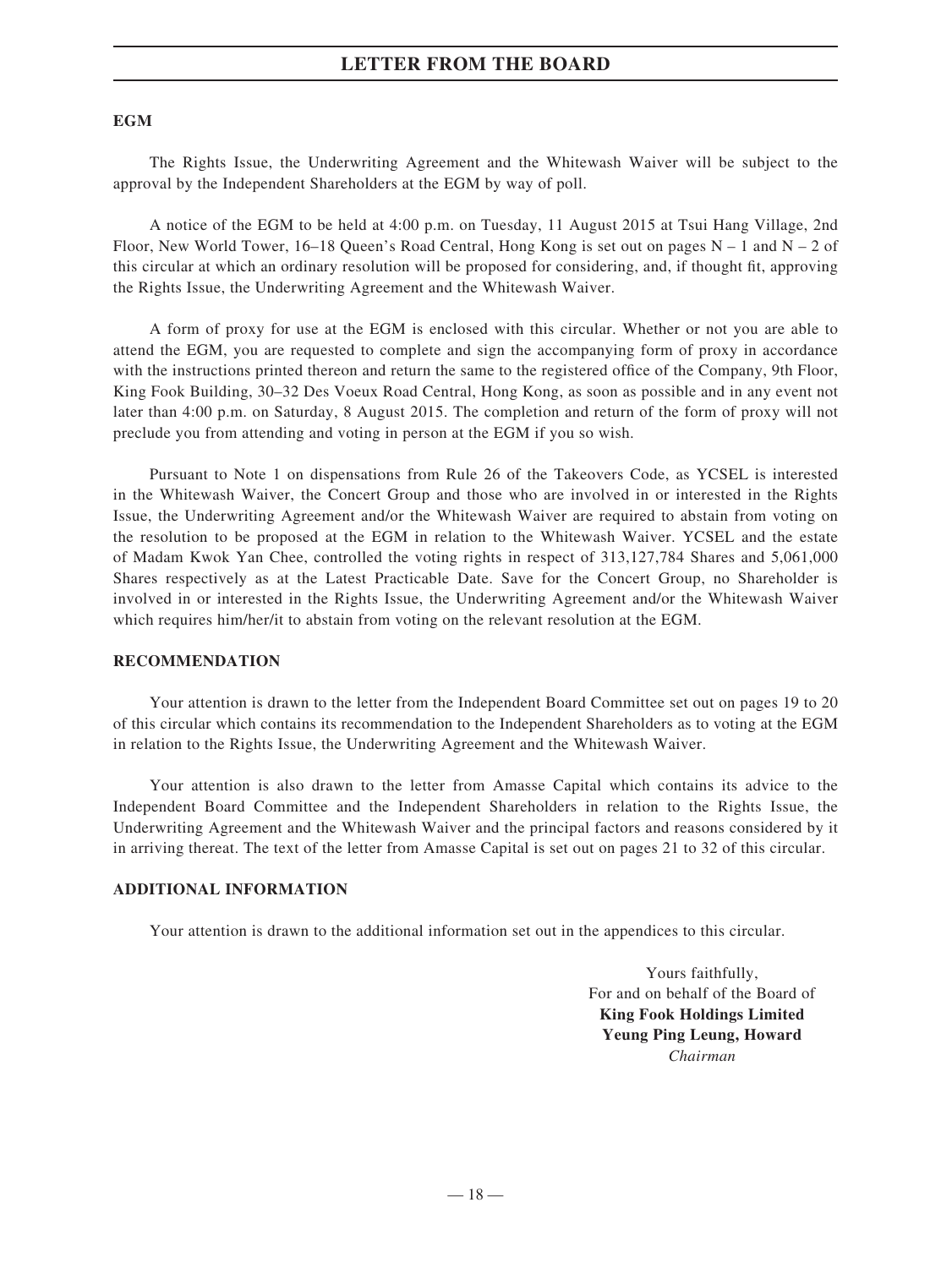## **LETTER FROM THE INDEPENDENT BOARD COMMITTEE**





*(Incorporated in Hong Kong with limited liability)* **(Stock Code: 280)**

24 July 2015

*To the Independent Shareholders*

Dear Sir or Madam,

## **(1) PROPOSED RIGHTS ISSUE OF 261,042,990 RIGHTS SHARES IN THE PROPORTION OF TWO RIGHTS SHARES FOR EVERY FIVE EXISTING SHARES HELD ON THE RECORD DATE AT HK\$0.60 PER RIGHTS SHARE AND (2) APPLICATION FOR WHITEWASH WAIVER**

We refer to the letter from the Board set out in the circular dated 24 July 2015 of the Company (the "Circular") of which this letter forms part. Capitalised terms defined in the Circular shall have the same meanings when used herein unless the context otherwise requires.

We have been appointed as the Independent Board Committee to consider the Rights Issue, the Underwriting Agreement and the Whitewash Waiver and to advise the Independent Shareholders as to the fairness and reasonableness of the Rights Issue, the Underwriting Agreement and the Whitewash Waiver and to recommend whether or not the Independent Shareholders should vote for the resolution to be proposed at the EGM to approve the same. Amasse Capital has been appointed to advise the Independent Board Committee and the Independent Shareholders in relation to the Rights Issue, the Underwriting Agreement and the Whitewash Waiver.

We wish to draw your attention to the letter from Amasse Capital to the Independent Board Committee and the Independent Shareholders which contains its advice to us in relation to the Rights Issue, the Underwriting Agreement and the Whitewash Waiver as set out in the Circular. We also draw your attention to the letter from the Board set out in the Circular.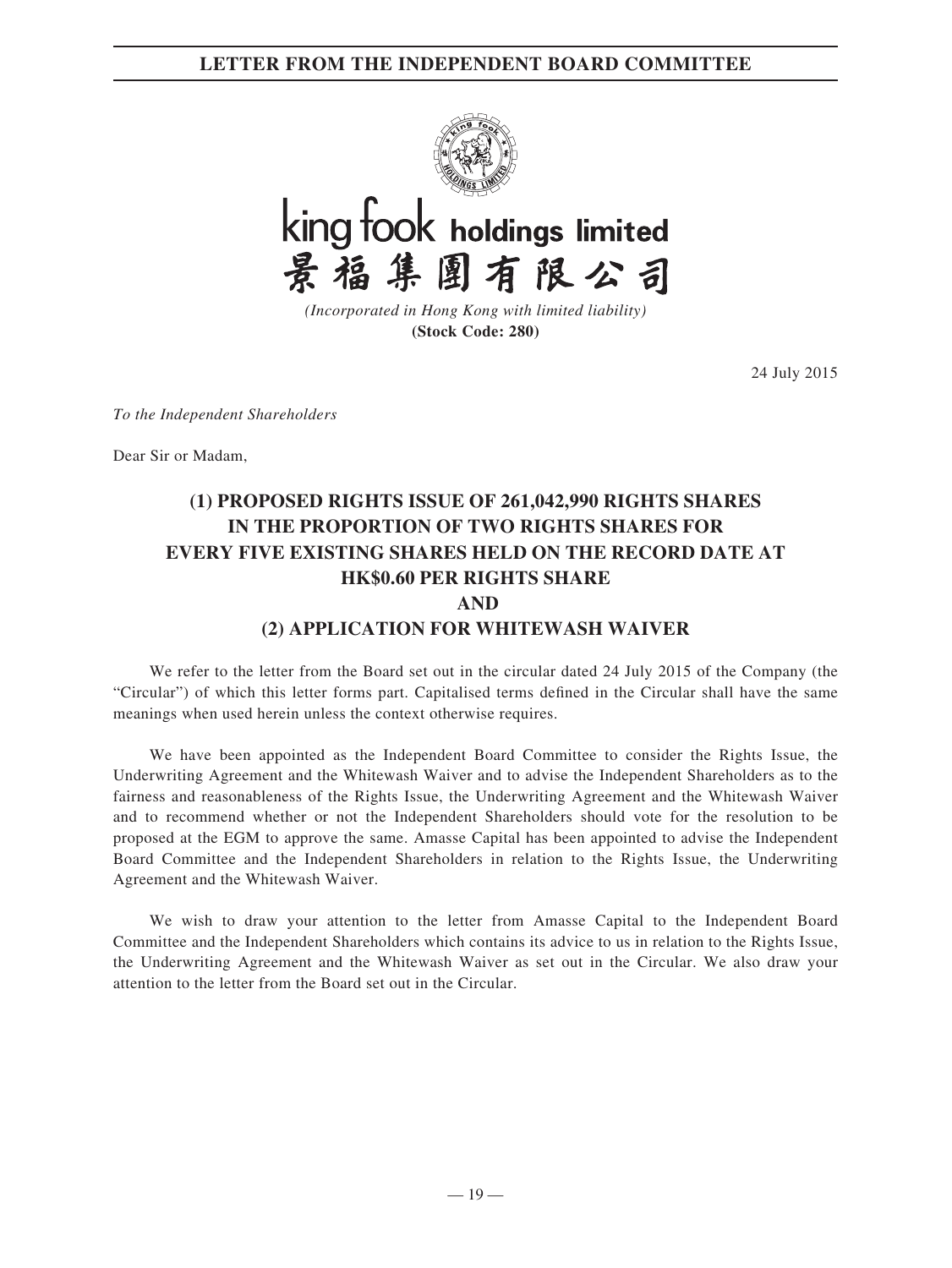## **LETTER FROM THE INDEPENDENT BOARD COMMITTEE**

Having taken into account principal factors and reasons considered by and the opinion of Amasse Capital as stated in its letter of advice, we are of the view that the terms of the Rights Issue and the Underwriting Agreement are fair and reasonable, and are of the view that the Whitewash Waiver, which is to facilitate the implementation of the Rights Issue, is fair and reasonable and in the interests of the Company and the Shareholders as a whole. We therefore recommend the Independent Shareholders to vote in favour of the resolution to be proposed at the EGM to approve the Rights Issue, the Underwriting Agreement and the Whitewash Waiver.

> Yours faithfully, For and on behalf of Independent Board Committee

**Lau To Yee Cheng Kar Shing, Peter**

**Ho Hau Hay, Hamilton Sin Nga Yan, Benedict Cheng Kwok Shing, Anthony**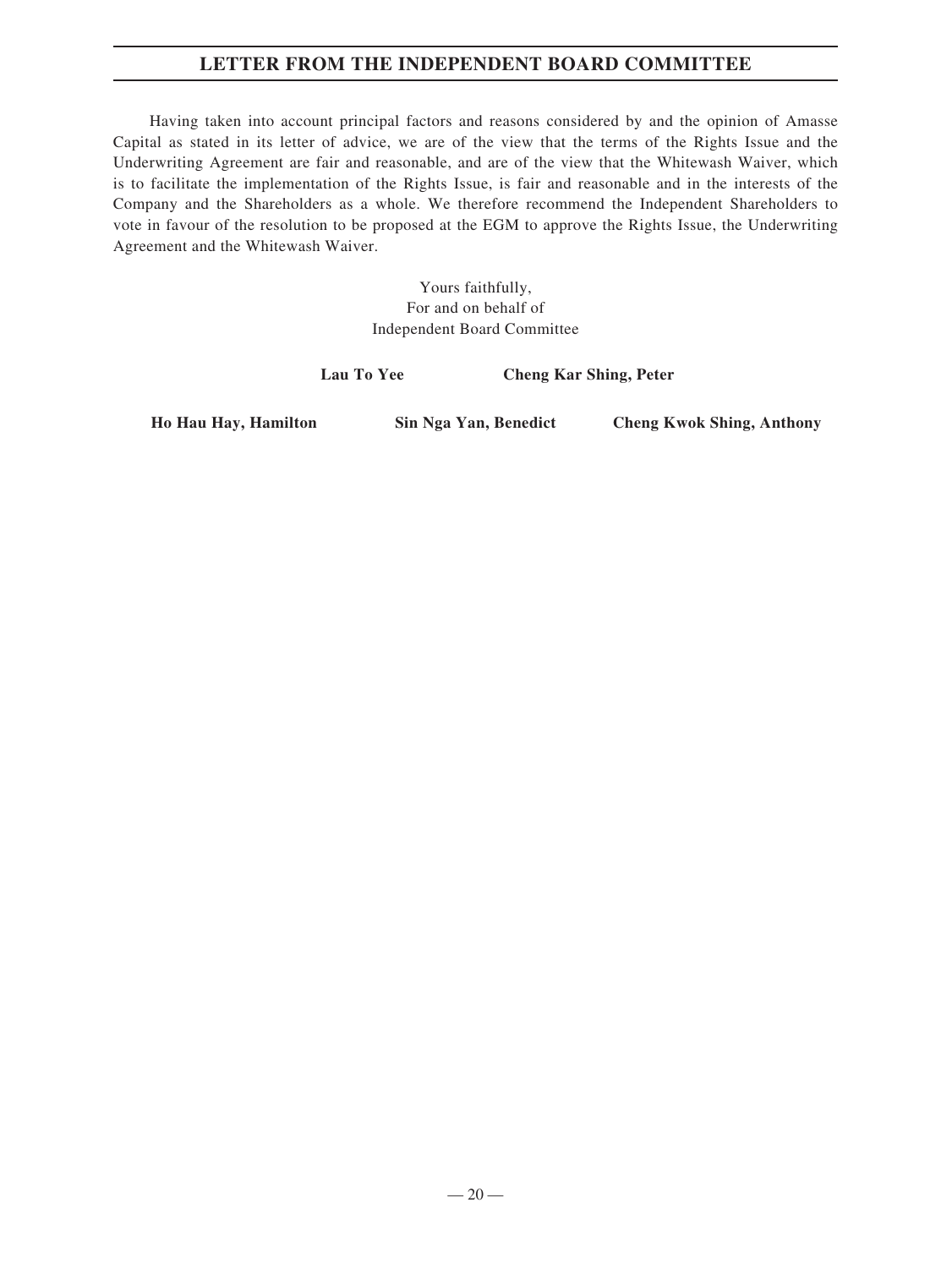*Set out below is the text of the letter of advice from Amasse Capital to the Independent Board Committee and the Independent Shareholders prepared for inclusion in this circular.*

**AMASSE CAPITAL** 積

24 July 2015

*The Independent Board Committee and the Independent Shareholders*

Dear Sirs,

## **PROPOSED RIGHTS ISSUE OF 261,042,990 RIGHTS SHARES IN THE PROPORTION OF TWO RIGHTS SHARES FOR EVERY FIVE EXISTING SHARES HELD ON THE RECORD DATE AT HK\$0.60 PER RIGHTS SHARE AND APPLICATION FOR WHITEWASH WAIVER**

#### **INTRODUCTION**

We refer to our appointment as the Independent Financial Adviser to the Independent Board Committee and the Independent Shareholders in respect of the Rights Issue, the Underwriting Agreement and the Whitewash Waiver, details of which are set out in the letter from the Board (the "**Letter from the Board**") contained in the circular of the Company dated 24 July 2015 (the "**Circular**"), of which this letter forms a part. Terms used in this letter shall have the same meanings as those defined in the Circular unless the context requires otherwise.

On 8 July 2015, the Company announced, amongst others, the Rights Issue, the Underwriting Agreement and the Whitewash Waiver. The Company proposed to raise approximately HK\$156.6 million before expenses by way of the Rights Issue to the Shareholders. The Rights Issue involves the issue of 261,042,990 Rights Shares at the Subscription Price of HK\$0.60 per Rights Share on the basis of two Rights Shares for every five existing Shares held on the Record Date.

Under the Underwriting Agreement, YCSEL, which was interested in 313,127,784 Shares as at the Latest Practicable Date, representing approximately 47.98% of the existing issued Shares, has irrevocably undertaken to the Company that it and its associates will accept their entitlement of a total of 125,251,112 Rights Shares under the Rights Issue. It has also conditionally agreed to fully underwrite the 135,791,878 Rights Shares not subject to such undertaking.

Assuming no acceptance by the Qualifying Shareholders (except YCSEL and its associates) under the Rights Issue, YCSEL will be required to take up the Underwritten Shares and the total shareholding of the Concert Group upon completion of the Rights Issue would amount to approximately 63.39% of the then issued share capital of the Company as enlarged by the allotment and issue of the Rights Shares. Under such circumstance, the Concert Group would be required to make a mandatory general offer for all the issued Shares (other than those already owned or agreed to be acquired by the Concert Group) under Rule 26.1 of the Takeovers Code, unless a waiver from strict compliance with Rule 26.1 of the Takeovers Code is granted by the Executive.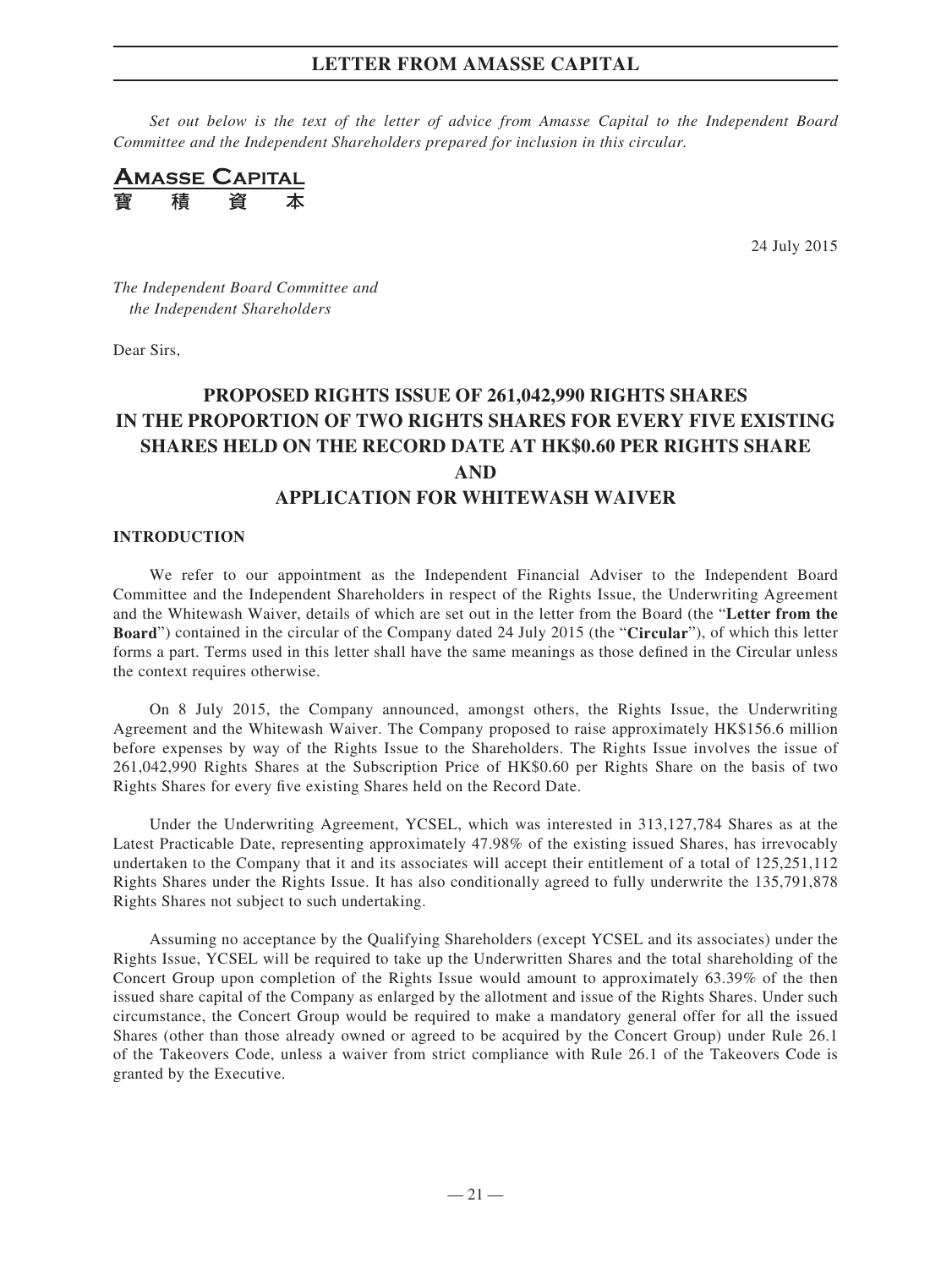Pursuant to the Note 1 on dispensations from Rule 26 of the Takeovers Code, as YCSEL is interested in the Whitewash Waiver, the Concert Group and those who are involved in or interested in the Rights Issue, the Underwriting Agreement and/or the Whitewash Waiver are required to abstain from voting on the resolution to be proposed at the EGM in relation to the Whitewash Waiver. YCSEL and the estate of Madam Kwok Yan Chee controlled the voting rights in respect of 313,127,784 Shares and 5,061,000 Shares respectively as at the Latest Practicable Date. Save for the Concert Group, no Shareholder is involved in or interested in the Rights Issue, the Underwriting Agreement and/or the Whitewash Waiver which requires him/her/it to abstain from voting on the relevant resolution at the EGM.

The Board currently comprises four executive Directors, one non-executive Director, and five independent non-executive Directors. The Independent Board Committee, currently comprising of all the independent non-executive Directors, namely Mr. Lau To Yee, Mr. Cheng Kar Shing, Peter, Mr. Ho Hau Hay, Hamilton, Mr. Sin Nga Yan, Benedict and Mr. Cheng Kwok Shing, Anthony, has been established to advise the Independent Shareholders regarding the Rights Issue, the Underwriting Agreement and the Whitewash Waiver. Mr. Wong Wei Ping, Martin, a non-executive Director, is a brother-in-law of Mr. Yeung Ping Leung, Howard, who controls the management of YCSEL with other members of his family. Accordingly, Mr. Wong Wei Ping, Martin would not form part of the Independent Board Committee. We have been appointed by the Company as the Independent Financial Adviser to advise the Independent Board Committee and the Independent Shareholders in this respect, and such appointment has been approved by the Independent Board Committee.

Our role is to provide you with our independent opinion and recommendation as to (i) whether the terms of the Rights Issue, the Underwriting Agreement and the Whitewash Waiver are fair and reasonable and whether they are in the interests of the Company and the Shareholders as a whole; and (ii) how the Independent Shareholders should vote in respect of the relevant resolution to approve the Rights Issue, the Underwriting Agreement and the Whitewash Waiver.

### **BASIS OF OUR OPINION**

In formulating our opinion, we have relied on the information, opinion and representations contained or referred to in the Circular and the information, opinion and representations provided to us by the management of the Company and the Directors. We have assumed that all information and representations contained or referred to in the Circular and all information and representations which have been provided by the management of the Company and the Directors, for which they are solely and wholly responsible, were true, accurate and complete at the time when they were made and continue to be so as at the date of the Circular. We have also assumed that all statements of belief, opinion and intention of the Directors as set out in the Letter from the Board in the Circular were reasonably made after due and careful inquiry. We have no reason to suspect that any material facts or information have been withheld or to doubt the truth, accuracy and completeness of the information and representations contained in the Circular. The Directors jointly and severally accept full responsibility for the accuracy of the information in the Circular and confirm, having made all reasonable enquiries, that to the best of their knowledge and belief, opinions expressed in the Circular have been arrived at after due and careful consideration and there are no other facts the omission of which would make any statement in the Circular misleading. We consider that we have been provided with sufficient information to enable us to reach an informed view regarding the Rights Issue, the Underwriting Agreement and the Whitewash Waiver, and to justify reliance on the accuracy of the information contained in the Circular so as to provide a reasonable basis of our opinions. We have not, however, carried out any independent verification on the information provided to us by the Directors, nor have we conducted an independent in-depth investigation into the business and affairs of the Group.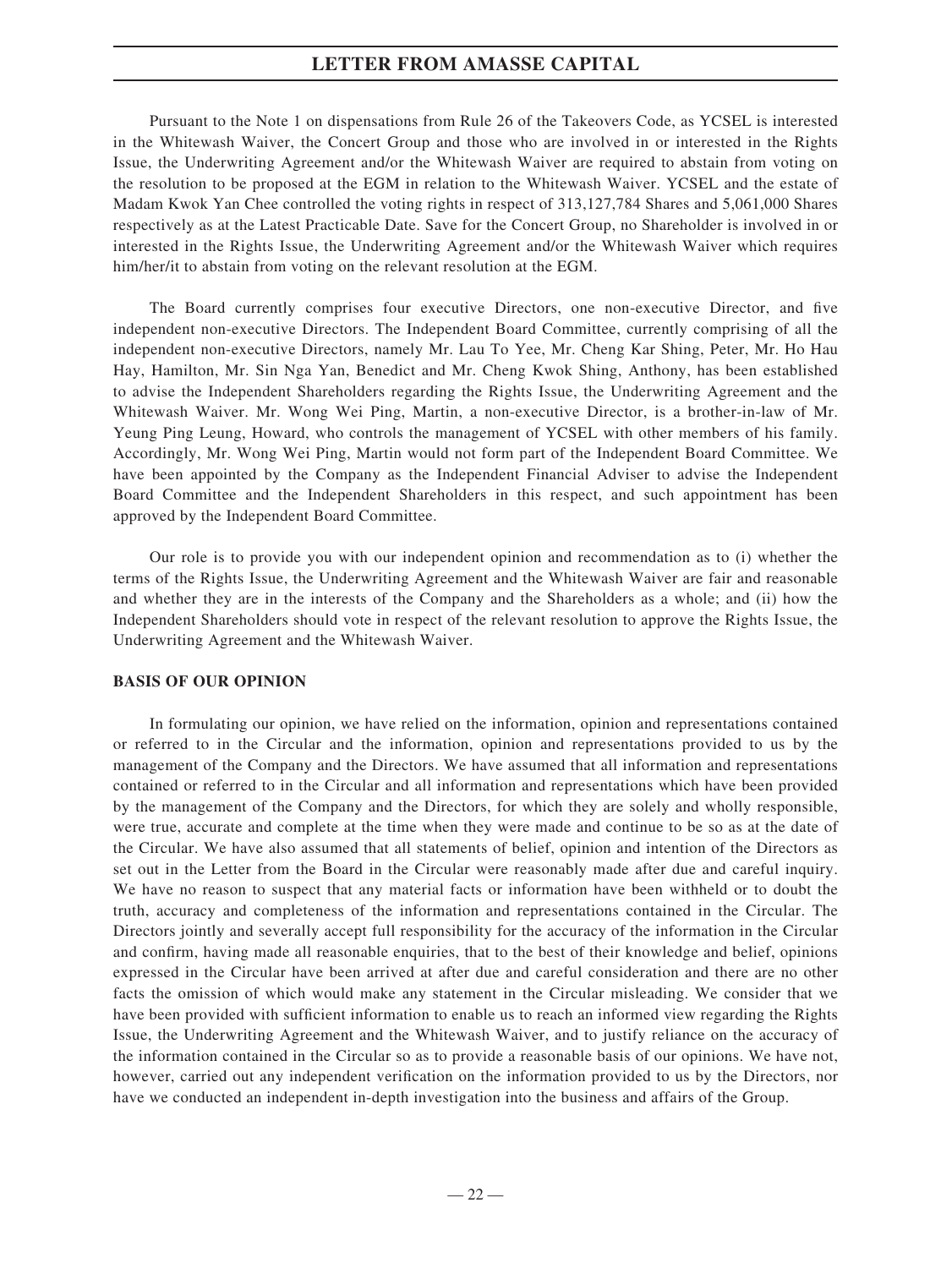#### **PRINCIPAL FACTORS TAKEN INTO CONSIDERATION**

In formulating our opinion in respect of the Rights Issue, the Underwriting Agreement and the Whitewash Waiver, we have taken into consideration the following principal factors and reasons:

### **I. The Rights Issue and the Underwriting Agreement**

#### *1. Background information of the Group*

The Group is principally engaged in gold ornament, jewellery, watch, fashion and gift retailing, bullion trading and diamond wholesaling.

Set out below is a summary of the financial information of the Group for the two years ended 31 March 2015 based on its annual results announcement and annual report of the Company:

|                                                               | <b>Year ended</b><br>31 March 2015<br>HK\$'000 | <b>Year ended</b><br>31 March 2014<br>HK\$'000 |
|---------------------------------------------------------------|------------------------------------------------|------------------------------------------------|
|                                                               | (Audited)                                      | (Audited)                                      |
| <b>Revenue</b>                                                |                                                |                                                |
| - Gold ornament, jewellery, watch, fashion and gift retailing | 817,617                                        | 1,132,248                                      |
| — Bullion trading                                             | 10,083                                         | 15,611                                         |
| - Diamond wholesaling                                         | 4,510                                          | 7,980                                          |
| - Revenue on construction contracts                           | 3,314                                          | 1,502                                          |
| - Income from provision of travel related products            |                                                |                                                |
| and services                                                  | 6,739                                          | 6,392                                          |
| Total revenue                                                 | 842,263                                        | 1,163,733                                      |
| Gross profit                                                  | 176,149                                        | 275,772                                        |
| Loss before taxation                                          | (150, 994)                                     | (127, 160)                                     |
| Loss attributable to the Shareholders from continuing         |                                                |                                                |
| operations                                                    | (149, 251)                                     | (127, 603)                                     |
|                                                               | As at                                          | As at                                          |
|                                                               | 31 March 2015                                  | 31 March 2014                                  |
|                                                               | HK\$'000                                       | HK\$'000                                       |
|                                                               | (Audited)                                      | (Audited)                                      |
| Current assets                                                | 894,982                                        | 1,110,365                                      |
| <b>Current liabilities</b>                                    | 199,419                                        | 282,063                                        |
| Non-current assets                                            | 12,137                                         | 29,307                                         |
| Non-current liabilities                                       | 112                                            | 294                                            |
| Net assets                                                    | 707,588                                        | 857,315                                        |
| <b>Bank</b> loans                                             | 147,500                                        | 201,000                                        |

*Source: The annual results announcement of the Company for the year ended 31 March 2015 and annual report of the Company for the year ended 31 March 2014.*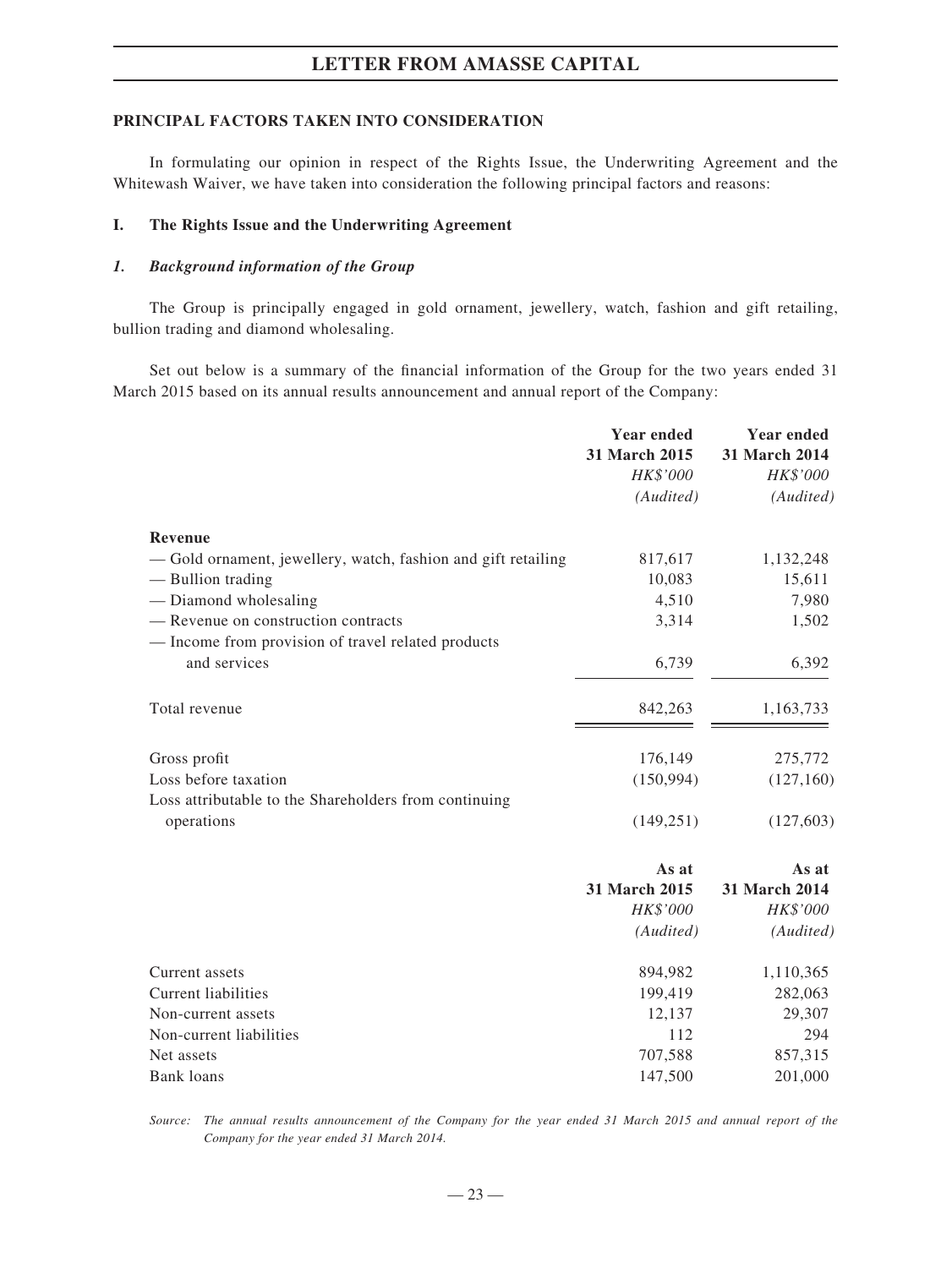The Group's retailing business accounted for approximately 97.1% of the overall turnover of the Group for the year ended 31 March 2015. We note that the Group's turnover from retailing business for the year ended 31 March 2015 decreased by 27.8% to HK\$817,617,000 owing to the general decline of the Hong Kong luxury goods retail market and spending of the tourists from Mainland China was adversely affected by Mainland China's decelerating economic growth and Chinese Government's antiextravagant campaign, which in turn had seriously affected the luxury goods retail market. Moreover, local consumption sentiment was negatively impacted by the outbreak of the "Occupy Central" protests during the period from September to December 2014.

The Group's consolidated loss attributable to the shareholders of the Company from continuing operations for the year ended 31 March 2015 was HK\$149,251,000, representing an increase of 17.0% as compared to that of the previous year which was mainly due to the decrease in turnover as discussed above and the drop in gross profit margin as the Group offered more discount to attract sales.

As at 31 March 2015, the Company had net assets of approximately HK\$707,588,000, representing a decrease of approximately 17.5% as compared to that as at 31 March 2014. Such decrease in the net assets was mainly attributed by the loss incurred in its operation.

#### *2. Reasons for the Rights Issue and use of proceeds*

As discussed with the management of the Company, having considered other fund raising alternatives for the Group, such as bank borrowings and placing of new Shares, and taking into account the benefits and cost of each of the alternatives, the Board considers the Rights Issue allows the Group to strengthen its balance sheet without incurring further interest costs which will make the financial results of the Group even worst. The Board also considers that the Rights Issue, as compared to placing of new Shares, is in the interests of the Company and the Shareholders as a whole as it offers all the Qualifying Shareholders an equal opportunity to participate in the enlargement of the capital base of the Company and enables the Qualifying Shareholders to maintain their proportionate interests in the Company and continue to participate in the future development of the Group should they wish to do so.

The gross proceeds from the Rights Issue are expected to be approximately HK\$156.6 million before expenses. The net proceeds from the Rights Issue after deducting related expenses are estimated to be approximately HK\$151.6 million. The net Subscription Price per Rights Share is expected to be approximately HK\$0.58.

The Company intends to apply the net proceeds from the Rights Issue (i) as to about 35% of the net proceeds (approximately HK\$53.1 million) for optimising capital structure, including but not limited to, repayment of existing indebtedness of the Group; and (ii) as to about 65% of the net proceeds (approximately HK\$98.5 million) for expected working capital requirements for operations, including but not limited to, salaries and rental expenses.

According to the Letter from the Board set out in the Circular, except for the Rights Issue, the Company has not conducted other equity fund raising exercise during the 12 months immediately preceding the Latest Practicable Date.

As further discussed with the management of the Company, we have been advised that given (i) debt financing and borrowing will increase its interest expenses and that the Group plans to optimise its capital structure by reducing its indebtedness; (ii) placing of new Shares would not offer the existing Shareholders the opportunity to participate in the Company's equity raising exercise and would result in dilution of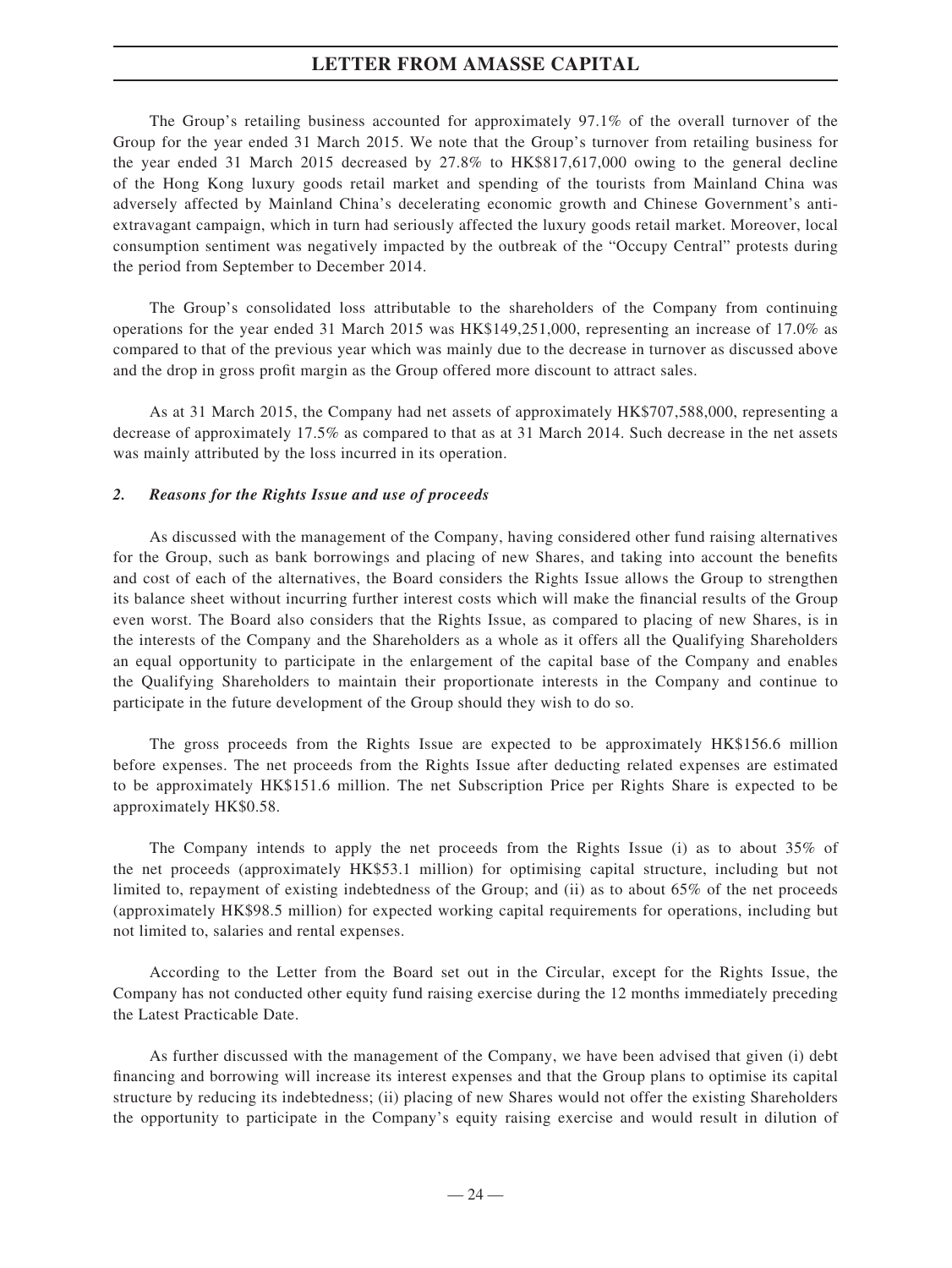shareholding of the existing Shareholders; and (iii) the Rights Issue will enable the Qualifying Shareholders to maintain their proportionate interests in the Company, the management of the Company considers the Rights Issue is an appropriate financing means for the Company. Having considered the factors set out above, we concur with the view of management of the Company that conducting the Rights Issue is in the best interest of the Company and the Independent Shareholders as a whole.

#### *3. Principal terms of the Rights Issue*

Set out below are the principal terms of the Rights Issue as extracted from the Circular. Further details of the terms of the Rights Issue are set out in the Letter from the Board.

#### **Issue statistics**

| Basis of the Rights Issue:                                                     | Two Rights Shares for every five existing Shares<br>held on the Record Date |
|--------------------------------------------------------------------------------|-----------------------------------------------------------------------------|
| Subscription Price:                                                            | HK\$0.60 per Rights Share                                                   |
| Number of existing Shares in issue.<br>as at the Latest Practicable Date:      | 652,607,475 Shares                                                          |
| Number of Rights Shares:                                                       | 261,042,990 Rights Shares                                                   |
| Enlarged total number of issued Shares<br>upon completion of the Rights Issue: | 913,650,465 Shares                                                          |

As at the Latest Practicable Date, the Company has no outstanding warrants, options, derivatives or securities convertible into or exchangeable for Shares.

The 261,042,990 Rights Shares to be issued pursuant to the terms of the Rights Issue represent 40.00% of the existing issued share capital of the Company and approximately 28.57% of the enlarged issued share capital of the Company immediately upon completion of the Rights Issue.

### *4. The Subscription Price*

The Subscription Price of HK\$0.60 per Rights Share represents:

- (i) a discount of approximately 28.57% to the closing price of HK\$0.84 per Share as quoted on the Stock Exchange on 3 July 2015, being the last trading day prior to the publication of the Announcement;
- (ii) a discount of approximately 37.50% to the average closing price of approximately HK\$0.96 per Share as quoted on the Stock Exchange for the five consecutive trading days up to and including 3 July 2015;
- (iii) a discount of approximately 41.18% to the average closing price of approximately HK\$1.02 per Share as quoted on the Stock Exchange for the ten consecutive trading days up to and including 3 July 2015;
- (iv) a discount of approximately 22.08% to the theoretical ex-rights price of approximately HK\$0.77 per Share based on the closing price as quoted on the Stock Exchange on 3 July 2015;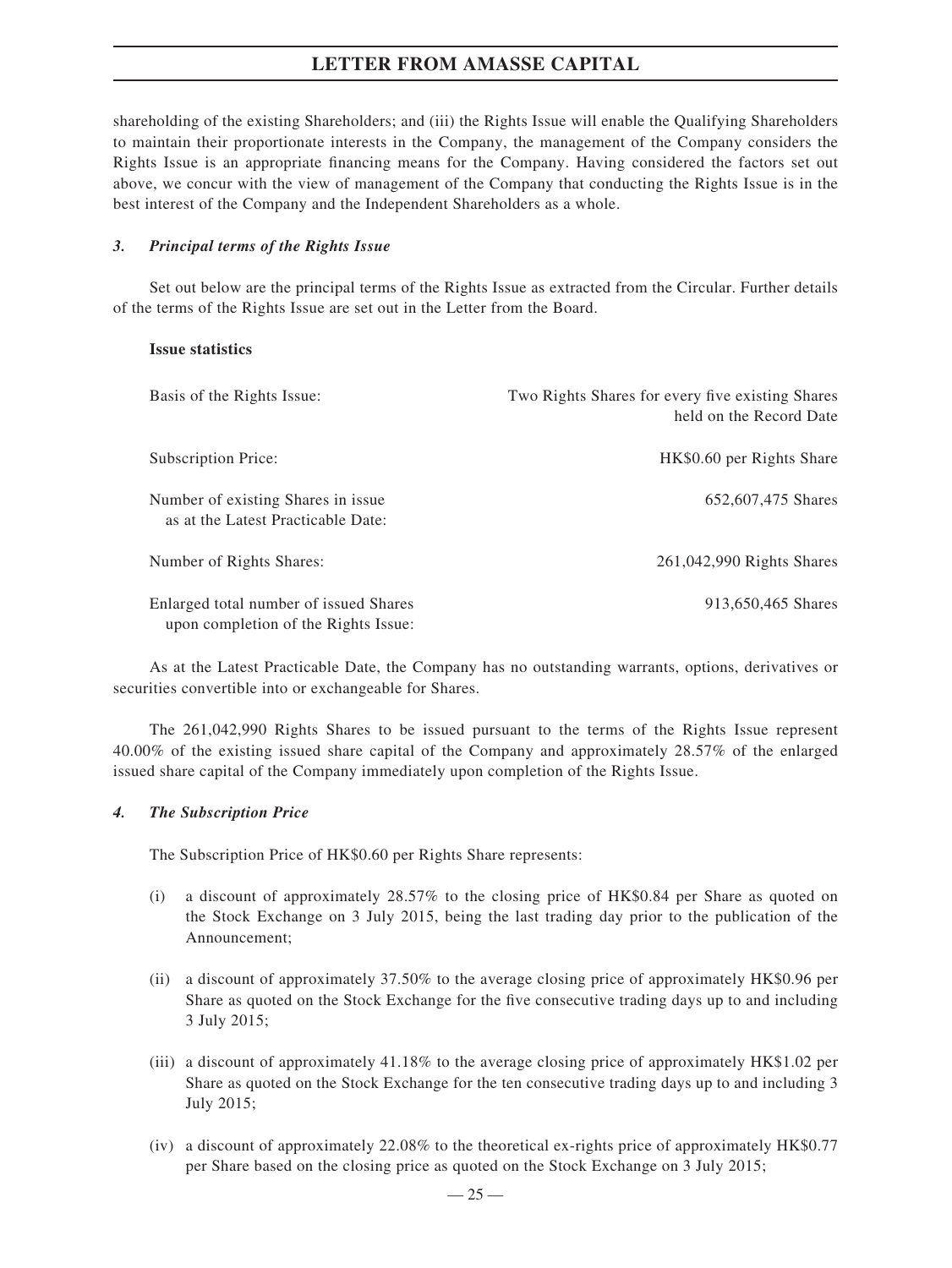- (v) a discount of approximately 44.44% to the audited consolidated net tangible asset value per Share of approximately HK\$1.08 (based on the latest published audited consolidated net asset value of the Group attributable to the Shareholders of approximately HK\$707.5 million as at 31 March 2015 and 652,607,475 Shares in issue as at the date of the Announcement); and
- (vi) a discount of approximately 14.29% to the closing price of HK\$0.70 per Share as quote on the Stock Exchange as at the Latest Practicable Date.

As set out in the Letter from the Board, the Subscription Price was arrived at after arm's length negotiation between the Company and the Underwriter with reference to (i) the loss-making performance of the Group for the latest two years ended 31 March 2015; and (ii) the recent market prices and trading volume of the Shares. Each Qualifying Shareholder is entitled to subscribe for the Rights Shares at the same price in proportion to his/her/its shareholding in the Company held on the Record Date. The Directors (excluding the independent non-executive Directors) consider the Subscription Price, which has been set at a discount as described above with an objective to encourage the existing Shareholders to take up their entitlements so as to participate in the potential growth of the Company, to be fair and reasonable and in the interests of the Company and the Shareholders as a whole.

#### *Comparison with other rights issues*

To further assess the fairness and reasonableness of the Rights Issue, we have selected and reviewed 30 rights issue transactions announced by companies (the "**Comparables**") listed on the Stock Exchange for the six-month period immediately before the publication of the Announcement, which is considered to be exhaustive, relevant and comprehensive for comparison purpose as set out in the table below. We are of the opinion that the Comparables are fair, sufficient and representative samples to illustrate the recent trend and terms of the rights issue transactions under common market practice, even though the Independent Shareholders should note that the businesses, operations and prospects of the Company are not the same as the Comparables and we have not conducted any in-depth investigation into their businesses and operations. The Comparables are hence only used to provide a general reference for the common market practice in rights issue transactions of companies listed on the Stock Exchange.

| Date of<br>announcement | Company (stock code)                                        | <b>Basis of</b><br>entitlement | Discount of<br>subscription price<br>to the closing price<br>on the last<br>trading date<br>(approximately $\%$ ) | Discount of<br>subscription price<br>to the theoretical<br>ex-entitlement price<br>on the last<br>trading day<br>(approximately $\%$ ) | <b>Potential maximum</b><br>dilution of<br>shareholding<br>(approximately $\%$ )<br>(Note 1) | Underwriting<br>commission<br>(approximately $\%$ ) |
|-------------------------|-------------------------------------------------------------|--------------------------------|-------------------------------------------------------------------------------------------------------------------|----------------------------------------------------------------------------------------------------------------------------------------|----------------------------------------------------------------------------------------------|-----------------------------------------------------|
| 26/6/2015               | Gayety Holdings Limited (8179)                              | 1 for 2                        | 46.4%                                                                                                             | 36.7%                                                                                                                                  | 33.3%                                                                                        | 1.5%                                                |
| 26/6/2015               | King Stone Energy Group Limited (0663)                      | 1 for 2                        | 68.0%                                                                                                             | 58.6%                                                                                                                                  | 33.3%                                                                                        | 2.5%                                                |
| 25/6/2015               | Vanke Property (Overseas) Limited (1036)                    | 1 for 2                        | 19.9%                                                                                                             | 14.2%                                                                                                                                  | 33.3%                                                                                        | 5.98%                                               |
| 23/6/2015               | AMCO United Holding Limited (0630)                          | $3$ for $1$                    | 41.2%                                                                                                             | 14.7%                                                                                                                                  | 75.0%                                                                                        | 3.5%                                                |
| 22/6/2015               | Hua Xia Healthcare Holdings Limited (8143)                  | $1$ for $5$                    | 48.2%                                                                                                             | 7.9%                                                                                                                                   | 16.7%                                                                                        | 2.75%                                               |
| 11/6/2015               | Rui Kang Pharmaceutical Group<br>Investments Limited (8037) | 4 for 1                        | 43.1%                                                                                                             | 12.1%                                                                                                                                  | 80.0%                                                                                        | 3.5%                                                |
| 10/6/2015               | China Rare Earth Holdings Limited (769)                     | $2$ for $5$                    | 58.6%                                                                                                             | 50.3%                                                                                                                                  | 28.6%                                                                                        | 3.5%                                                |
| 9/6/2015                | Jia Meng Holdings Limited (8101)                            | $3$ for $1$                    | 57.9%                                                                                                             | 25.5%                                                                                                                                  | 75.0%                                                                                        | 3.5%                                                |
| 4/6/2015                | PNG Resources Holdings Limited (0221)                       | 5 for 2                        | 48.3%                                                                                                             | 21.1%                                                                                                                                  | 71.4%                                                                                        | 2.5%                                                |
| 1/6/2015                | TCC International Holdings Limited (1136)                   | 1 for 2                        | 25.2%                                                                                                             | 18.2%                                                                                                                                  | 33.3%                                                                                        | 1.2%                                                |
| 26/5/2015               | Universe International Holdings Limited (1046)              | $2$ for $1$                    | 74.8%                                                                                                             | 49.7%                                                                                                                                  | 66.7%                                                                                        | 3.5%                                                |
| 20/5/2015               | China Strategic Holdings Limited (235)                      | 1 for 2                        | 49.2%                                                                                                             | 39.3%                                                                                                                                  | 33.3%                                                                                        | 2.5%                                                |
| 15/5/2015               | Eternity Investment Limited (764)                           | $1$ for $1$                    | 4.1%                                                                                                              | 2.1%                                                                                                                                   | 50.0%                                                                                        | 2.5%                                                |
| 14/5/2015               | Capital Estate Limited (193)                                | 1 for 2                        | 34.5%                                                                                                             | 26.1%                                                                                                                                  | 33.3%                                                                                        | 2.0%                                                |
| 4/5/2015                | Shihua Development Company Limited (485)                    | $2$ for $1$<br>(Note 2)        | 85.2%                                                                                                             | 49.1%                                                                                                                                  | 83.3%                                                                                        | 2.5%                                                |
| 30/4/2015               | South China Financial Holdings Limited (619)                | 1 for 2                        | 42.5%                                                                                                             | 32.9%                                                                                                                                  | 33.3%                                                                                        | 1.0%                                                |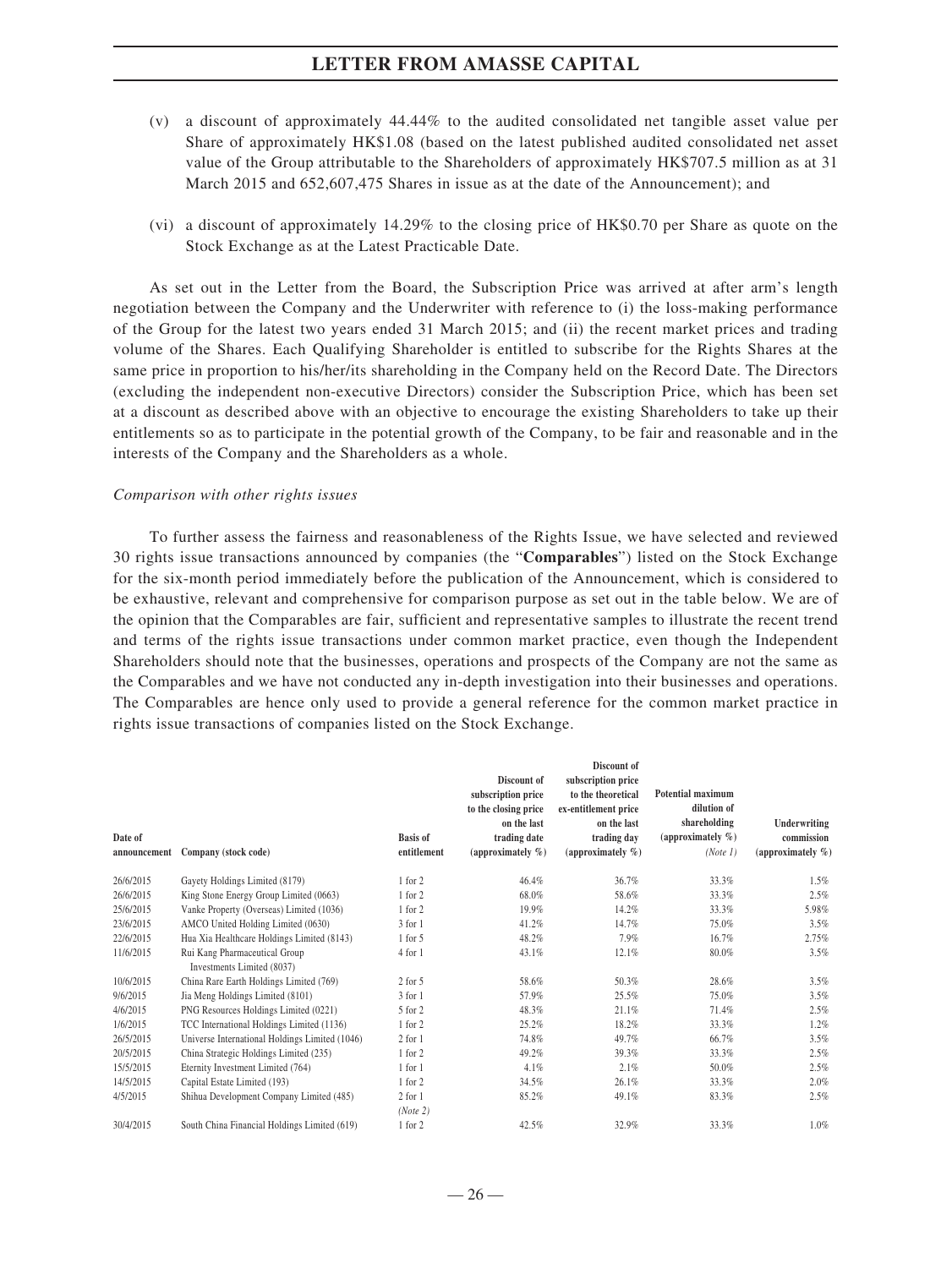|              |                                                      |                 |                       | Discount of           |                          |                       |
|--------------|------------------------------------------------------|-----------------|-----------------------|-----------------------|--------------------------|-----------------------|
|              |                                                      |                 | Discount of           | subscription price    |                          |                       |
|              |                                                      |                 | subscription price    | to the theoretical    | <b>Potential maximum</b> |                       |
|              |                                                      |                 | to the closing price  | ex-entitlement price  | dilution of              |                       |
|              |                                                      |                 | on the last           | on the last           | shareholding             | Underwriting          |
| Date of      |                                                      | <b>Basis of</b> | trading date          | trading day           | (approximately $\%$ )    | commission            |
| announcement | Company (stock code)                                 | entitlement     | (approximately $\%$ ) | (approximately $\%$ ) | (Note 1)                 | (approximately $\%$ ) |
| 24/4/2015    | Hong Kong Education (Int'l) Investments              | $4$ for $1$     | 70.0%                 | 25.0%                 | 85.7%                    | 3.5%                  |
|              | Limited (1082)                                       | (Note 3)        |                       |                       |                          |                       |
| 22/4/2015    | Landing International Development Limited (582)      | $10$ for $1$    | 75.9%                 | 22.2%                 | 90.9%                    | 2.5% & 2.0%           |
| 21/4/2015    | Capital Environment Holdings Limited (3989)          | $1$ for $1$     | 25.0%                 | 15.1%                 | 50.0%                    | 0.0%                  |
| 9/4/2015     | Hanny Holdings Limited (275)                         | 6 for 1         | 74.2%                 | 29.1%                 | 85.7%                    | 3.0%                  |
| 26/3/2015    | Wai Yuen Tong Medicine Holdings Limited (897)        | 1 for 2         | 31.7%                 | 23.4%                 | 33.3%                    | 2.5%                  |
| 26/3/2015    | Emperor Capital Group Limited (717)                  | 1 for 2         | 32.4%                 | 24.2%                 | 33.3%                    | 3.0%                  |
| 18/3/2015    | Haitong International Securities Group Limited (665) | $1$ for $1$     | 33.7%                 | 20.3%                 | 50.0%                    | 1.0%                  |
| 11/3/2015    | Larry Jewelry International Company Limited (8351)   | $9$ for $1$     | 84.7%                 | 35.6%                 | 90.0%                    | 2.5%                  |
| 27/2/2015    | Joy City Property Limited (207)                      | 1 for 2         | 5.6%                  | 3.6%                  | 33.3%                    | N/A                   |
|              |                                                      |                 |                       |                       |                          | (Note 4)              |
| 24/2/2015    | GET Holdings Limited (8100)                          | $3$ for $1$     | 59.8%                 | 27.1%                 | 75.0%                    | 3.5%                  |
| 17/2/2015    | Shanghai Tonva Petrochemical Co., Ltd (1103)         | 4.5 for 10      | 6.0%                  | 4.3%                  | 31.0%                    | 1.0%                  |
| 17/2/2015    | Get Nice Holdings Limited (64)                       | 1 for 2         | 21.1%                 | 15.2%                 | 33.3%                    | 1.0%                  |
| 2/2/2015     | Easyknit Enterprises Holdings Limited (616)          | $20$ for $1$    | 85.6%                 | 21.7%                 | 95.2%                    | 1.0%                  |
| 8/1/2015     | China Agri-Products Exchange Limited (149)           | 8 for 1         | 82.5%                 | 34.4%                 | 88.9%                    | 2.5%                  |
|              | Average                                              |                 | 47.8%                 | 25.3%                 | 55.2%                    | 2.46%                 |
|              | <b>Maximum</b>                                       |                 | 85.6%                 | 58.6%                 | 95.2%                    | 5.98%                 |
|              | Minimum                                              |                 | 4.1%                  | 2.1%                  | 16.7%                    | 0.0%                  |
| 8/7/2015     | The Company                                          | $2$ for $5$     | 28.6%                 | 22.1%                 | 28.6%                    | 2.5%                  |

*Source: website of the Stock Exchange (http://www.hkex.com.hk)*

*Note 1: Maximum dilution effect of each rights issue is calculated as: (number of new shares to be issued under the basis of entitlement)/(number of existing shares held for the entitlement for the new shares under the basis of entitlement + number of new shares to be issued under the basis of entitlement) x 100%.*

*Note 2: The rights issue was conducted by this comparable on the basis of 2 rights shares for every share held on the record date with a bonus issue on the basis of 3 bonus shares for every 2 rights shares taken up under the rights issue.*

*Note 3: The rights issue was conducted by this comparable on the basis of 4 rights shares for every share held on the record date with a bonus issue on the basis of 1 bonus share for every 2 rights shares taken up under the rights issue.*

*Note 4: The rights issue of this company was on non-underwritten basis, hence no underwriting commission.*

As shown by the above table, the subscription prices of the Comparables ranged from discounts of approximately 4.1% to 85.6% to the respective closing prices of their shares on the last trading days (the "**LTD Market Range**"), with an average discount of approximately 47.8%. The Subscription Price, which represents a discount of approximately 28.6% to the closing price of the Shares on the last trading day prior to the publication of the Announcement, falls within the LTD Market Range.

Moreover, the subscription prices of the Comparables ranged from discounts of approximately 2.1% to 58.6% to the respective theoretical ex-rights prices of their shares on their respective last trading days (the "**TERP Market Range**"), with an average discount of approximately 25.3%. The Subscription Price, which represents a discount of approximately 22.1% to the theoretical ex-rights price of the Shares on the last trading day prior to the publication of the Announcement, falls within the TERP Market Range.

Having considered (i) the Rights Issue is available to all Qualifying Shareholders by providing them with an equal opportunity to participate in the Rights Issue; (ii) the discount would attract the Shareholders to participate in the Rights Issue and accordingly maintain their shareholding interests in the Company and participate in the future growth of the Group; (iii) the Subscription Price was determined at after arm's length negotiations between the Company and the Underwriter; and (iv) the Subscription Price falls within the LTD Market Range and the TERP Market Range, we concur with the Directors that the Subscription Price is fair and reasonable so far as the Independent Shareholders are concerned. Accordingly, we consider that the discount of the Subscription Price to the prevailing market Share price is acceptable.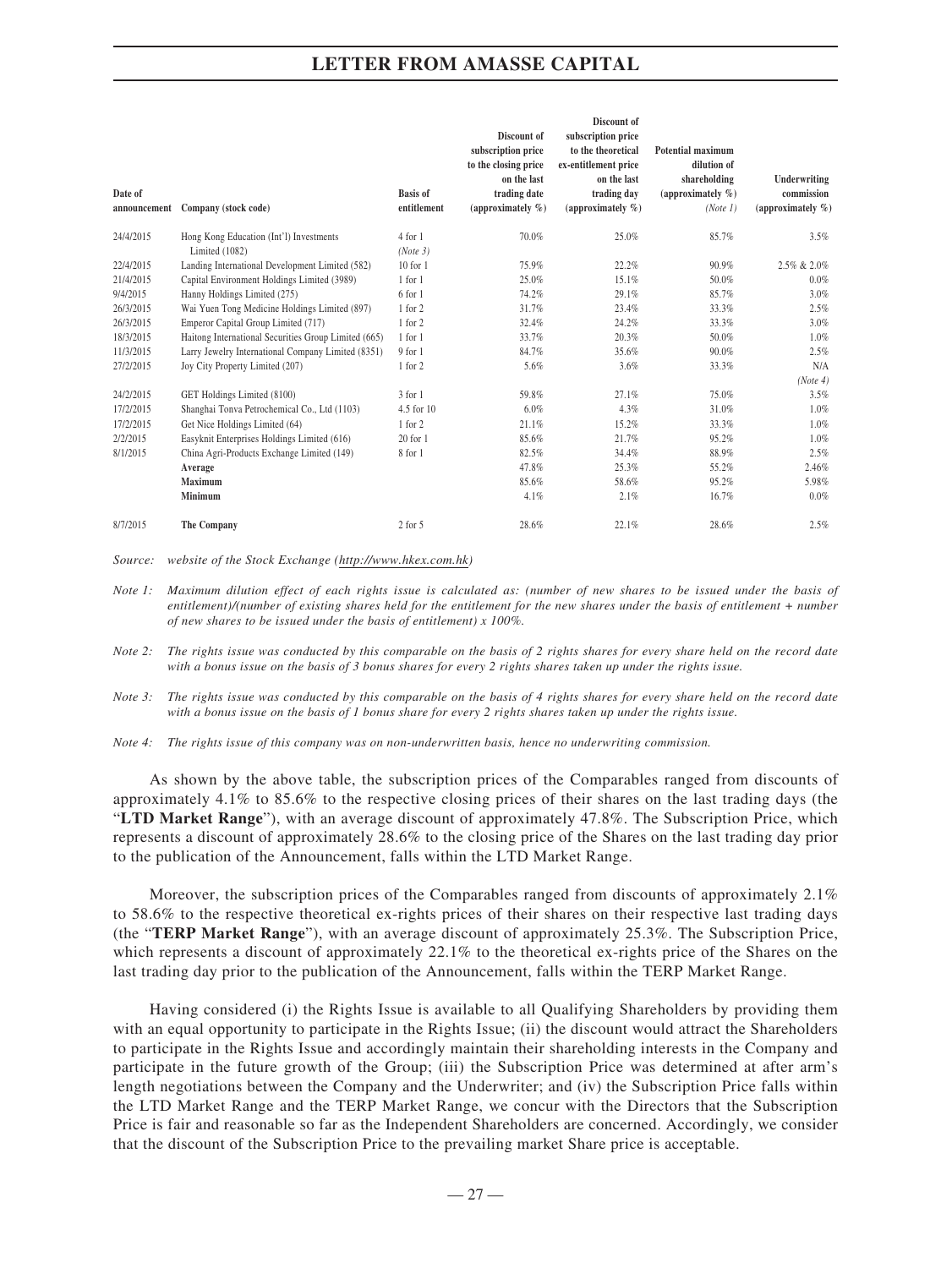### *5. The Underwriting Agreement*

Subject to the terms and conditions of the Underwriting Agreement, the Underwriter has conditionally agreed to fully underwrite the 135,791,878 Rights Shares, being the total number of Rights Shares under the Rights Issue excluding 125,251,112 Rights Shares undertaken to be subscribed by YCSEL and its associates pursuant to the irrevocable undertaking.

Based on our review of the underwriting arrangements of the Comparables set out in the table above, we noted that the rates of the underwriting commission paid by the Comparables ranged from nil to 5.98%. We also noted from the Comparables that (i) the rights shares of Shihua Development Company Limited, Emperor Capital Group Limited and Capital Environment Holdings Limited; and (ii) part of the rights shares of Landing International Development Limited were underwritten by their respective controlling shareholders, with underwriting commission ranged from nil to 3%. Accordingly, the underwriting commission of 2.50% of the Subscription Price of the Underwritten Shares is within the range of the rate of the underwriting commission paid by the Comparables.

In addition, the commission rate was determined after arm's length negotiation between the Company and the Underwriter by reference to, among other things, the size of the Rights Issue, and the current and expected market condition. Therefore, in light of the above reasons, we are of the view that the underwriting commission payable to the Underwriter is in line with the market practice and is fair and reasonable and is in the interests of the Company and the Shareholders as a whole.

#### *6. Application for excess Rights Shares*

Pursuant to the terms of the Rights Issue, Qualifying Shareholders are entitled to apply for any unsold entitlements of the Excluded Shareholders, any unsold Rights Shares created by adding together fractions of the Rights Shares and any Rights Shares provisionally allotted but not accepted by the Qualifying Shareholders. Further details of application for excess Rights Shares are set out in the Letter from the Board. We are of the view that the above excess application mechanism is fair and reasonable to the Independent Shareholders as Qualifying Shareholders are given the first right to subscribe for any Rights Shares not taken up before the Underwriter.

Application may be made by completing the Excess Application Form and lodging the same with a separate remittance for the excess Rights Shares. The Directors will allocate the excess Rights Shares at their discretion, but on a fair and equitable basis to Qualifying Shareholders who have applied for excess Rights Shares on the following principles:

- (1) preference will be given to applications for less than a board lot of Rights Shares where they appear to the Directors that such applications are made to round up odd-lot holdings (in particular those already existed on the date of the Announcement or created as a result of the Rights Issue) to whole-lot holdings and that such applications are not made with the intention to abuse this mechanism;
- (2) subject to availability of excess Rights Shares after allocation under principle (1) above, any remaining excess Rights Shares will be allocated to applicants in proportion to the respective shareholdings of the applicants in the Company as at the Record Date; and
- (3) subject to availability of excess Rights Shares after allocation under principles (1) and (2) above (which may arise if applicants with relatively high shareholdings in the Company as at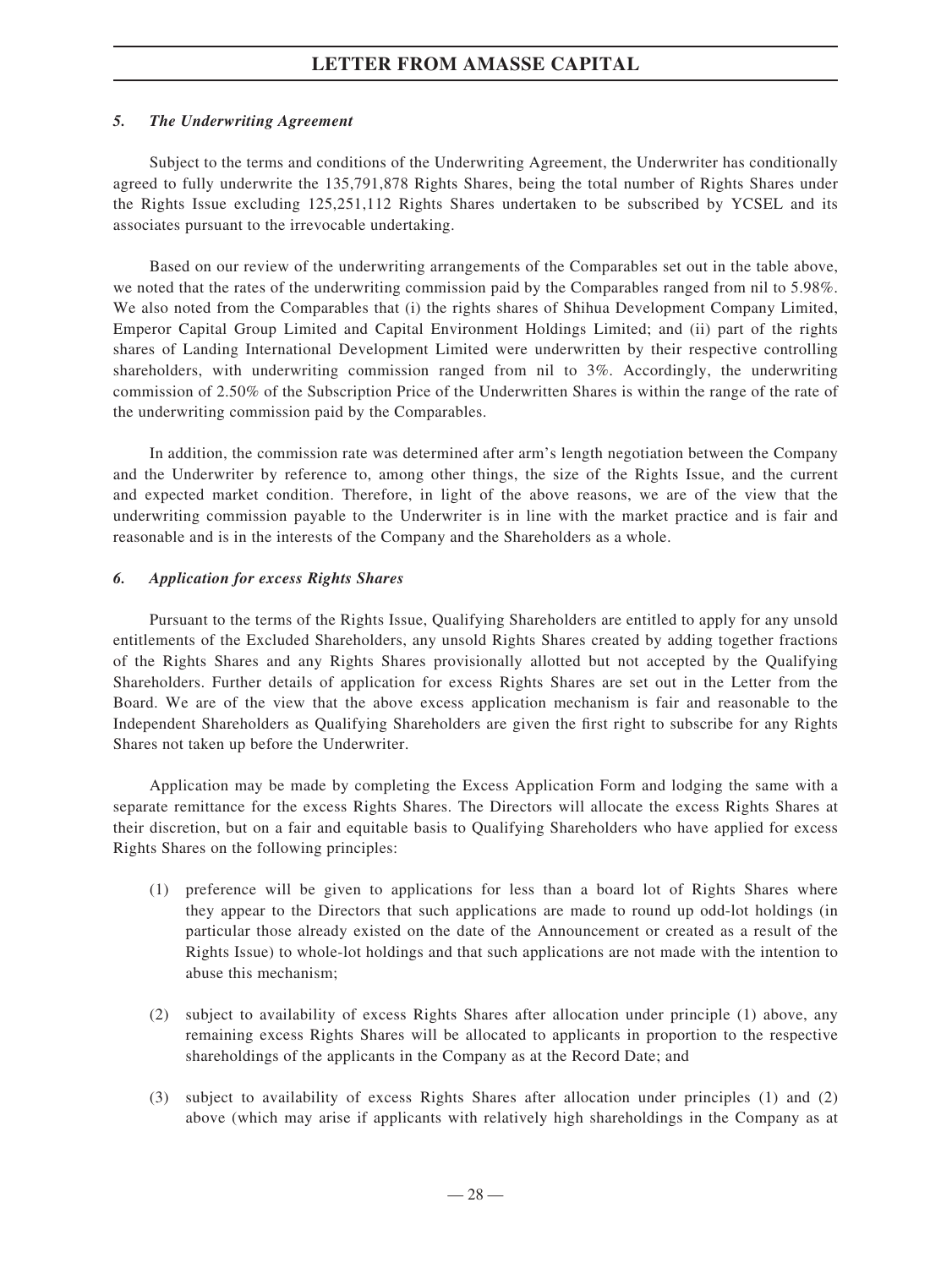the Record Date apply for small number of excess Rights Shares), any further remaining excess Rights Shares will be allocated to applicants in proportion to the number of excess Rights Shares applied by them respectively.

Save for the principle (2) above, the other two allocation principles are in line with common market practice and we are of the view that such arrangement is fair and reasonable to the Company and Shareholders as a whole. For the principle (2), we understand from the management of the Company that the purpose of it is to benefit the Shareholders with reference to their amount of investment in the Shares and to avoid the abuse of the excess application mechanism by certain investors who just purchases a small quantity of Shares while applying a huge sum of money in the excess application.

### *7. Financial effects of the Rights Issue on the Group*

### *(a) Working capital*

Following completion of the Rights Issue, the net proceeds are estimated to be approximately HK\$151.6 million. As such, immediately upon completion of the Rights Issue, the cash level of the Group will be increased and hence it is expected to have a positive effect on the working capital of the Group.

### *(b) Net assets*

According to the unaudited pro forma statement of adjusted consolidated net tangible assets of the Group set out in Appendix II to the Circular, assuming completion of the Rights Issue had taken place on 31 March 2015, the Group's net tangible assets would have been increased by approximately 21.43% from approximately HK\$707.46 million to approximately HK\$859.08 million. Such increase is attributable to the effect of the net proceeds from the Rights Issue. This significant improvement in the financial position of the Group is beneficial to the Company and the Shareholders as a whole.

The consolidated net tangible assets of the Group attributable to owners of the Company per Share before the Rights Issue is approximately HK\$1.08. Immediately after completion of the Rights Issue, the total number of Shares would increase to 913,650,465 Shares and the unaudited pro forma adjusted consolidated net tangible assets of the Group attributable to owners of the Company per Share will decrease to approximately HK\$0.94.

### *(c) Gearing and liquidity*

Based on the total borrowings of the Group of about HK\$165,059,000 and the capital and reserves attributable to the shareholders of the Company of about HK\$707,455,000 at 31 March 2015, the overall borrowings to equity ratio was approximately 23%. Upon completion of the Rights Issue, there would be an increase in the cash level of the Group and the Company would apply approximately 35% of the net proceeds of the Rights Issue (approximately HK\$53.1 million) for optimising capital structure, including but not limited to, repayment of existing indebtedness of the Group. As such, the overall borrowings to equity ratio would be decreased and improved respectively.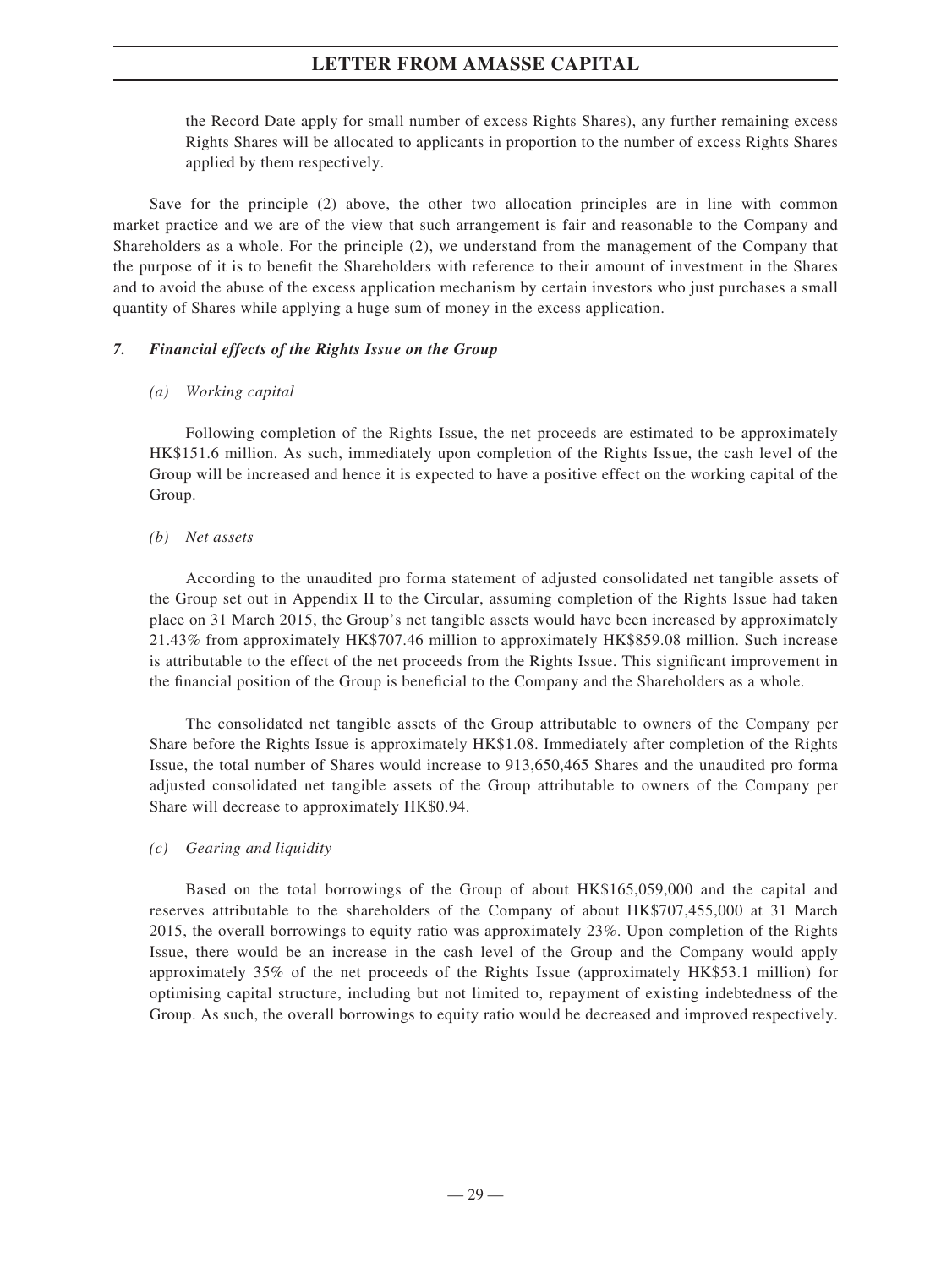### *8. Effect of the Rights Issue on the shareholding of the Company*

All Qualifying Shareholders are entitled to subscribe for the Rights Shares. For those Qualifying Shareholders who take up their entitlements in full under the Rights Issue, their shareholding interests in the Company will remain unchanged after the completion of the Rights Issue.

Qualifying Shareholders who do not accept the Rights Issue can, subject to the then prevailing market conditions, consider selling their nil-paid rights to subscribe for the Rights Shares in the market. In such case, where all Qualifying Shareholders do not accept the Rights Issue and thus the Underwriter are obligated to take up the unsubscribed Right Shares, the maximum dilution effect on the Qualifying Shareholders' shareholding interests will be approximately 28.6%. Details of such dilution effect are presented in the section headed "Changes in the shareholding structure of the Company" of the Letter from the Board.

Meanwhile, Qualifying Shareholders who wish to increase their shareholding interests in the Company through the Rights Issue may (i) subject to availability, acquire additional nil-paid Rights Shares in the market; and (ii) apply for excess Rights Shares.

We are aware of the aforementioned potential dilution to the Independent Shareholders' shareholding interests in the Company. Nonetheless, we consider that the foregoing should be balanced against by the following factors:

- the Independent Shareholders are offered a chance to express their view on the terms of the Rights Issue, the Underwriting Agreement and the Whitewash Waiver through their votes at the EGM;
- the Qualifying Shareholders have their choice whether to accept the Rights Issue or not;
- the Qualifying Shareholders have the opportunity to realize their nil-paid Rights Shares to subscribe for the Rights Shares in the market (subject to availability); and
- the Rights Issue offers the Qualifying Shareholders a chance to subscribe for their pro-rata Rights Shares for the purpose of maintaining their respective existing shareholding interests in the Company at a relatively low price as compared to the historical and prevailing market prices of Shares.

In addition, we note from the Comparables as detailed in the table under the previous section of this letter that the maximum dilution to the existing Shareholders as a result of the rights issue transactions ranged from a minimum of approximately 16.7% to a maximum of approximately 95.2%. The maximum dilution of approximately 28.6% to the existing Shareholders as a result of the Rights Issue falls within the said market range.

## **II. THE WHITEWASH WAIVER**

As mentioned in the foregoing section of this letter, YCSEL, which was interested in 313,127,784 Shares as at the Latest Practicable Date, representing approximately 47.98% of the existing issued Shares, has irrevocably undertaken to the Company that it and its associates will accept their entitlement of a total of 125,251,112 Rights Shares under the Rights Issue.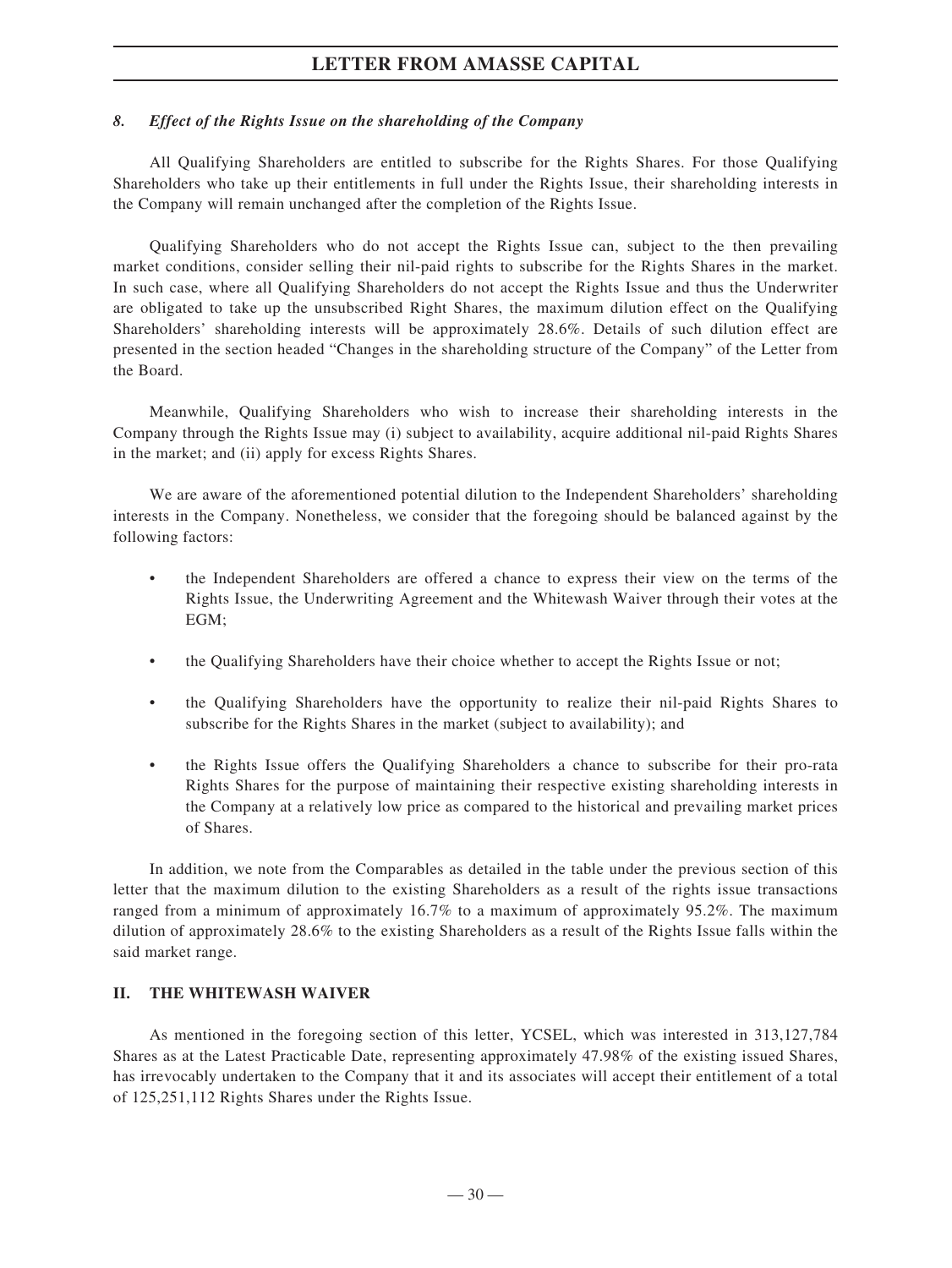Pursuant to the Underwriting Agreement, YCSEL, as the underwriter, has conditionally agreed to underwrite the 135,791,878 Rights Shares not subject to such undertaking. Assuming no acceptance by the Qualifying Shareholders (except YCSEL and its associates) under the Rights Issue, YCSEL will be required to take up the Underwritten Shares and the total shareholding of the Concert Group upon completion of the Rights Issue would amount to approximately 63.39% of the then issued share capital of the Company as enlarged by the allotment and issue of the Rights Shares. Under such circumstance, the Concert Group would be required to make a mandatory general offer for all the issued Shares (other than those already owned or agreed to be acquired by the Concert Group) under Rule 26.1 of the Takeovers Code, unless a waiver from strict compliance with Rule 26.1 of the Takeovers Code is granted by the Executive.

YCSEL has made an application to the Executive for the granting of the Whitewash Waiver pursuant to Note 1 on dispensations from Rule 26 of the Takeovers Code. The Whitewash Waiver, if granted by the Executive, would be subject to, among other things, the approval of the Independent Shareholders at the EGM by way of poll. If the Whitewash Waiver is not granted or not approved by the Independent Shareholders, the Underwriting Agreement will not become unconditional and the Rights Issue will not proceed.

Moreover, Shareholders should note that based on the shareholding structure of the Company as at the Latest Practicable Date and assuming no change in the issued share capital of the Company from the Latest Practicable Date up to completion of the Rights Issue save for the issue of the Rights Shares, upon completion of the Rights Issue, the Concert Group may collectively hold more than 50% of the total voting rights of the Company. In such circumstances, YCSEL may thereafter increase its holding of Shares without incurring any further obligation to make a mandatory general offer under Rule 26 of the Takeovers Code.

In the light of (i) the reasons for and the possible benefits of the Rights Issue to the Company as set forth in the section headed "Reasons for the Rights Issue and use of proceeds" of this letter; (ii) the terms of the Rights Issue and the Underwriting Agreement being fair and reasonable so far as the Independent Shareholders are concerned; and (iii) the underwriting arrangement by YCSEL is a demonstration of its commitment to the Company and would provide Independent Shareholders confidence in the future and growth prospects of the Company, we are of the opinion that the approval of the Whitewash Waiver, which is a prerequisite for completion of the Rights Issue, is in the interests of the Company and the Shareholders as a whole and is fair and reasonable for the purpose of proceeding with the Rights Issue.

### **RECOMMENDATION**

Having considered the principal factors discussed above, which include:

- (i) the Rights Issue would allow the Group to strengthen its capital base and optimise its capital structure as well as to provide expected working capital requirements for operations, including but not limited to, salaries and rental expenses;
- (ii) all Qualifying Shareholders are offered an equal opportunity to participate in the Rights Issue to take up their provisional allotments in full to maintain their respective shareholdings in the Company;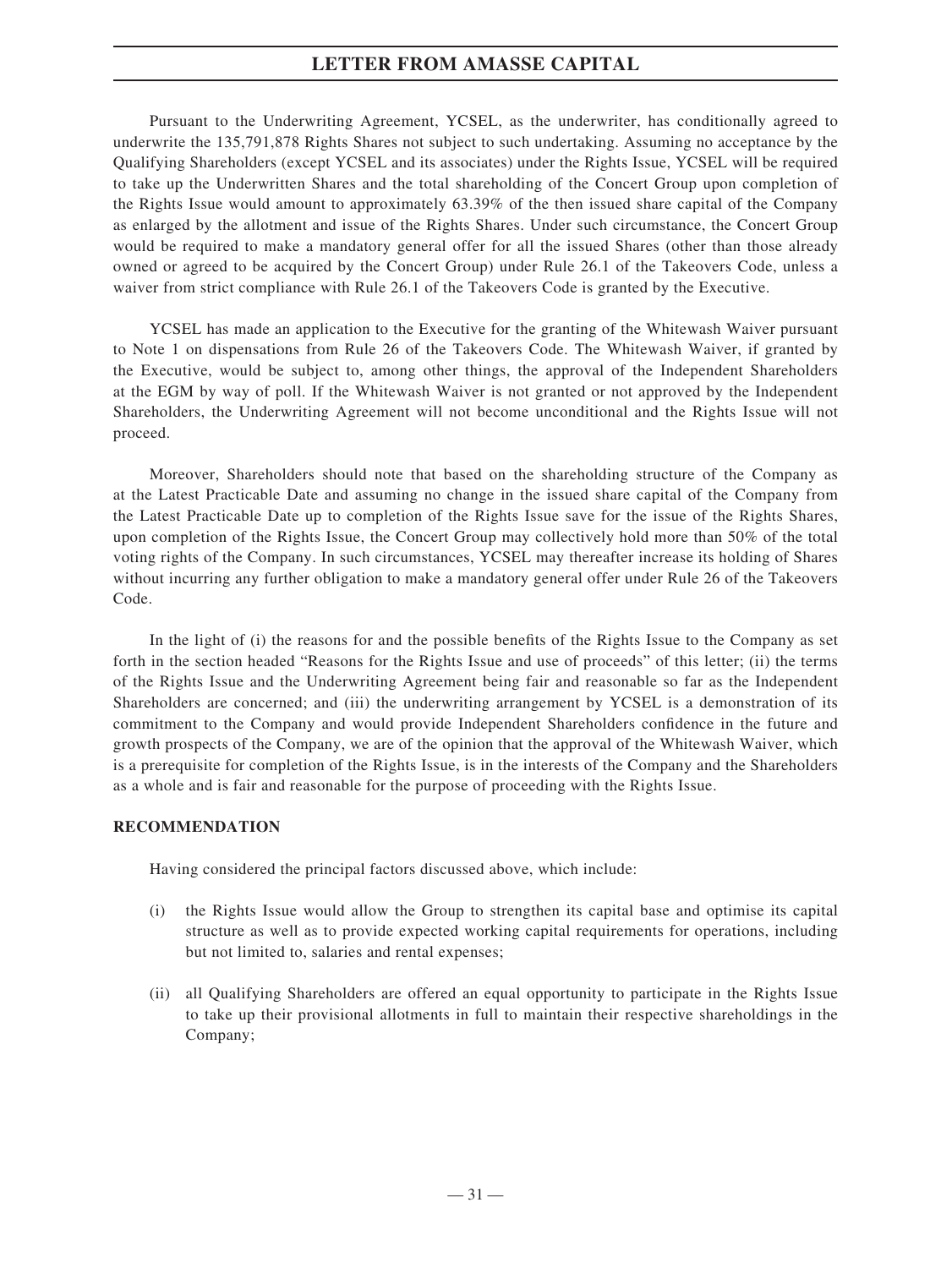- (iii) the Subscription Price has been determined based on arm's length negotiations between the Company and the Underwriter;
- (iv) the discounts as represented by the Subscription Price fall within the LTD Range and the TERP Range and are in line with recent market trends; and
- (v) the positive financial effects of the Rights Issue on the Group as expected by the Company.

We consider the terms of the Rights Issue, the Underwriting Agreement and the Whitewash Waiver are fair and reasonable so far as the Independent Shareholders are concerned and the Rights Issue, the Underwriting Agreement and the Whitewash Waiver are in the interests of the Company and the Independent Shareholders as a whole. We therefore recommend the Independent Board Committee to advise the Independent Shareholders to vote in favour of the resolutions to approve the Rights Issue, the Underwriting Agreement and the Whitewash Waiver at the EGM.

> Yours faithfully, For and on behalf of **Amasse Capital Limited Michael Lam** *Managing Director*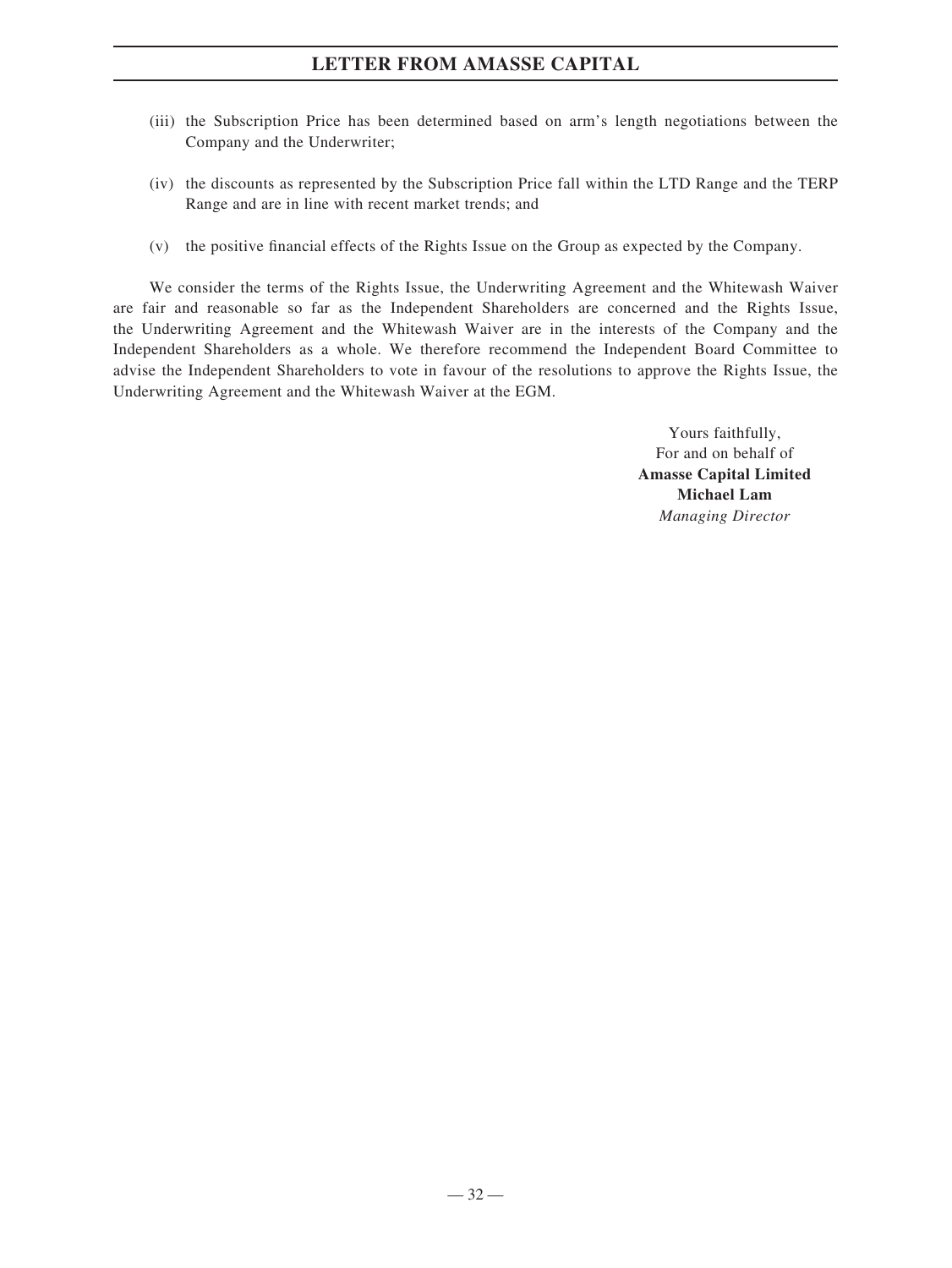#### **1. SUMMARY OF FINANCIAL INFORMATION**

Financial information of the Group for the three years ended 31 March 2015 are disclosed in the annual report of the Company for the year ended 31 March 2013 (pages 26 to 85) (http://www.hkexnews.hk/listedco/listconews/SEHK/2013/0730/LTN20130730279.pdf), the annual report of the Company for the year ended 31 March 2014 (pages 27 to 85) (http://www.hkexnews.hk/listedco/listconews/SEHK/2014/0725/LTN20140725401.pdf) and the annual results announcement of the Company for the year ended 31 March 2015 (pages 1 to 12) (http://www.hkexnews.hk/listedco/listconews/SEHK/2015/0625/LTN20150625641.pdf), respectively, which are also published on the Company's designated website (http://www.irasia.com/listco/hk/kingfook/index.htm).

The following is a summary of the consolidated financial information of the Group for each of the three years ended 31 March 2013, 2014 and 2015, as extracted from the relevant annual results announcement or reports of the Company.

There were no exceptional items because of size, nature or incidence in the consolidated financial statements of the Company for each of the three years ended 31 March 2015.

The Company's auditors, BDO Limited, have not issued any qualified opinion on the Group's financial statements for the three years ended 31 March 2015.

|                                      |                  | For the year ended 31 March |              |
|--------------------------------------|------------------|-----------------------------|--------------|
|                                      | 2015             | 2014                        | 2013         |
|                                      | <b>HK\$'000</b>  | HK\$'000                    | HK\$'000     |
|                                      | <i>(audited)</i> | (audited)                   | (audited)    |
| Revenue                              | 842,263          | 1,163,733                   | 1,248,580    |
| Profit/(loss) before taxation        | (150, 994)       | (127,160)                   | 49,060       |
| Taxation                             | 1,737            | (446)                       | 27           |
| Profit for the year                  | (149, 257)       | (131, 232)                  | 49,087       |
| Profit/(loss) attributable to:       |                  |                             |              |
| Shareholders of the Company          | (149, 251)       | (131, 229)                  | 50,457       |
| Minority interests                   | (6)              | (3)                         | (1,370)      |
|                                      | (149, 257)       | (131, 232)                  | 49,087       |
| Earnings/(loss) per share (HK cents) | $(22.9)$ cents   | $(21.8)$ cents              | $11.2$ cents |
| Dividend per share (HK cents)        |                  |                             | $0.05$ cent  |
| Amount absorbed by dividend          |                  |                             | 218          |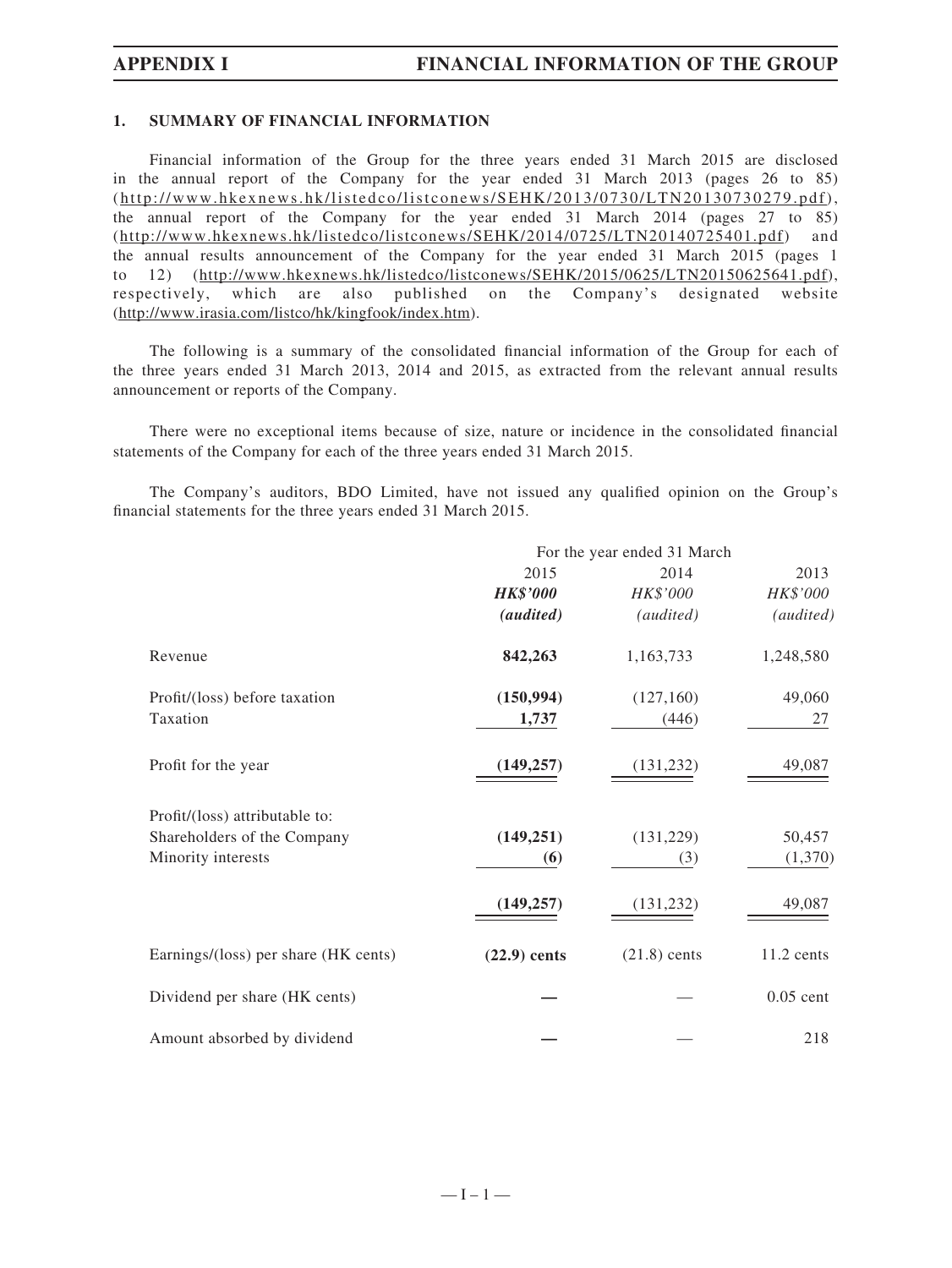### **2. AUDITED FINANCIAL STATEMENTS OF THE GROUP FOR THE TWO YEARS ENDED 31 MARCH 2015**

Set out below are the audited financial statements of the Group for the two years ended 31 March 2015 contained in the Company's annual results announcement published on 25 June 2015.

## **CONSOLIDATED INCOME STATEMENT**

*For the year ended 31 March 2015*

|                                                                            | <b>Note</b> | 2015<br><b>HK\$'000</b> | 2014<br>HK\$'000 |
|----------------------------------------------------------------------------|-------------|-------------------------|------------------|
| <b>CONTINUING OPERATIONS</b>                                               |             |                         |                  |
| Revenue                                                                    | 5           | 842,263                 | 1,163,733        |
| Cost of sales                                                              |             | (666, 114)              | (887,961)        |
| <b>Gross profit</b>                                                        |             | 176,149                 | 275,772          |
| Other operating income                                                     |             | 10,016                  | 4,025            |
| Distribution and selling costs                                             |             | (262, 727)              | (325, 885)       |
| Administrative expenses                                                    |             | (61, 721)               | (72, 976)        |
| Other operating expenses                                                   |             | (7,390)                 | (674)            |
| <b>Operating loss</b>                                                      |             | (145, 673)              | (119, 738)       |
| Finance costs                                                              |             | (5,321)                 | (7, 422)         |
| <b>Loss before taxation</b>                                                | 6           | (150, 994)              | (127,160)        |
| Taxation                                                                   | $\tau$      | 1,737                   | (446)            |
| Loss for the year from continuing operations                               |             | (149, 257)              | (127,606)        |
| <b>DISCONTINUED OPERATION</b>                                              |             |                         |                  |
| Loss for the year from discontinued operation                              | 8           |                         | (3,626)          |
| Loss for the year                                                          |             | (149, 257)              | (131, 232)       |
| Loss for the year attributable to:                                         |             |                         |                  |
| Shareholders of the Company                                                |             |                         |                  |
| Continuing operations                                                      |             | (149, 251)              | (127,603)        |
| Discontinued operation                                                     |             |                         | (3,626)          |
|                                                                            |             | (149, 251)              | (131,229)        |
| Minority interests                                                         |             | (6)                     | (3)              |
|                                                                            |             | (149, 257)              | (131, 232)       |
| Loss per share for loss attributable to the                                |             |                         |                  |
| shareholders of the Company for the year<br>- Basic and diluted (HK cents) | 10          |                         |                  |
| Continuing and discontinued operations                                     |             | $(22.9)$ cents          | $(21.8)$ cents   |
| Continuing operations                                                      |             | $(22.9)$ cents          | $(21.2)$ cents   |
|                                                                            |             |                         |                  |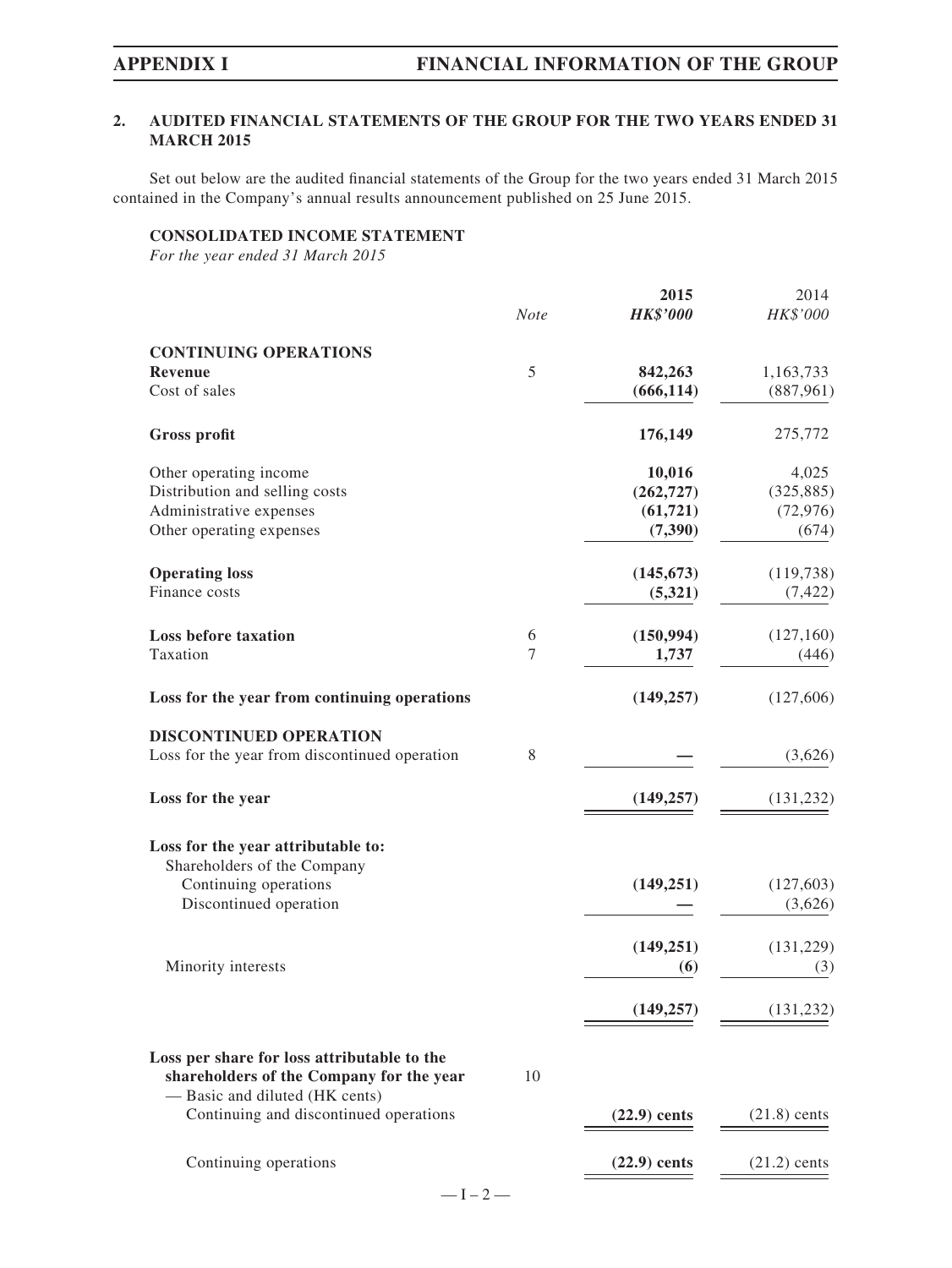## **CONSOLIDATED STATEMENT OF COMPREHENSIVE INCOME**

| <b>Year ended 31 March</b> |                         |  |
|----------------------------|-------------------------|--|
| 2015                       | 2014                    |  |
| <b>HK\$'000</b>            | HK\$'000                |  |
|                            | $(149,257)$ $(131,232)$ |  |
|                            |                         |  |
|                            |                         |  |
| 3,589                      | 1,128                   |  |
|                            |                         |  |
| (4,717)                    |                         |  |
| 658                        | (164)                   |  |
| (470)                      | 964                     |  |
| (149, 727)                 | (130, 268)              |  |
|                            |                         |  |
|                            | (130, 265)              |  |
| (6)                        | (3)                     |  |
| (149, 727)                 | (130, 268)              |  |
|                            | (149, 721)              |  |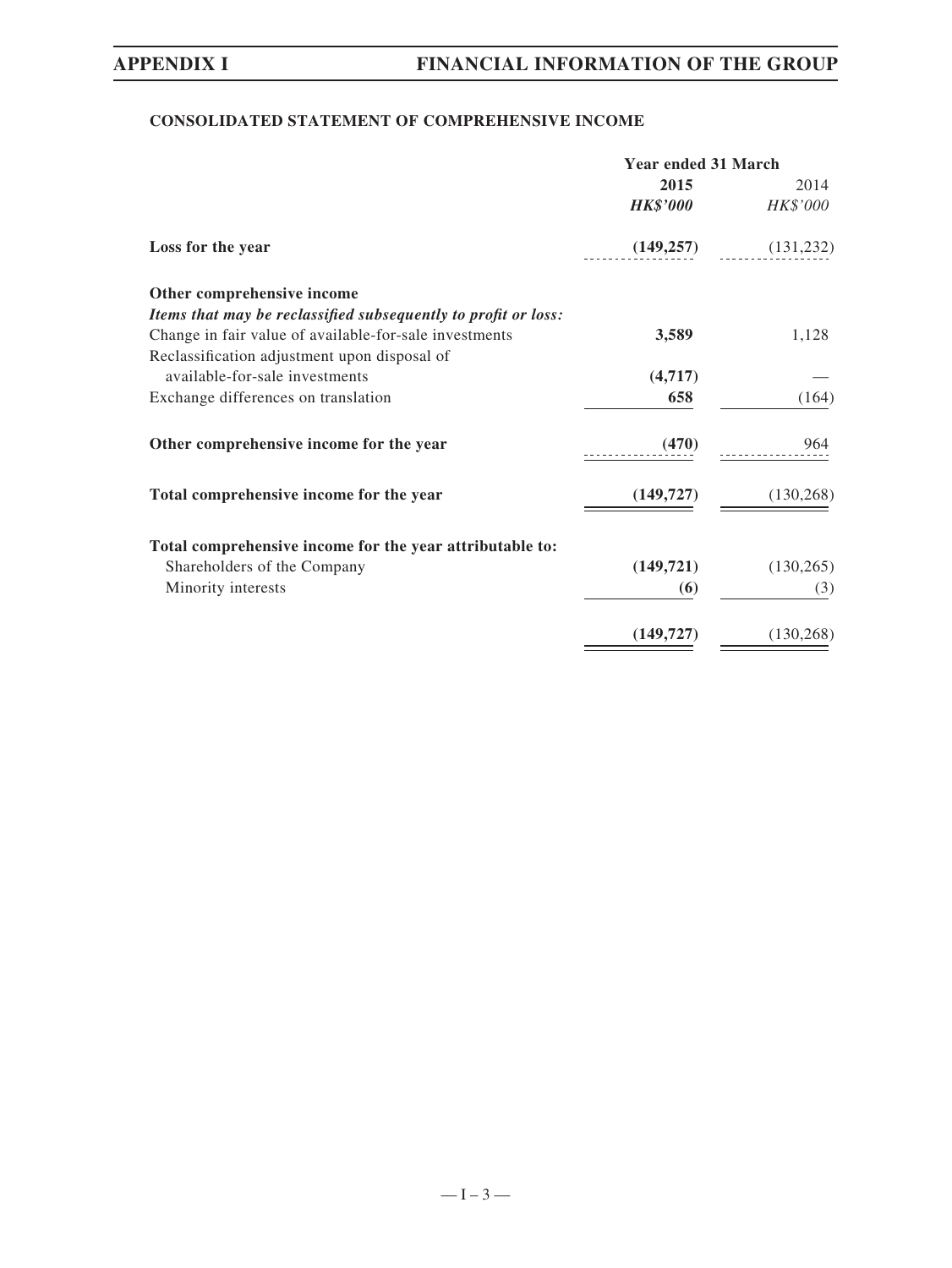## **CONSOLIDATED BALANCE SHEET**

|                                                                         |             | As at           | As at     |
|-------------------------------------------------------------------------|-------------|-----------------|-----------|
|                                                                         |             | 31 March        | 31 March  |
|                                                                         |             | 2015            | 2014      |
|                                                                         | <b>Note</b> | <b>HK\$'000</b> | HK\$'000  |
| <b>ASSETS AND LIABILITIES</b>                                           |             |                 |           |
| <b>Non-current assets</b>                                               |             |                 |           |
| Property, plant and equipment                                           |             | 8,203           | 23,034    |
| Investment properties                                                   |             | 658             | 691       |
| Available-for-sale investments                                          |             | 952             | 5,186     |
| Deferred tax assets                                                     |             | 1,928           |           |
| Other assets                                                            |             | 396             | 396       |
|                                                                         |             | 12,137          | 29,307    |
|                                                                         |             |                 |           |
| <b>Current assets</b><br>Inventories                                    |             | 715,088         | 884,791   |
| Debtors, deposits and prepayments                                       | 11          | 60,882          | 94,556    |
| Investments at fair value through profit or loss                        |             | 1,192           | 8,208     |
| Tax recoverable                                                         |             | 32              | 32        |
| Trust bank balances held on behalf of clients                           |             |                 | 144       |
| Cash and cash equivalents                                               |             | 117,788         | 122,634   |
|                                                                         |             | 894,982         | 1,110,365 |
| <b>Current liabilities</b>                                              |             |                 |           |
| Creditors, deposits received, accruals and                              |             |                 |           |
| deferred income                                                         | 12          | 34,351          | 56,207    |
| Tax payable                                                             |             | 9               | 6         |
| Gold loans, unsecured                                                   |             | 17,559          | 24,850    |
| <b>Bank</b> loans                                                       |             | 147,500         | 201,000   |
|                                                                         |             |                 |           |
|                                                                         |             | 199,419         | 282,063   |
| Net current assets                                                      |             | 695,563         | 828,302   |
|                                                                         |             |                 |           |
| <b>Total assets less current liabilities</b>                            |             | 707,700         | 857,609   |
| <b>Non-current liabilities</b>                                          |             |                 |           |
| Provision for long service payments                                     |             | 112             | 294       |
| <b>Net assets</b>                                                       |             |                 |           |
|                                                                         |             | 707,588         | 857,315   |
| <b>CAPITAL AND RESERVES</b>                                             |             |                 |           |
| Capital and reserves attributable to the<br>shareholders of the Company |             |                 |           |
| Share capital                                                           |             | 241,021         | 241,021   |
| Other reserves                                                          |             | 36,202          | 36,672    |
| Retained profits                                                        |             | 430,232         | 579,483   |
|                                                                         |             | 707,455         | 857,176   |
| <b>Minority interests</b>                                               |             | 133             | 139       |
|                                                                         |             |                 |           |
|                                                                         |             | 707,588         | 857,315   |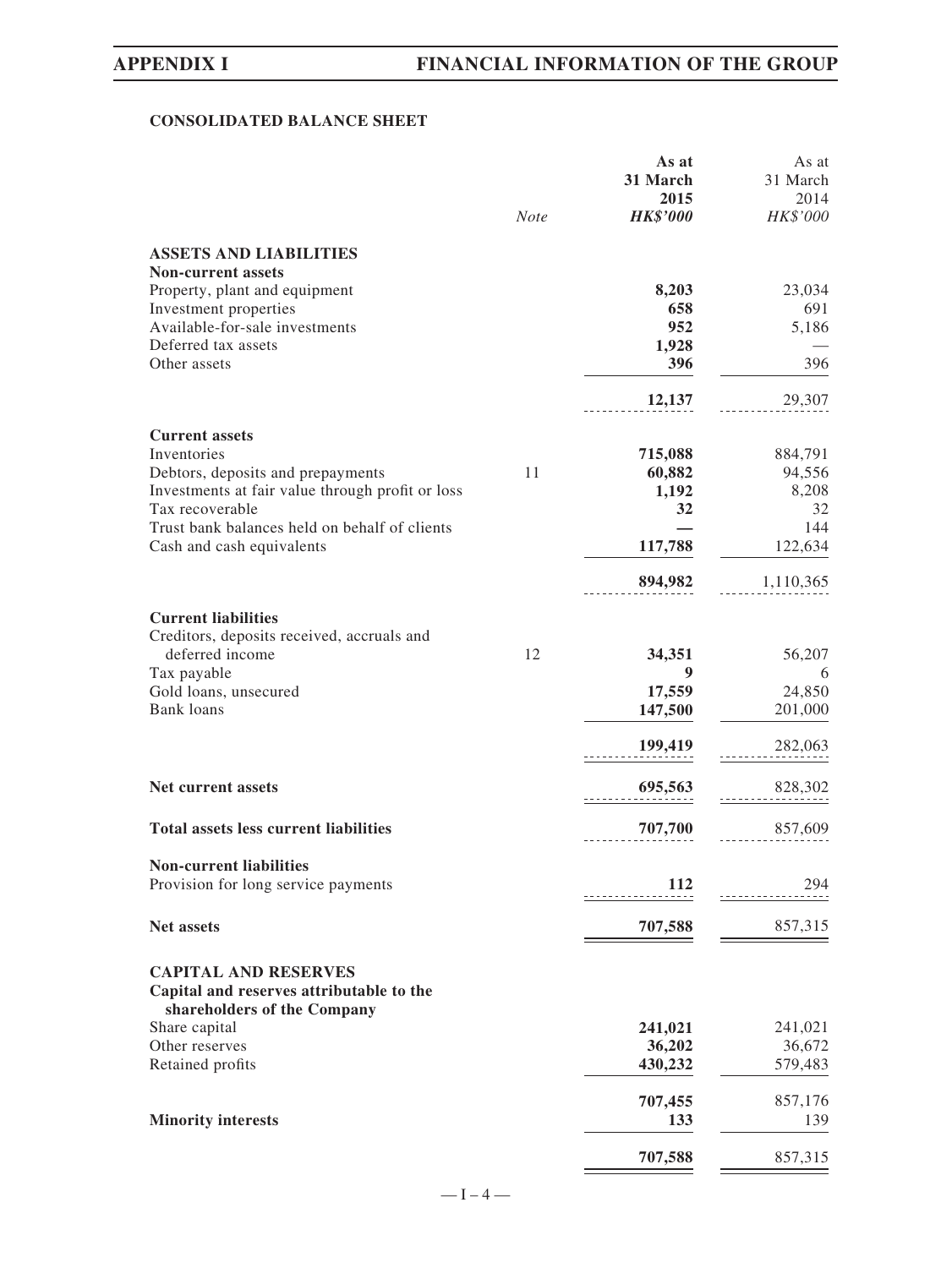*Note:*

#### **1. GENERAL INFORMATION AND BASIS OF PREPARATION**

The consolidated financial statements have been prepared in accordance with Hong Kong Financial Reporting Standards ("HKFRSs"), which collective term includes all applicable individual HKFRSs, Hong Kong Accounting Standards ("HKASs") and Interpretations issued by the Hong Kong Institute of Certified Public Accountants (the "HKICPA"), the applicable disclosure requirements of the Rules Governing the Listing of Securities on The Stock Exchange of Hong Kong Limited (the "Listing Rules") and have been prepared in compliance with the Companies Ordinance.

#### **2. ADOPTION OF NEW/REVISED HKFRSs — EFFECTIVE 1 APRIL 2014**

In the year ended 31 March 2015, the Group has applied for the first time the following new/revised HKFRSs issued by the HKICPA, which are relevant to and effective for the Group's consolidated financial statements for the annual period beginning on 1 April 2014:

| Amendments to HKAS 32       | <b>Offsetting Financial Assets and Financial Liabilities</b>     |
|-----------------------------|------------------------------------------------------------------|
| Amendments to HKAS 36       | Recoverable Amount Disclosures                                   |
| Amendments to HKAS 39       | Financial Instruments: Recognition and Measurement — Novation of |
|                             | Derivatives and Continuation of Hedge Accounting                 |
| Amendments to HKFRS 10,     | Investment Entities                                              |
| HKFRS 12 and HKAS 27 (2011) |                                                                  |

The adoption of these new/revised HKFRSs has no significant impact on the Group's consolidated financial statements.

#### **3. NEW/REVISED HKFRSs THAT HAVE BEEN ISSUED BUT ARE NOT YET EFFECTIVE**

The following new/revised HKFRSs have been issued but are not yet effective and have not been early adopted by the Group:

| HKFRS <sub>s</sub> (Amendments)    | Annual Improvements 2010-2012 Cycle <sup>2</sup>                                                      |
|------------------------------------|-------------------------------------------------------------------------------------------------------|
| HKFRSs (Amendments)                | Annual Improvements 2011-2013 Cycle <sup>1</sup>                                                      |
| HKFRSs (Amendments)                | Annual Improvements 2012-2014 Cycle <sup>3</sup>                                                      |
| Amendments to HKAS 1               | Disclosure Initiative <sup>3</sup>                                                                    |
| Amendments to HKAS 16 and HKAS 38  | Clarification of Acceptable Methods of Depreciation and<br>Amortisation <sup>3</sup>                  |
| Amendments to HKAS 16 and HKAS 41  | Agriculture: Bearer Plants <sup>3</sup>                                                               |
| Amendments to HKAS 19 (2011)       | Defined Benefit Plans: Employee Contributions <sup>1</sup>                                            |
| Amendments to HKAS 27              | Equity Method in Separate Financial Statements <sup>3</sup>                                           |
| Amendments to HKFRS 10 and HKAS 28 | Sale or Contribution of Assets between an Investor and its<br>Associate or Joint Venture <sup>3</sup> |
| Amendments to HKFRS 11             | Accounting for Acquisitions of Interest in Joint Operations <sup>3</sup>                              |
| <b>HKFRS 9 (2014)</b>              | Financial Instruments <sup>5</sup>                                                                    |
| HKFRS 14                           | Regulatory Deferral Accounts <sup>3</sup>                                                             |
| HKFRS 15                           | Revenue from Contracts with Customers <sup>4</sup>                                                    |

1 Effective for annual periods beginning on or after 1 July 2014

2 Effective for annual periods beginning, or transactions occurring on, or after 1 July 2014

3 Effective for annual periods beginning on or after 1 January 2016

4 Effective for annual periods beginning on or after 1 January 2017

5 Effective for annual periods beginning on or after 1 January 2018

The Group is in the process of making an assessment of the potential impact of adopting the above new, revised or amended standards and interpretations to the Group. The directors of the Company do not expect that the adoption of these pronouncements will have a material impact on the consolidated financial statements of the Group.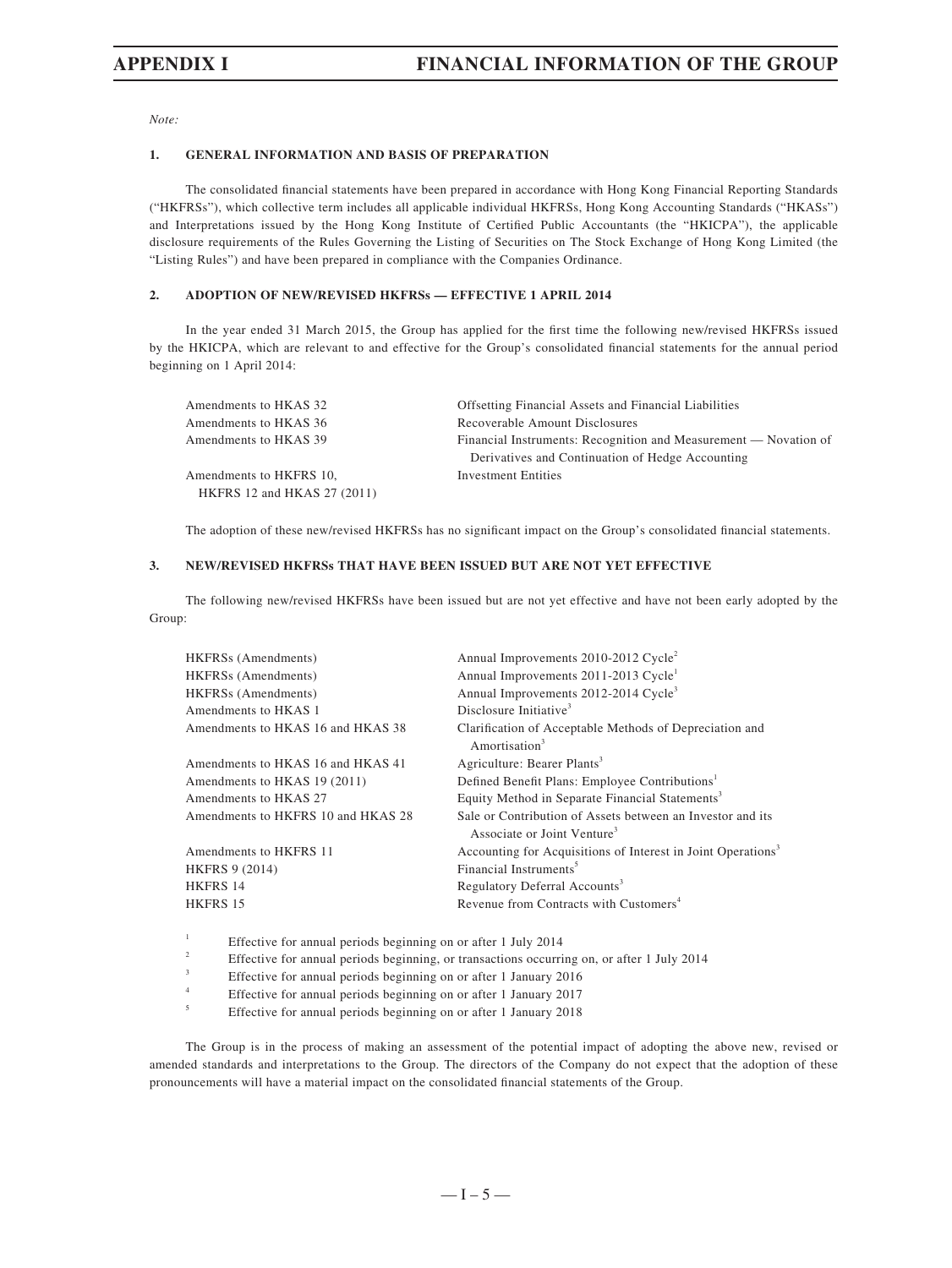#### **4. SEGMENT INFORMATION**

The Group's three (2014: four) reporting segments are as follows:

- (a) Retailing, bullion trading and diamond wholesaling<br>(b) Construction services
- (b) Construction services<br>(c) All others
- (c) All others<br>(d) Securities
- Securities broking (presented as discontinued operation in 2014)

|                                                                                                                                                                                                                                                           |                                                                                |                                             | <b>Continuing operations</b>  |                                                 |                                                                         |
|-----------------------------------------------------------------------------------------------------------------------------------------------------------------------------------------------------------------------------------------------------------|--------------------------------------------------------------------------------|---------------------------------------------|-------------------------------|-------------------------------------------------|-------------------------------------------------------------------------|
|                                                                                                                                                                                                                                                           | Retailing,<br>bullion trading<br>and diamond<br>wholesaling<br><b>HK\$'000</b> | Construction<br>services<br><b>HK\$'000</b> | All others<br><b>HK\$'000</b> | Inter-segment<br>elimination<br><b>HK\$'000</b> | Total<br><b>HK\$'000</b>                                                |
| Year ended 31 March 2015<br>Revenue<br>From external customers<br>Inter-segment sales                                                                                                                                                                     | 832,210                                                                        | 3,314                                       | 6,739<br>4                    | (4)                                             | 842,263                                                                 |
| Reportable segment revenue                                                                                                                                                                                                                                | 832,210                                                                        | 3,314                                       | 6,743                         | (4)                                             | 842,263                                                                 |
| Interest income<br>Finance costs<br>Depreciation<br>Provision for and write down of<br>inventories to net realisable value<br>Provision for impairment loss of<br>property, plant and equipment                                                           | 46<br>(9, 491)<br>(9,994)<br>(13, 854)<br>(1,500)                              | 1<br>(63)                                   | (54)                          |                                                 | 47<br>(9, 554)<br>(10, 048)<br>(13, 854)<br>(1,500)                     |
| Reportable segment results<br>Corporate income<br>Corporate expenses<br>Dividend income<br>Fair value change of investments at<br>fair value through profit or loss<br>Gain on disposal of<br>available-for-sale investments                              | (157, 372)                                                                     | 979                                         | (140)                         |                                                 | (156, 533)<br>46,199<br>(47, 843)<br>97<br>2,369<br>4,717               |
| Loss before taxation<br>At 31 March 2015<br>Reportable segment assets<br>Corporate assets<br>Available-for-sale investments<br>Deferred tax assets<br>Investments at fair value through<br>profit or loss<br>Tax recoverable<br>Cash and cash equivalents | 801,194                                                                        | 303                                         | 6,388                         |                                                 | (150, 994)<br>807,885<br>2,667<br>952<br>1,928<br>1,192<br>32<br>92,463 |
| Total assets per consolidated<br>balance sheet<br>Reportable segment liabilities<br>Corporate liabilities<br>Bank loans<br>Tax payable<br>Total liabilities per consolidated                                                                              | 41,206                                                                         | 2,940                                       | 5,004                         |                                                 | 907,119<br>49,150<br>2,872<br>147,500<br>9                              |
| balance sheet                                                                                                                                                                                                                                             |                                                                                |                                             |                               |                                                 | 199,531                                                                 |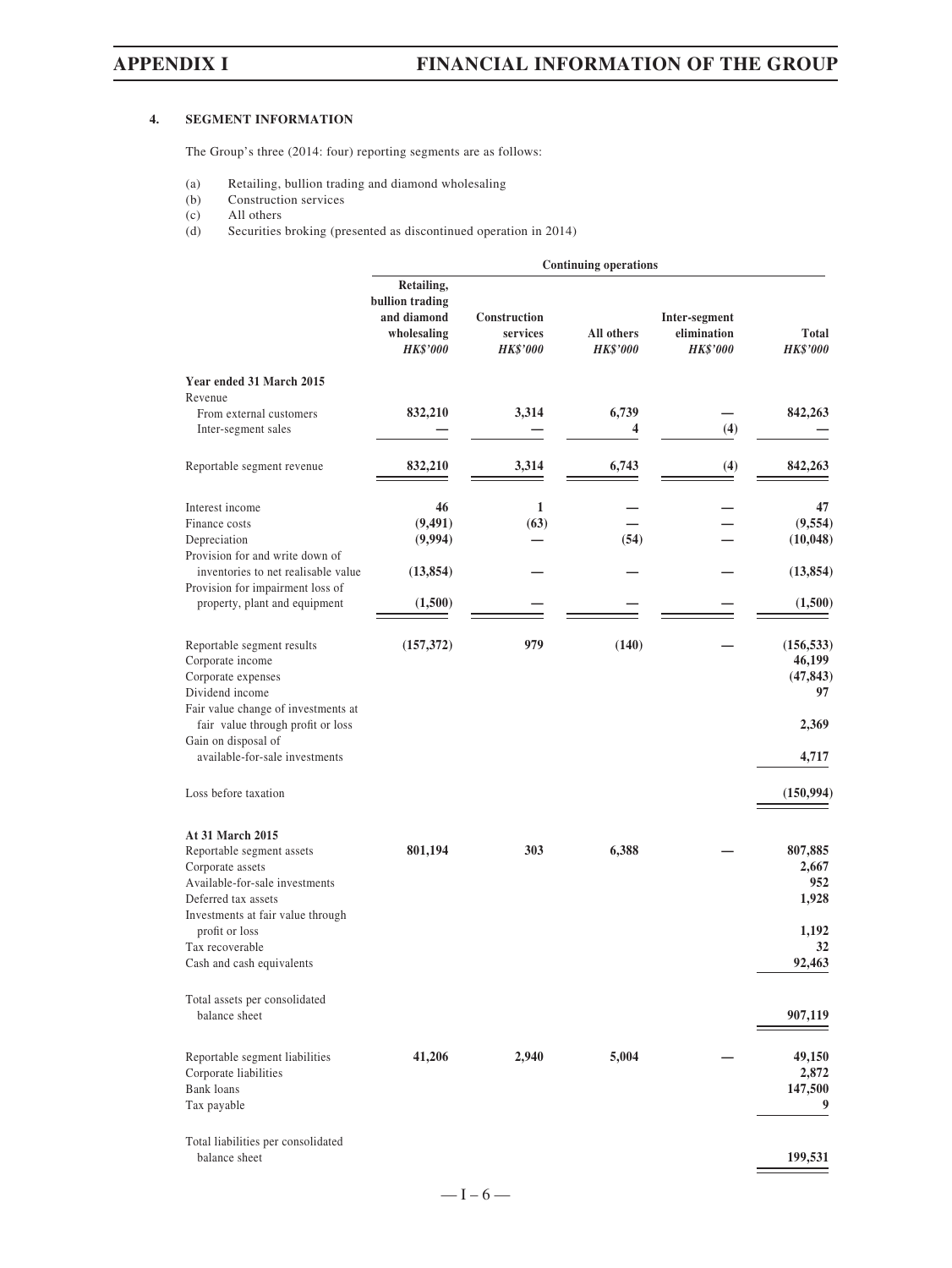## **APPENDIX I FINANCIAL INFORMATION OF THE GROUP**

|                                                                                                                                              |                                                                            |                                      | Continuing operations  |                                              |                                          | Discontinued<br>operation         |                                          |
|----------------------------------------------------------------------------------------------------------------------------------------------|----------------------------------------------------------------------------|--------------------------------------|------------------------|----------------------------------------------|------------------------------------------|-----------------------------------|------------------------------------------|
|                                                                                                                                              | Retailing,<br>bullion<br>trading and<br>diamond<br>wholesaling<br>HK\$'000 | Construction<br>services<br>HK\$'000 | All others<br>HK\$'000 | Inter-<br>segment<br>elimination<br>HK\$'000 | Sub-total<br>HK\$'000                    | Securities<br>broking<br>HK\$'000 | Total<br>HK\$'000<br>(Re-presented)      |
| Year ended 31 March 2014<br>Revenue                                                                                                          |                                                                            |                                      |                        |                                              |                                          |                                   |                                          |
| From external customers<br>Inter-segment sales                                                                                               | 1,155,839                                                                  | 1,502                                | 6,392<br>5             | $\overline{\phantom{0}}$<br>(5)              | 1,163,733                                | 913                               | 1,164,646                                |
| Reportable segment revenue                                                                                                                   | 1,155,839                                                                  | 1,502                                | 6,397                  | (5)                                          | 1,163,733                                | 913                               | 1,164,646                                |
| Interest income<br>Finance costs<br>Depreciation<br>Provision for and write down                                                             | 67<br>(13, 811)<br>(17, 465)                                               | (1, 159)                             | (33)                   |                                              | 67<br>(14,970)<br>(17, 498)              | 43<br>(3)                         | 110<br>(14,970)<br>(17, 501)             |
| of inventories net realisable<br>value                                                                                                       | (13,667)                                                                   | (544)                                |                        |                                              | (14,211)                                 |                                   | (14,211)                                 |
| Reportable segment results<br>Corporate income<br>Corporate expenses<br>Dividend income<br>Fair value change of<br>investments at fair value | (122, 679)                                                                 | (7,679)                              | (675)                  |                                              | (131, 033)<br>60,398<br>(58, 358)<br>186 | (3,626)                           | (134, 659)<br>60,398<br>(58, 358)<br>186 |
| through profit or loss                                                                                                                       |                                                                            |                                      |                        |                                              | 1,647                                    |                                   | 1,647                                    |
| Loss before taxation                                                                                                                         |                                                                            |                                      |                        |                                              | (127,160)                                |                                   | (130, 786)                               |
| At 31 March 2014<br>Reportable segment assets<br>Corporate assets<br>Available-for-sale investments<br>Investments at fair value             | 1,016,612                                                                  | 4,106                                | 5,523                  |                                              | 1,026,241                                | 5,149                             | 1,031,390<br>2,797<br>5,186              |
| through profit or loss<br>Tax recoverable<br>Cash and cash equivalents                                                                       |                                                                            |                                      |                        |                                              |                                          |                                   | 8,208<br>32<br>92,059                    |
| Total assets per consolidated<br>balance sheet                                                                                               |                                                                            |                                      |                        |                                              |                                          |                                   | 1,139,672                                |
| Reportable segment liabilities<br>Corporate liabilities<br>Bank loans<br>Tax payable                                                         | 69,875                                                                     | 3,331                                | 4,542                  |                                              | 77,748                                   | 282                               | 78,030<br>3,321<br>201,000<br>6          |
| Total liabilities per<br>consolidated balance sheet                                                                                          |                                                                            |                                      |                        |                                              |                                          |                                   | 282,357                                  |

No geographical information is presented as more than 90% of the Group's revenue and assets were derived from activities in Hong Kong (place of domicile).

For the years ended 31 March 2014 and 2015, no revenue from a single customer amounted to 10% or more of the total revenue of the Group.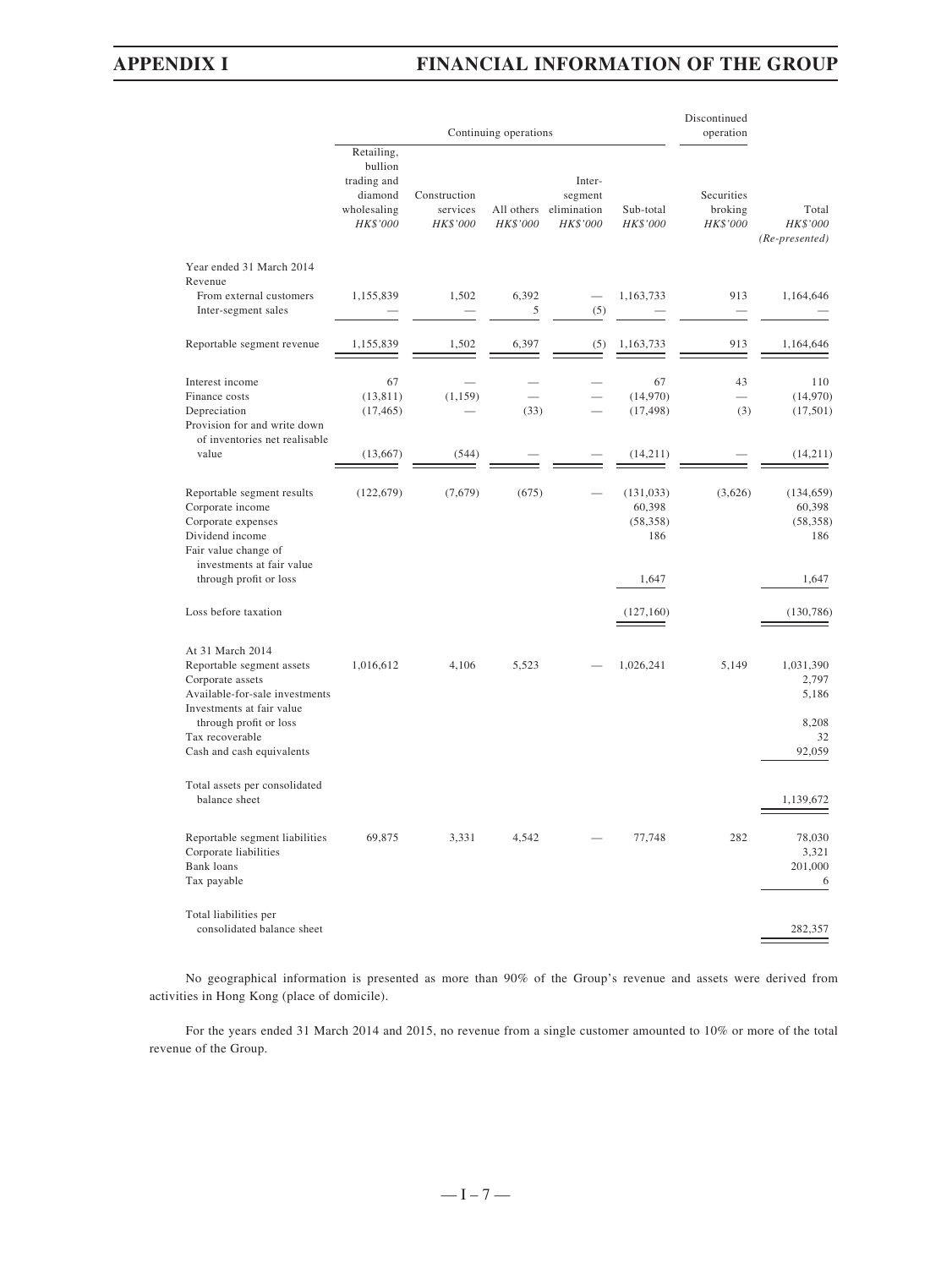#### **5. REVENUE**

The Group is principally engaged in gold ornament, jewellery, watch, fashion and gift retailing, bullion trading and diamond wholesaling. Revenue, which includes the Group's turnover and other revenue, recognised during the year comprised the following:

|                                                               | Year ended 31 March |           |  |
|---------------------------------------------------------------|---------------------|-----------|--|
|                                                               | 2015                | 2014      |  |
|                                                               | <b>HK\$'000</b>     | HK\$'000  |  |
| <b>CONTINUING OPERATIONS</b>                                  |                     |           |  |
| <b>Turnover</b>                                               |                     |           |  |
| Gold ornament, jewellery, watch, fashion and gift retailing   | 817,617             | 1,132,248 |  |
| <b>Bullion</b> trading                                        | 10,083              | 15,611    |  |
| Diamond wholesaling                                           | 4,510               | 7,980     |  |
|                                                               | 832,210             | 1,155,839 |  |
| Other revenue                                                 |                     |           |  |
| Revenue on construction contracts                             | 3,314               | 1,502     |  |
| Income from provision of travel related products and services | 6,739               | 6,392     |  |
|                                                               | 10,053              | 7,894     |  |
|                                                               | 842,263             | 1,163,733 |  |
| DISCONTINUED OPERATION                                        |                     |           |  |
| <b>Turnover</b>                                               |                     |           |  |
| Commission from securities broking                            |                     | 913       |  |
| Total revenue                                                 | 842,263             | 1,164,646 |  |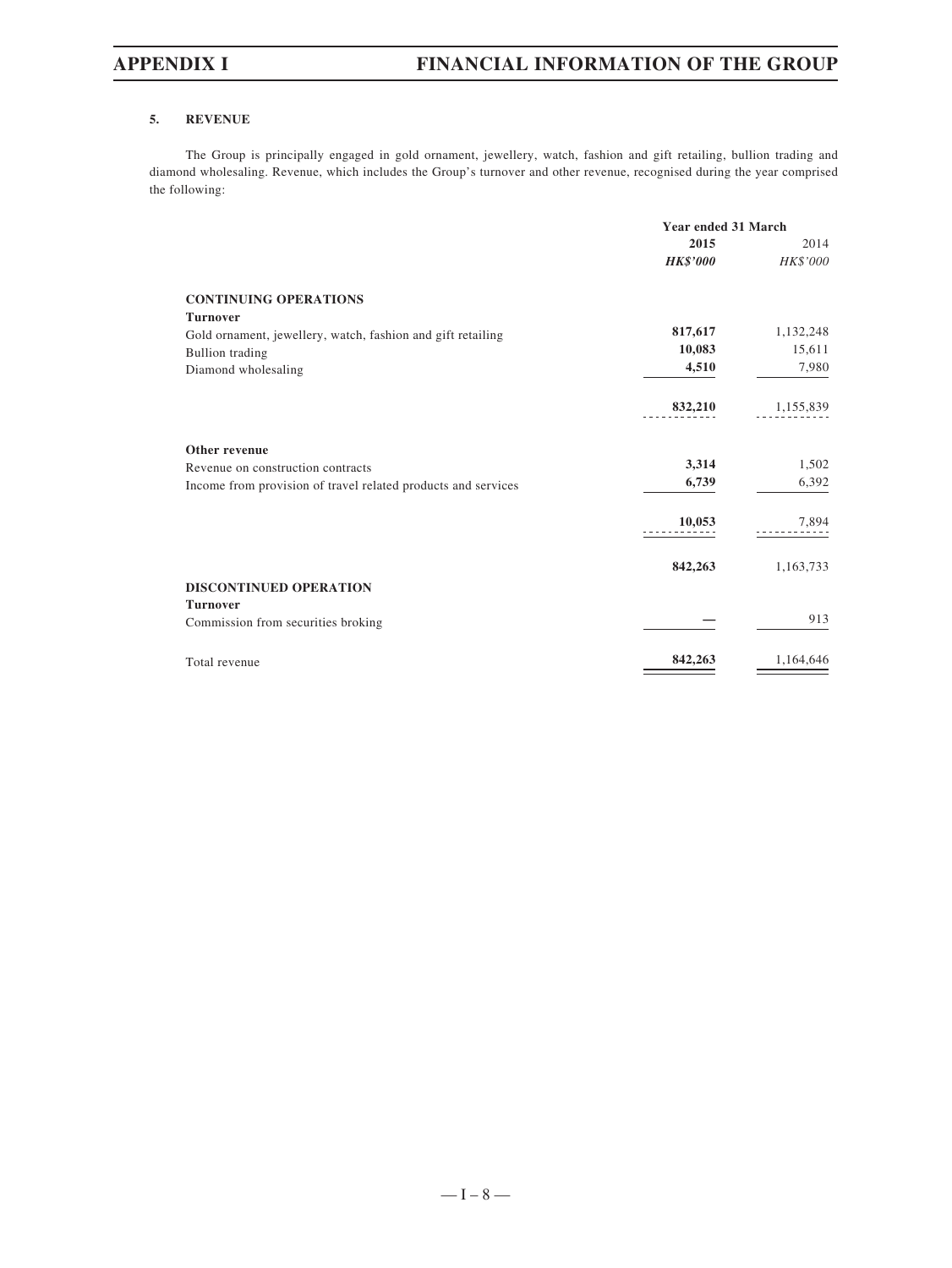### **6. LOSS BEFORE TAXATION**

Loss before taxation is arrived at after charging and (crediting):

|                                                                       | Year ended 31 March |          |
|-----------------------------------------------------------------------|---------------------|----------|
|                                                                       | 2015                | 2014     |
|                                                                       | <b>HK\$'000</b>     | HK\$'000 |
| <b>Continuing operations</b>                                          |                     |          |
| Auditors' remuneration                                                |                     |          |
| - provision for the current year                                      | 778                 | 840      |
| Cost of inventories sold, including                                   | 668,242             | 889,988  |
| - provision for and write down of inventories to net realisable value | 13,854              | 14,211   |
| - reversal of provision for and write down of inventories to          |                     |          |
| net realisable value*                                                 | (7,916)             | (5,863)  |
| Depreciation of property, plant and equipment                         | 10,738              | 18,352   |
| Depreciation of investment properties                                 | 33                  | 33       |
| Foreign exchange difference, net                                      | 47                  | (75)     |
| Loss on write off/disposal of property, plant and equipment           | 5,713               | 610      |
| Loss on write off of investments at fair value through profit or loss | 19                  |          |
| Operating lease charges in respect of properties                      | 173,642             | 206,882  |
| Operating lease charges in respect of furniture and fixtures          | 647                 | 644      |
| Outgoings in respect of investment properties                         | 80                  | 72       |
| Provision for impairment loss of debtors                              |                     |          |
| - provided against allowance account                                  | 159                 |          |
| - reversal of provision                                               | (21)                | (53)     |
| Provision for impairment loss of other receivables                    |                     |          |
| — reversal of provision                                               | (88)                |          |
| Provision for impairment loss of property, plant and equipment        | 1,500               |          |
| Provision for long service payments                                   |                     |          |
| - provided against the account                                        | 19                  | 133      |
| - reversal of provision                                               | (162)               | (17)     |
| Directly write off of debtors                                         | 23                  | 64       |
| Directly write off of other receivables                               | 57                  |          |
| Dividend income                                                       | (97)                | (186)    |
| Fair value change of investments at fair value through profit or loss | (2,369)             | (1,647)  |
| Gain on disposal of available-for-sale investments                    | (4,717)             |          |
| Interest income from financial assets at amortised cost               | (271)               | (327)    |
| Provision for impairment loss of available-for-sale investments       |                     |          |
| — reversal of provision                                               |                     | (191)    |
| Rental income                                                         |                     |          |
| — owned properties                                                    | (622)               | (610)    |
| — operating sub-leases                                                |                     | (6)      |
|                                                                       |                     |          |

\* The reversal of provision for and write down of inventories to net realisable value arose from inventories that were sold subsequently during the year.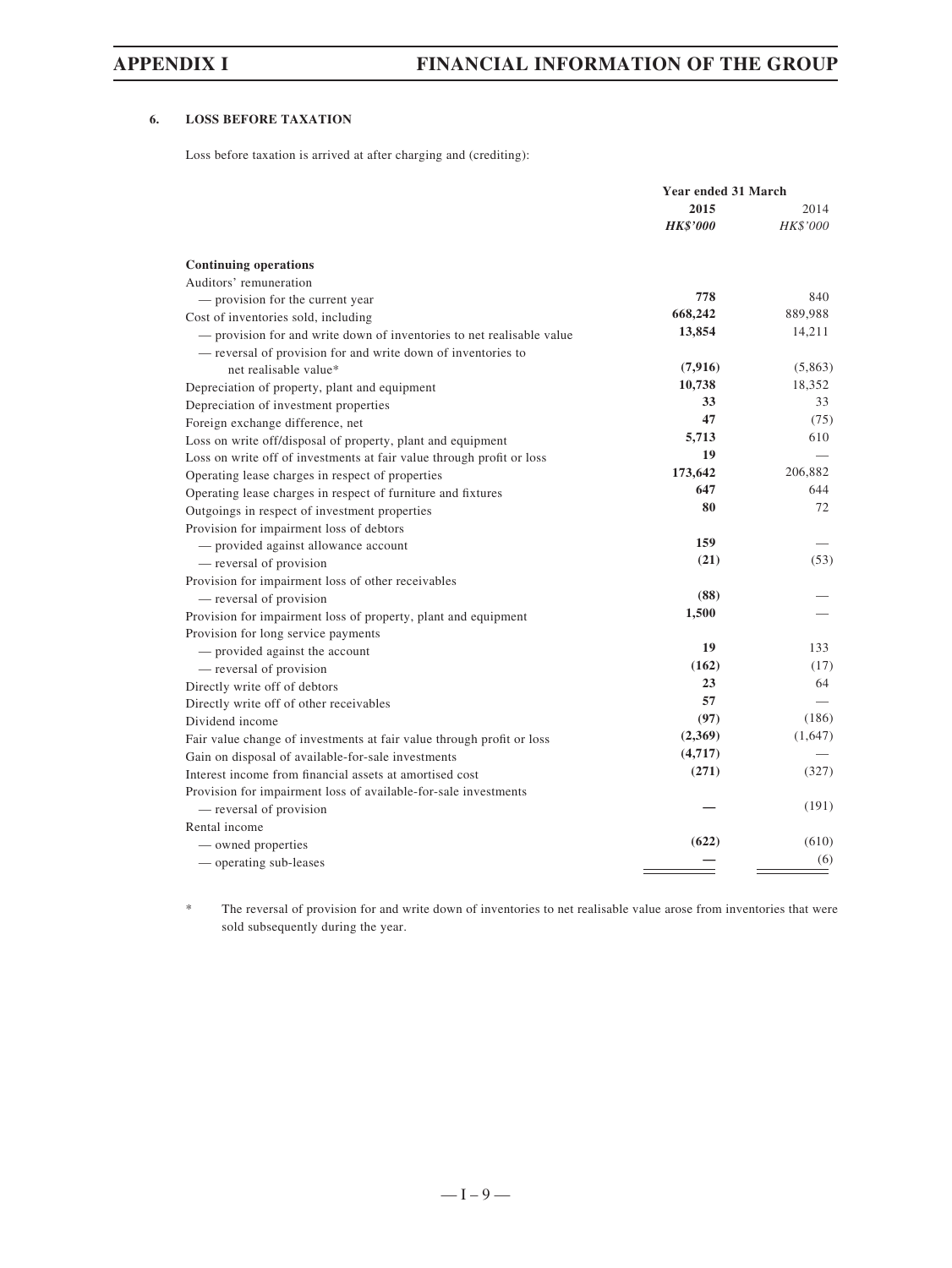#### **7. TAXATION**

No Hong Kong profits tax has been provided for the year as the Group has no estimated assessable profit (2014: Nil). Taxation on overseas profits has been calculated on the estimated assessable profit for the year at the rates of taxation prevailing in the jurisdictions in which the Group operates.

The amount of taxation (credited)/charged to the consolidated income statement represents:

|                                | Year ended 31 March |          |
|--------------------------------|---------------------|----------|
|                                | 2015                | 2014     |
|                                | <b>HK\$'000</b>     | HK\$'000 |
| <b>Continuing operations</b>   |                     |          |
| Current tax                    |                     |          |
| — Hong Kong                    |                     |          |
| Under provision of prior years | 160                 |          |
| — Overseas                     |                     |          |
| Current year                   | 31                  | 446      |
| Deferred tax                   |                     |          |
| — Hong Kong                    |                     |          |
| Current year                   | (1,928)             |          |
| Taxation (credit)/charge       | (1,737)             | 446      |

#### **8. DISCONTINUED OPERATION**

By the end of July 2013, the business of securities broking operated by two subsidiaries of the Company, King Fook Securities Company Limited and King Fook Commodities Company Limited, had been ceased. This business segment was presented as discontinued operation in accordance with HKFRS 5, *Non-current Assets Held for Sale and Discontinued Operations*, accordingly.

The results of the securities broking segment for the year ended 31 March 2014 were as follows:

|                                       | HK\$'000 |
|---------------------------------------|----------|
| Income                                | 1,137    |
| Expenses                              | (4,763)  |
| Loss before taxation                  | (3,626)  |
| Taxation                              |          |
| Loss for the year ended 31 March 2014 | (3,626)  |

The cash flows of the securities broking segment for the year ended 31 March 2014 were as follows:

|                      | HK\$'000  |
|----------------------|-----------|
| Operating cash flows | (10, 805) |
| Investing cash flows | 4,959     |
| Total cash flows     | (5,846)   |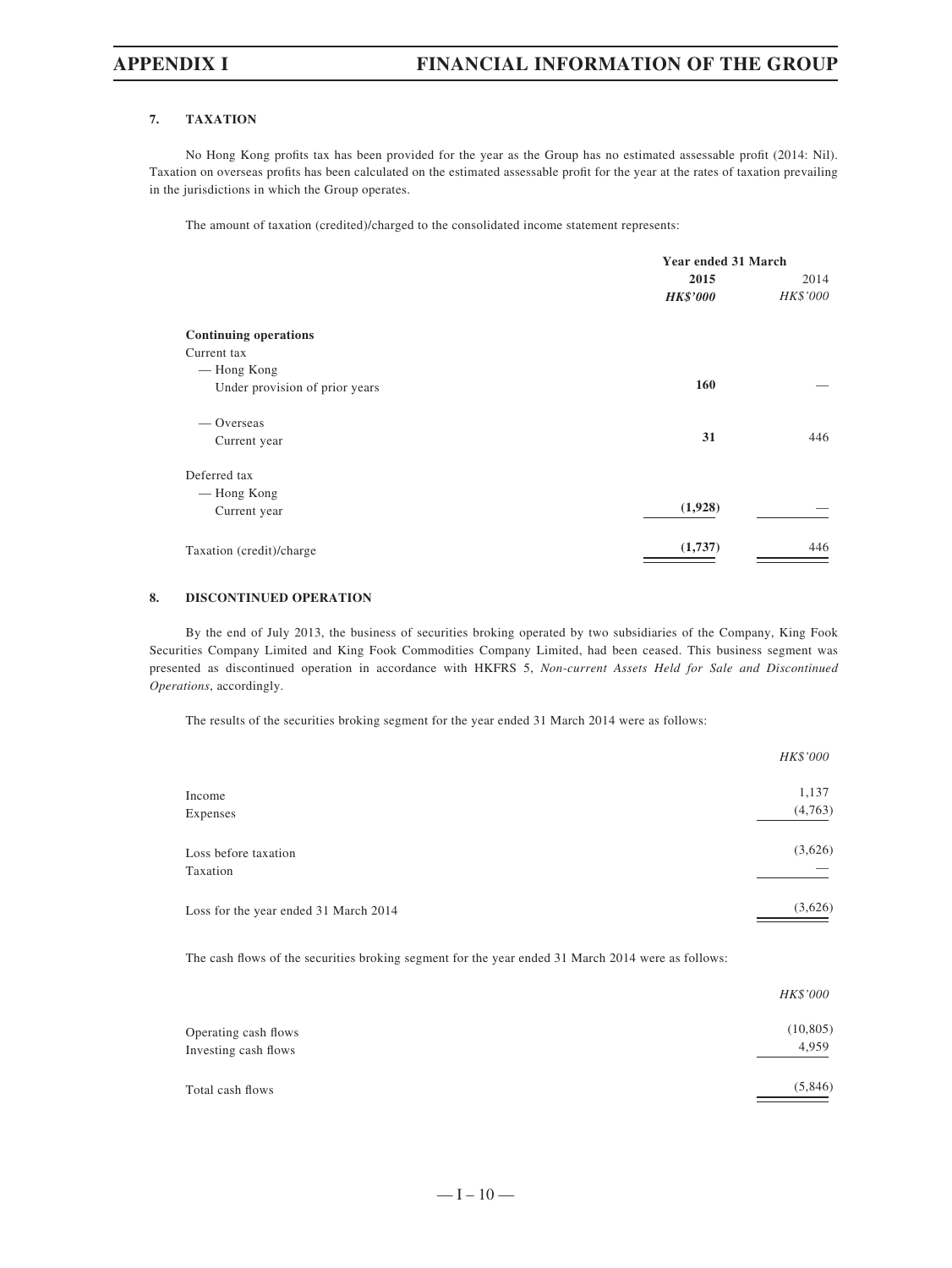#### **9. DIVIDEND**

No dividend was paid or proposed during the years ended 31 March 2014 and 2015, nor has any dividend been proposed since the end of the reporting period.

#### **10. LOSS PER SHARE**

### **Continuing and discontinued operations**

The calculation of basic loss per share is based on the consolidated loss attributable to the shareholders of the Company of HK\$149,251,000 (2014: HK\$131,229,000) and on the weighted average number of 652,607,475 (2014: 601,401,831) ordinary shares in issue during the year.

Diluted loss per share for the years ended 31 March 2014 and 2015 are the same as the basic loss per share as there were no dilutive potential ordinary shares during both years.

#### **Continuing operations**

The calculation of basic loss per share from continuing operations attributable to the shareholders of the Company is based on the following data:

|                                                                         | Year ended 31 March |          |
|-------------------------------------------------------------------------|---------------------|----------|
|                                                                         | 2015                | 2014     |
|                                                                         | <b>HK\$'000</b>     | HK\$'000 |
| Loss for the year                                                       | 149,251             | 131,229  |
| Less: Loss for the year from discontinued operation                     |                     | 3,626    |
| Loss for the purpose of basic loss per share from continuing operations | 149,251             | 127,603  |
|                                                                         |                     |          |

The denominators used are the same as those detailed above for basic loss per share.

#### **Discontinued operation**

For the year ended 31 March 2014, basic loss per share for the discontinued operation attributable to the shareholders of the Company was HK0.6 cent, based on the loss for the year ended 31 March 2014 from the discontinued operation of HK\$3,626,000 and the denominators detailed above for basic loss per share.

Diluted loss per share from discontinued operation for the year ended 31 March 2014 was the same as the basic loss per share as there were no dilutive potential ordinary shares during the year ended 31 March 2014.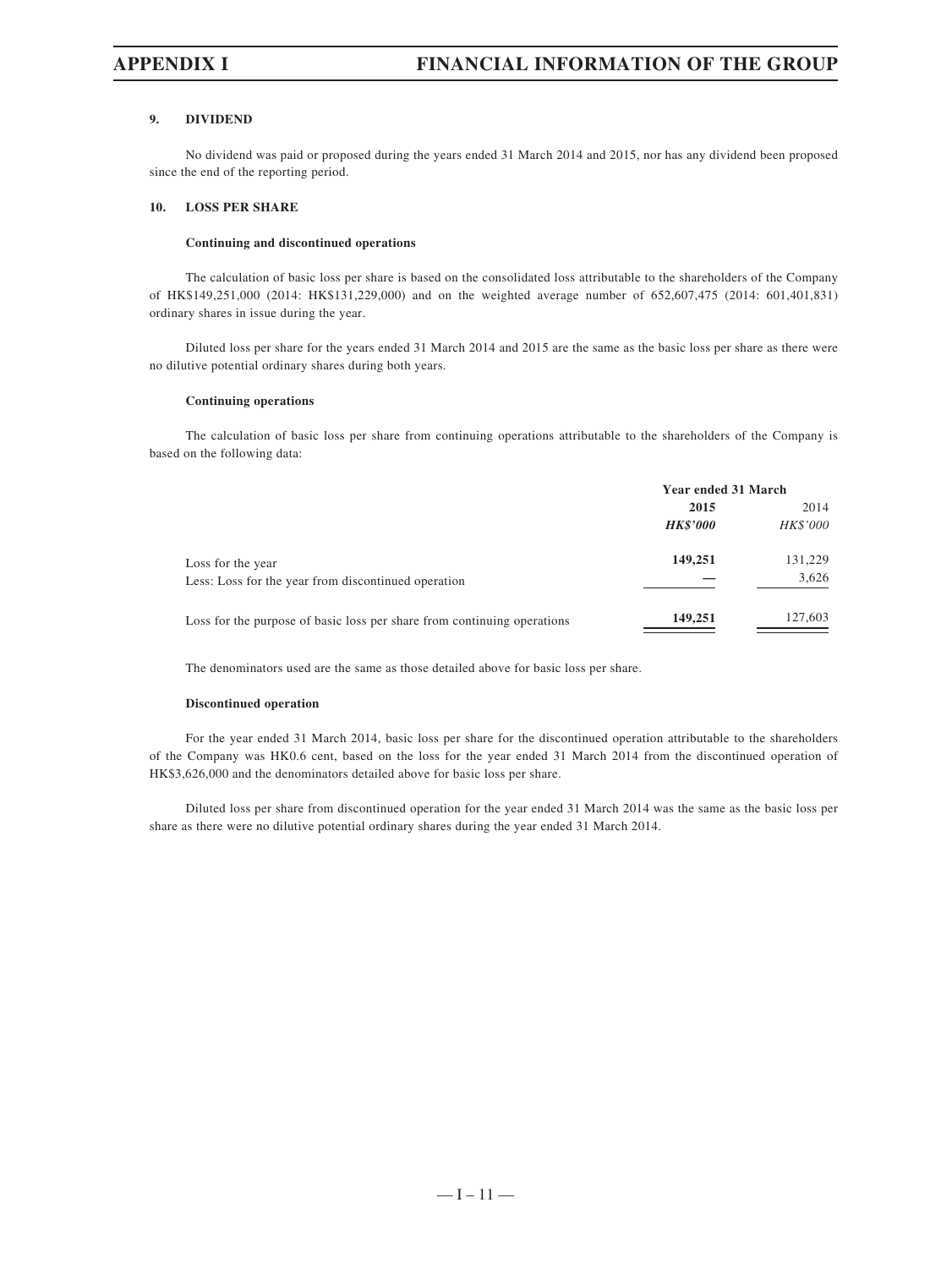#### **11. DEBTORS, DEPOSITS AND PREPAYMENTS**

|                          | As at 31 March  |          |
|--------------------------|-----------------|----------|
|                          | 2015            | 2014     |
|                          | <b>HK\$'000</b> | HK\$'000 |
| Trade debtors            | 5,451           | 17,998   |
| Other receivables        | 14,013          | 23,332   |
| Deposits and prepayments | 41,418          | 53,226   |
|                          | 60,882          | 94,556   |

The ageing analysis of trade debtors, based on the invoice dates, was as follows:

|                   | As at 31 March  |                 |
|-------------------|-----------------|-----------------|
|                   | 2015            | 2014            |
|                   | <b>HK\$'000</b> | <b>HK\$'000</b> |
| Within 30 days    | 2,337           | 12,401          |
| $31-90$ days      | 324             | 420             |
| More than 90 days | 2,790           | 5,177           |
|                   | 5,451           | 17,998          |

Trade debtors were normally due within three months.

#### **12. CREDITORS, DEPOSITS RECEIVED, ACCRUALS AND DEFERRED INCOME**

|                                       | As at 31 March  |          |
|---------------------------------------|-----------------|----------|
|                                       | 2015            | 2014     |
|                                       | <b>HK\$'000</b> | HK\$'000 |
| Trade payables                        | 15,151          | 24,198   |
| Other payables and accruals           | 11,758          | 25,296   |
| Deposits received and deferred income | 6,767           | 6,038    |
| Other provision                       | 675             | 675      |
|                                       | 34,351          | 56,207   |

The ageing analysis of trade payables, based on the invoice dates, was as follows:

|                   | As at 31 March  |          |
|-------------------|-----------------|----------|
|                   | 2015            | 2014     |
|                   | <b>HK\$'000</b> | HK\$'000 |
| Within 30 days    | 9,820           | 13,546   |
| $31-90$ days      | 1,630           | 5,269    |
| More than 90 days | 3,701           | 5,383    |
|                   | 15,151          | 24,198   |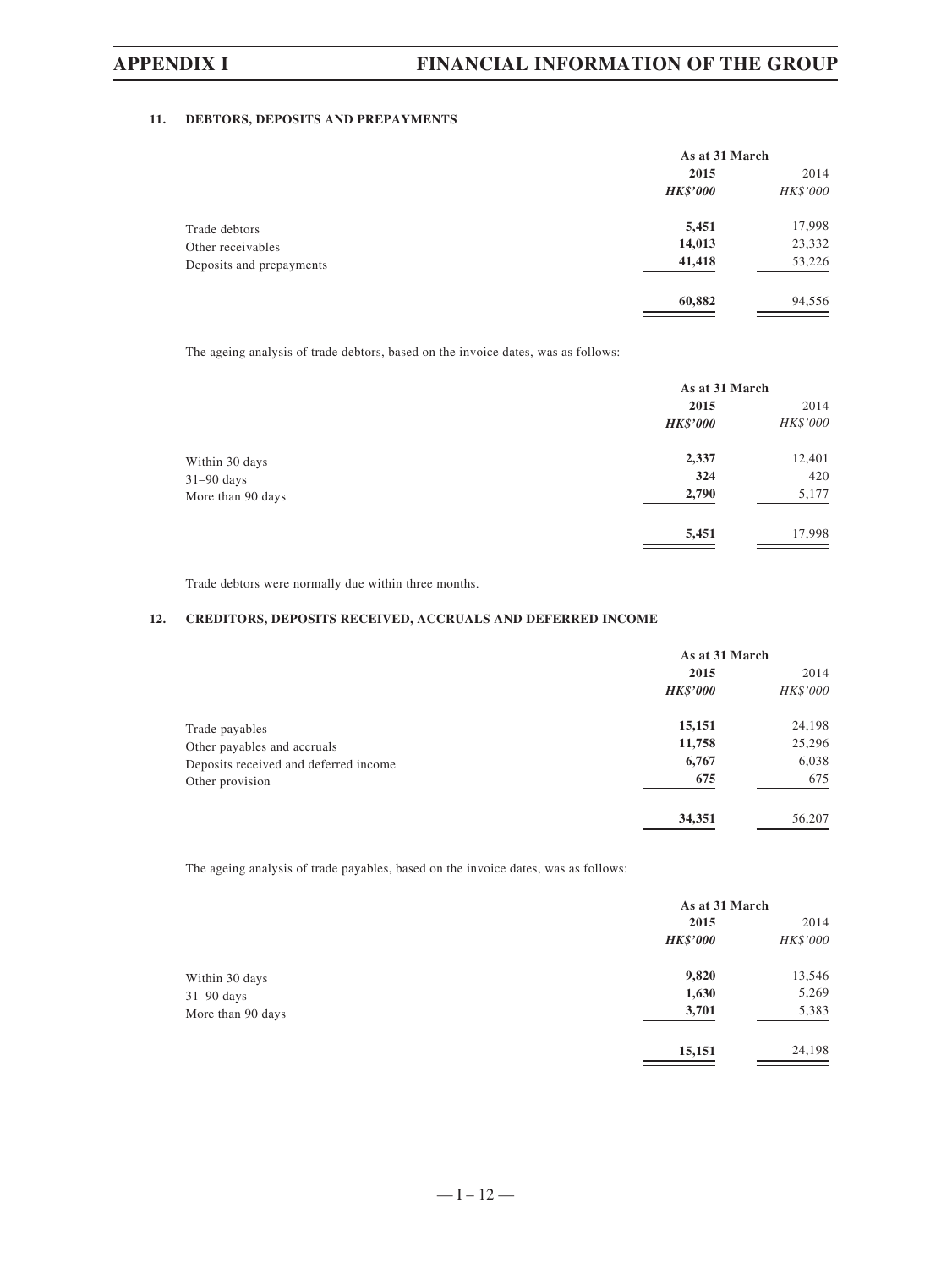### **4. DISCLOSURE UNDER SECTION 436 OF THE COMPANIES ORDINANCE**

The financial information of the Group relating to the three years ended 31 March 2015 included in this appendix does not constitute the Company's statutory annual consolidated financial statements for those years but is derived from those financial statements. Further information relating to these statutory financial statements required to be disclosed in accordance with section 436 of the Companies Ordinance is as follows:

The Company has delivered the financial statements for the two years ended 31 March 2014 to the Registrar of Companies as required by section 662(3) of, and Part 3 of Schedule 6 to, the Companies Ordinance and will deliver the financial statements for the year ended 31 March 2015 in due course.

The Company's auditor has reported on the financial statements of the Group for these years. The auditor's reports were unqualified; did not include a reference to any matters to which the auditor drew attention by way of emphasis without qualifying its reports; and did not contain a statement under sections 406(2), 407(2) or 407(3) of the Companies Ordinance.

### **5. INDEBTEDNESS**

As at the close of business on 31 May 2015, being the latest practicable date for ascertaining information regarding this indebtedness statement prior to the printing of this circular, the Group had outstanding borrowings of approximately HK\$162,091,000 comprising bank loans of approximately HK\$144,500,000 and unsecured gold loans of approximately HK\$17,591,000. As at 31 May 2015, except for the bank loan of the Group of HK\$7,500,000 which was secured by an insurance policy with coverage of HK\$19,383,000, all other loans were unsecured.

As at the close of business on 31 May 2015, the Group had no contingent liability arising in the ordinary course of business.

For the purpose of the above indebtedness statement, foreign currency amounts have been translated into Hong Kong dollars at the approximate rates of exchange prevailing at the close of business on 31 May 2015.

Save as aforesaid and apart from intra-group liabilities and normal accruals and payables in the ordinary course of the business, the Group did not have any bank loans, bank overdrafts and liabilities under acceptances or other similar indebtedness, debentures or other loan capital, mortgages, charges, finance leases or hire purchase commitments, guarantees or other material contingent liabilities outstanding as at the close of business on 31 May 2015.

### **6. FINANCIAL AND TRADING PROSPECTS OF THE GROUP**

The Hong Kong luxury goods retail market has not recovered since the outbreak of "Occupy Central" protests, and has further deteriorated by weakened consumption patterns and decreased spending of tourists from Mainland China. The Group expects the sluggish market conditions will continue and the challenge to the luxury goods retail market is severe.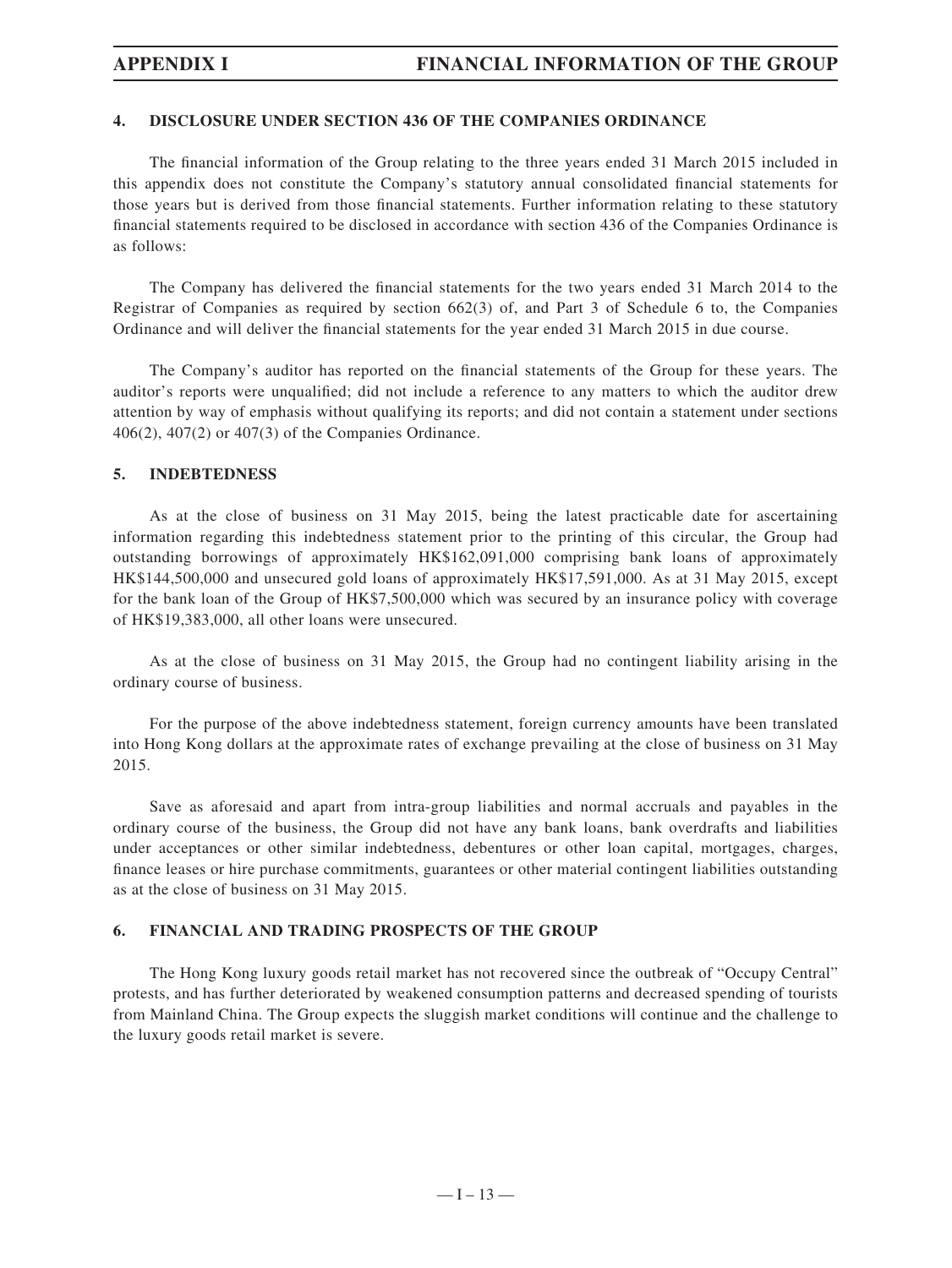Looking forward, the Group will enhance its competitiveness by cautiously reviewing and adjusting its store locations, operating costs and product mix so as to better address the changing tourists' needs and the local market. With implementation of rigorous costs control, the Group has successfully reduced the distribution and selling costs and administrative expenses in the second half of the year ended 31 March 2015. The slowdown of the luxury goods retail market has already eased rental pressure, and some correction in rental would be expected. Moreover, the management will improve operating efficiency by streamlining the operations and optimising internal resources.

With its solid foundation and reputation, the Group is well positioned to provide exquisite, stylish and finest quality products to its customers. The management will continue launching various marketing activities and promotional events to maintain relationship with existing customers and attract new customers. Online consumption continues to trend up and is beginning to seriously influence the local retail market. The Group will take steps to develop an online platform for e-Commerce which may enable the management to better gauge customers' consumption patterns so as to more effectively localise or personalise products offerings and enhance sales efficiency. The online platform may also help directing internet users to visit the Group's retail shops personally.

## **7. WORKING CAPITAL**

The Directors, after due and careful consideration, are of the opinion that the Group has sufficient working capital for its present requirements and for at least 12 months from the date of this circular in the absence of any unforeseeable circumstances after taking into account its present internal resources and available banking facilities together with the estimated net proceeds of the Rights Issue.

## **8. MATERIAL CHANGE**

Save as disclosed in the annual results announcement of the Company for the year ended 31 March 2015 ("**FY2014/15**"), in particular,

- 1) the decrease in the Group's turnover from retail business from approximately HK\$1,132.2 million for the year ended 31 March 2014 ("**FY2013/14**") to approximately HK\$817.6 million for FY2014/15 mainly attributable to the decrease in spending of the tourists from Mainland China resulting from Mainland China's decelerating economic growth and Chinese Government's anti-extravagant campaign, the negative impact of the outbreak of the "Occupy Central" protests during the third quarter of 2014 and the closing down or downsizing of five underperformed shops to consolidate the floor areas of the Group's retail shops in Hong Kong to counter-balance the declining climate in the luxury goods retail market;
- 2) the decline in the Group's gross profit margin from  $23.7\%$  for FY2013/14 to  $20.9\%$  for FY2014/15 mainly due to aggressive discounts offered by the Group to attract sales during FY2014/15;
- 3) the decrease in distribution and selling expenses from approximately HK\$325.9 million for FY2013/14 to approximately HK\$262.7 million for FY2014/15 mainly attributable to reduction in marketing cost and rental expenses as the Group closed down or downsized five underperformed shops during the period;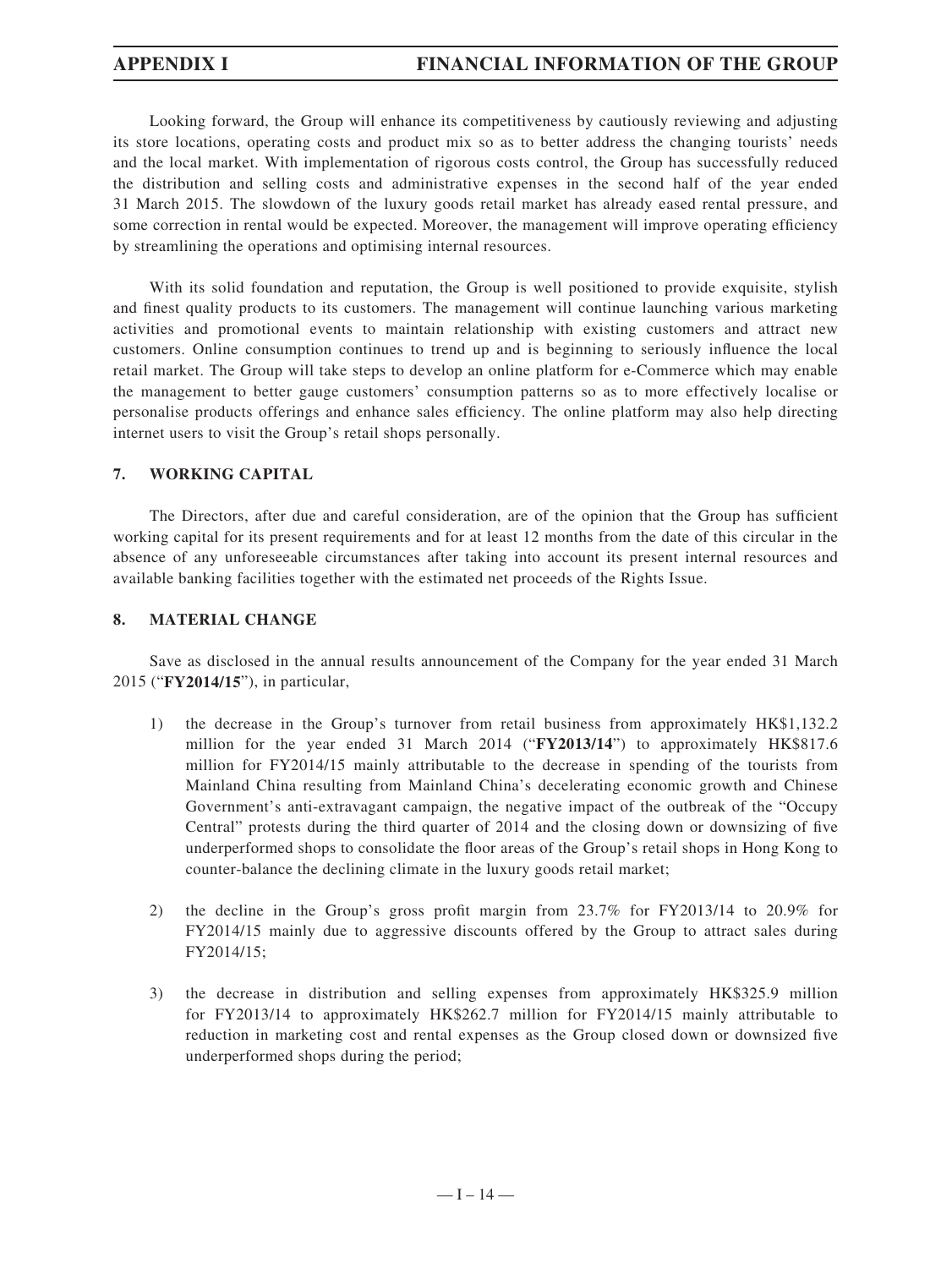- 4) the increase in consolidated loss attributable to Shareholders from continuing operations from approximately HK\$127.6 million for FY2013/14 to approximately HK\$149.3 million for FY2014/15 mainly caused by the decline in turnover of the Group and drop in the Group's gross profit margin for  $FY2014/15$ ;
- 5) the decrease in balance of property, plant and equipment from approximately HK\$23.0 million as at 31 March 2014 to approximately HK\$8.2 million as at 31 March 2015 due to the write off/ disposal of, provision for impairment loss of and deprecation of property, plant and equipment during FY2014/15;
- 6) the decrease in total borrowing, which comprised bank loans and gold loans, of the Group by around 26.9% from 31 March 2014 to 31 March 2015; and
- 7) the Group's expectation that the sluggish market conditions will continue and the challenge to the luxury retail market is severe,

the Board confirms that there had been no material change in the financial or trading position or outlook of the Group since 31 March 2014 (the date to which the latest audited consolidated financial statements of the Group were made up) and up to and including the Latest Practicable Date.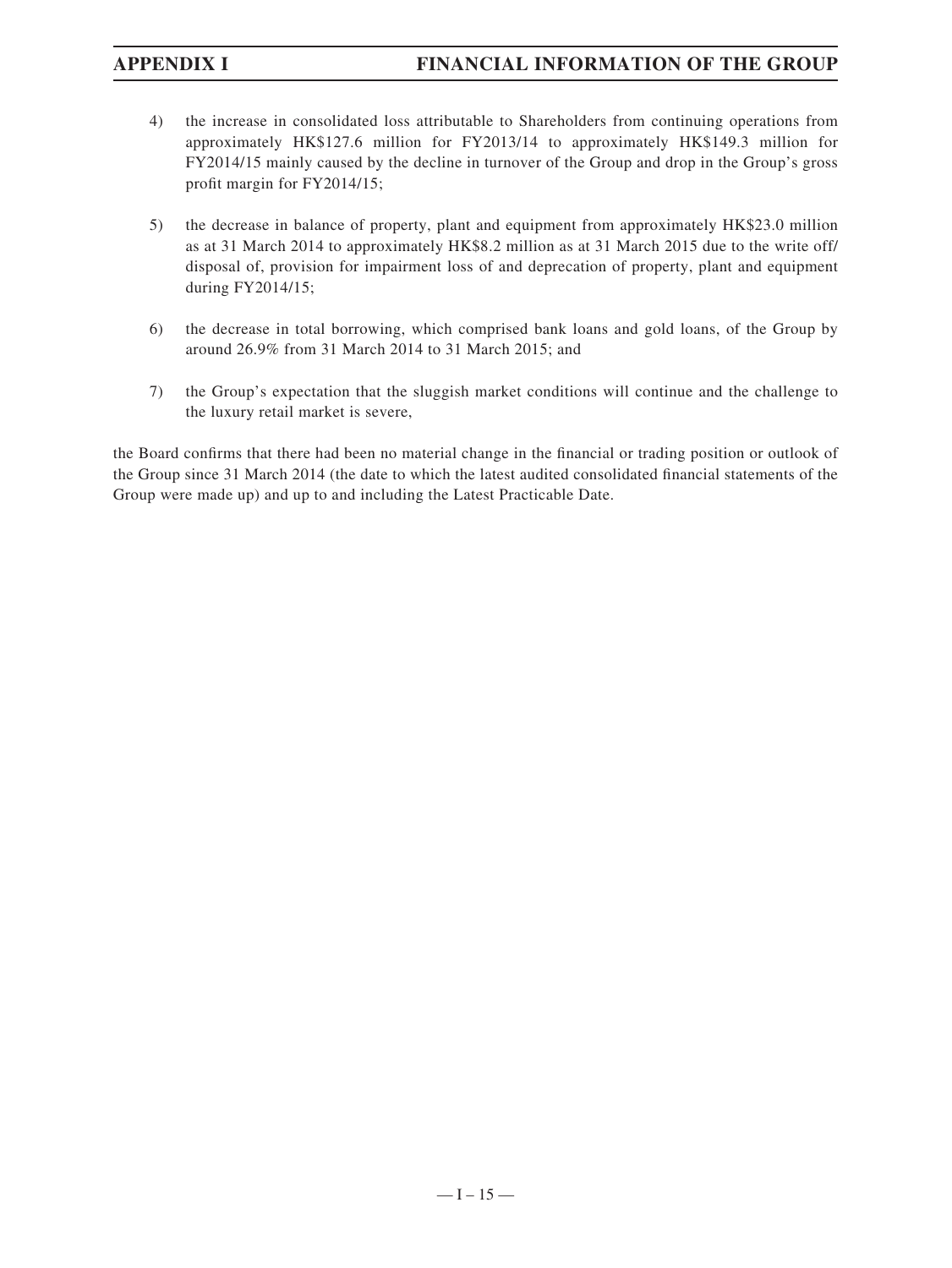*For illustrative purpose only, set out below is the unaudited pro forma statement of adjusted consolidated net tangible assets of the Group after completion of the Rights Issue. Although reasonable care has been exercised in preparing the unaudited pro forma financial information, Shareholders who read the information should bear in mind that these figures are inherently subject to adjustments and may not give a complete picture of the Group's financial results and positions for the financial periods concerned.*

### **A. UNAUDITED PRO FORMA STATEMENT OF ADJUSTED CONSOLIDATED NET TANGIBLE ASSETS OF THE GROUP**

The following is the unaudited pro forma statement of adjusted consolidated net tangible assets of the Group (the "**Unaudited Pro Forma Financial Information**") prepared by the Directors in accordance with Rule 4.29 of the Listing Rules to illustrate the effect of the Rights Issue, which involves the issue of 261,042,990 Rights Shares at the Subscription Price of HK\$0.60 per Rights Share on the basis of two Rights Shares for every five existing Shares in issue held on the Record Date, on the unaudited consolidated net tangible assets of the Group attributable to owners of the Company as if the Rights Issue had taken place on 31 March 2015.

The Unaudited Pro Forma Financial Information of the Group is prepared based on the audited consolidated net tangible assets of the Group attributable to owners of the Company derived from the consolidated statement of financial position of the Group as at 31 March 2015, as extracted from the published annual results announcement of the Company for the year ended 31 March 2015 and is adjusted for the effect of the Rights Issue.

The Unaudited Pro Forma Financial Information of the Group has been prepared for illustrative purpose only, based on the judgements, estimates and assumptions of the Directors, and because of its hypothetical nature, it may not give a true picture of the financial position of the Group had the Rights Issue actually been completed on 31 March 2015 or at any future date.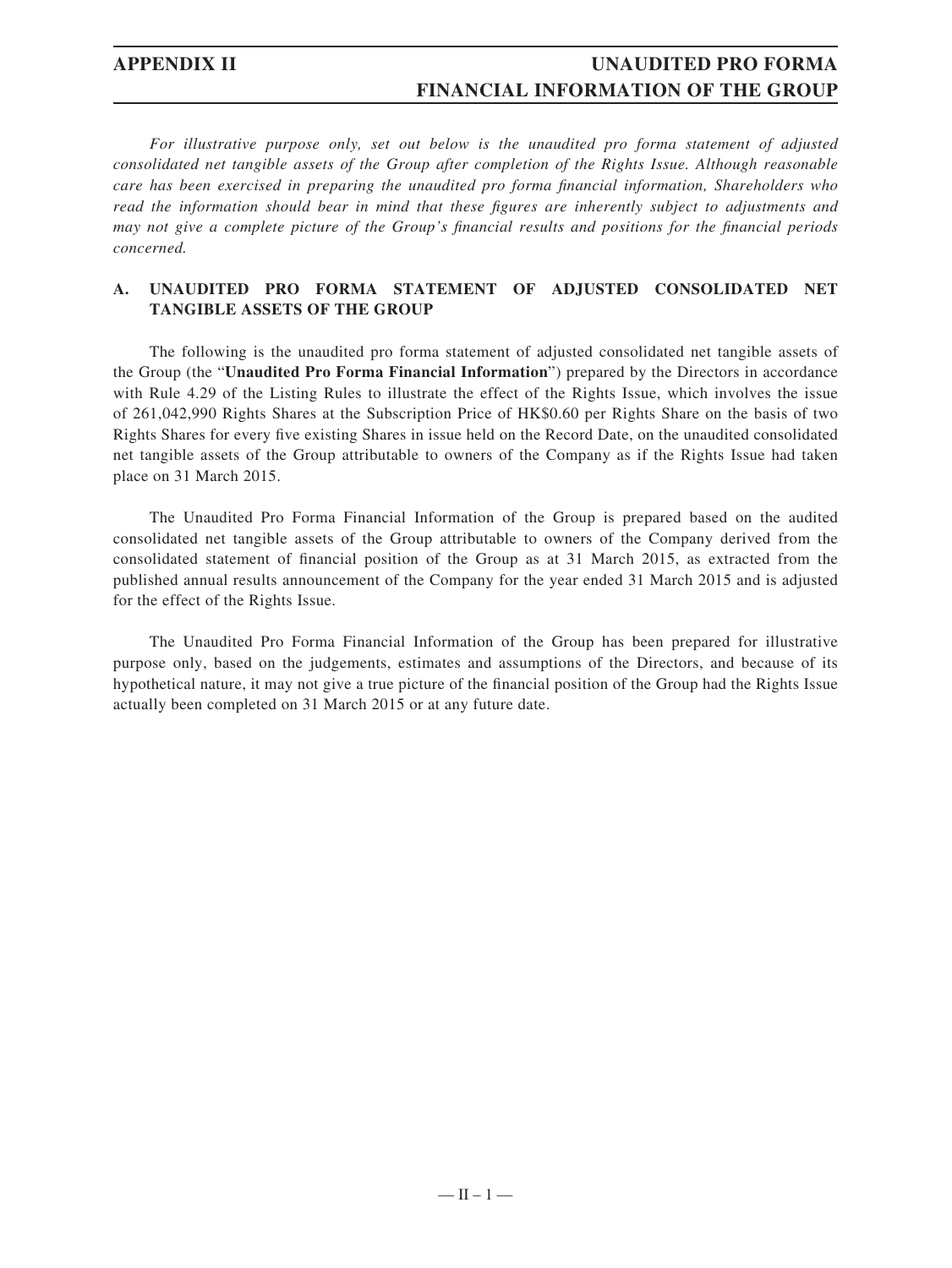|                                                                                                                                      | <b>Audited</b><br>consolidated net<br>tangible assets<br>of the Group<br>attributable to<br>owners of |                              | <b>Unaudited pro</b><br>forma adjusted<br>consolidated net<br>tangible assets<br>of the Group |
|--------------------------------------------------------------------------------------------------------------------------------------|-------------------------------------------------------------------------------------------------------|------------------------------|-----------------------------------------------------------------------------------------------|
|                                                                                                                                      | the Company                                                                                           | <b>Estimated net</b>         | attributable to                                                                               |
|                                                                                                                                      | as at<br><b>31 March 2015</b>                                                                         | proceeds of                  | owners of                                                                                     |
|                                                                                                                                      | (Note 2)                                                                                              | the Rights Issue<br>(Note 3) | the Company                                                                                   |
|                                                                                                                                      | <b>HK\$'000</b>                                                                                       | <b>HK\$'000</b>              | <b>HK\$'000</b>                                                                               |
| Issue of 261,042,990 Rights Shares at<br>Subscription Price of HK\$0.60                                                              |                                                                                                       |                              |                                                                                               |
| per Rights Share (Note 1)                                                                                                            | 707,455                                                                                               | 151,626                      | 859,081                                                                                       |
|                                                                                                                                      | HK\$                                                                                                  |                              | HK\$                                                                                          |
| Consolidated net tangible assets of the Group<br>attributable to the owners of the Company<br>per Share as at 31 March 2015 (Note 2) | 1.08                                                                                                  |                              |                                                                                               |
| Unaudited pro forma adjusted consolidated<br>net tangible assets of the Group<br>attributable to owners of the Company               |                                                                                                       |                              |                                                                                               |
| per Share (Note 4)                                                                                                                   |                                                                                                       |                              | 0.94                                                                                          |

#### *Notes:*

- 1) The Rights Issue of 261,042,990 Rights Shares is calculated on the basis of two Rights Shares for every five existing Shares and 652,607,475 Shares in issue as at the Latest Practicable Date.
- 2) The calculation of consolidated net tangible assets of the Group attributable to the owners of the Company per Share is based on 652,607,475 Shares in issue as at 31 March 2015.
- 3) The estimated net proceeds of the Rights Issue of approximately HK\$151,626,000 is calculated based on 261,042,990 Rights Shares to be issued at the Subscription Price of HK\$0.60 per Right Share and after deduction of the estimated related expenses of approximately HK\$5,000,000.
- 4) The unaudited pro forma adjusted consolidated net tangible assets per Share after the completion of the Rights Issue is calculated based on 913,650,465 Shares assuming that the Rights Issue had been completed on 31 March 2015.
- 5) The unaudited pro forma financial information of the Group presented above does not take account of any trading result or other transactions of the Group entered into subsequent to 31 March 2015.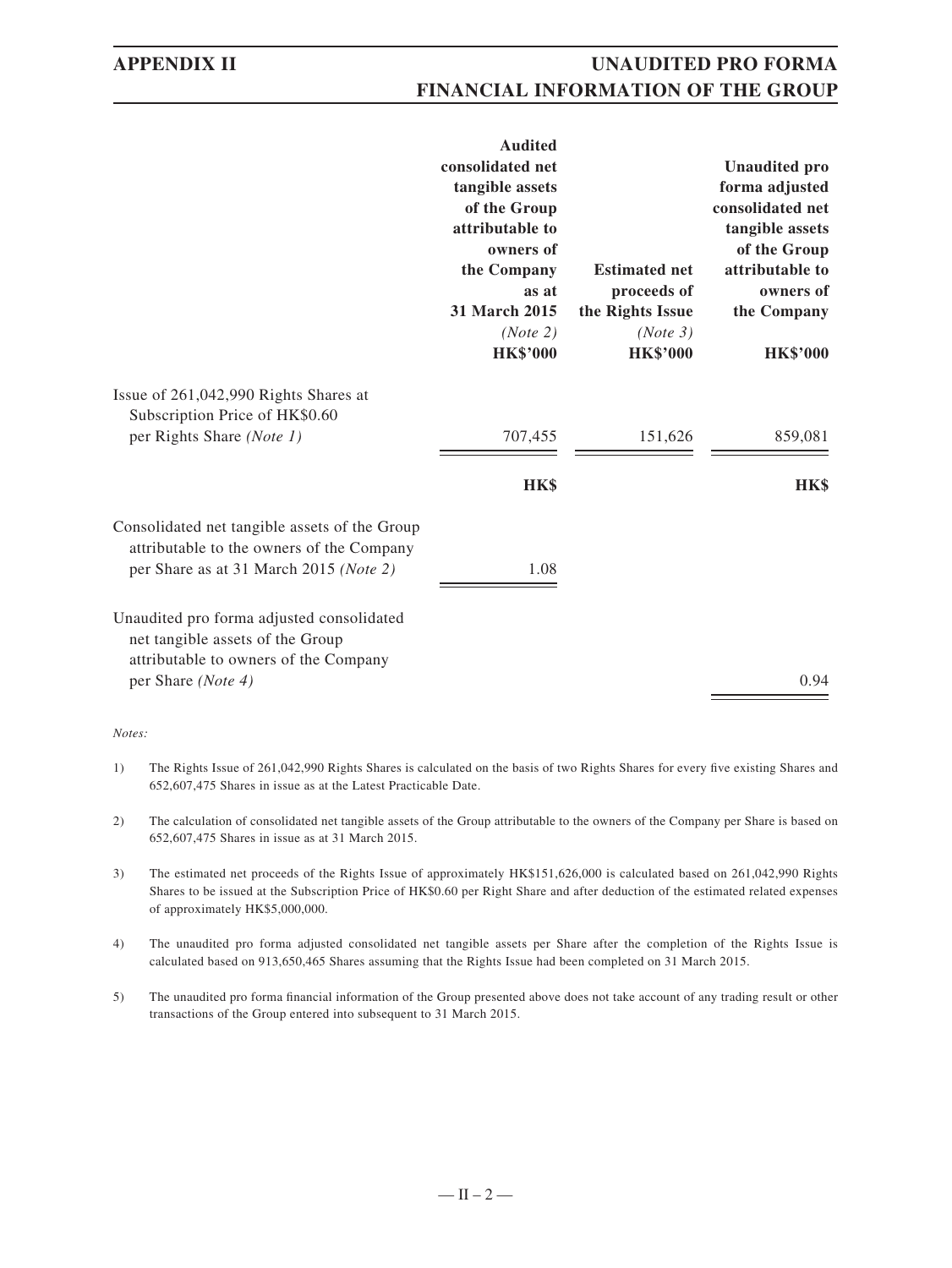*The following is the text of a report from BDO Limited, the independent reporting accountants, in respect of the unaudited pro forma financial information of the Group as set out in this Appendix and prepared for the sole purpose of inclusion in this circular.*

#### **B. ACCOUNTANTS' REPORT ON UNAUDITED PRO FORMA FINANCIAL INFORMATION**

The Board of Directors King Fook Holdings Limited 9th Floor, King Fook Building 30–32 Des Voeux Road Central Hong Kong

Dear Sirs

We have completed our assurance engagement to report on the compilation of unaudited pro forma fi nancial information of King Fook Holdings Limited (the "**Company**") and its subsidiaries (hereinafter collectively referred to as the "**Group**") by the directors of the Company (the "**Directors**") for illustrative purposes only. The unaudited pro forma financial information consists of the unaudited pro forma statement of consolidated net tangible assets of the Group as at 31 March 2015, and related notes (the "**Unaudited Pro Forma Financial Information**") as set out on pages  $II - 1$  to  $II - 2$  of the circular issued by the Company dated 24 July 2015 (the "**Circular**"). The applicable criteria on the basis of which the Directors have compiled the Unaudited Pro Forma Financial Information are described on pages  $II - 1$  to  $II - 2$  of the Circular.

The Unaudited Pro Forma Financial Information has been compiled by the Directors to illustrate the impact in respect of the proposed rights issue of 261,042,990 rights shares on the basis of two rights shares for every five existing shares in issue held on the record date (the "**Rights Issue**") on the Group's consolidated net tangible assets as at 31 March 2015 as if the Rights Issue had taken place on 31 March 2015. As part of this process, information about the Group's net tangible assets has been extracted by the Directors from the Company's annual results announcement for the year ended 31 March 2015 which was published on 25 June 2015.

#### **Directors' responsibility for the Pro Forma Financial Information**

The Directors are responsible for compiling the Pro Forma Financial Information in accordance with paragraph 4.29 of the Rules Governing the Listing of Securities on The Stock Exchange of Hong Kong Limited (the "**Listing Rules**") and with reference to Accounting Guideline 7 Preparation of Pro Forma Financial Information for Inclusion in Investment Circulars ("**AG 7**") issued by the Hong Kong Institute of Certified Public Accountants ("HKICPA").

#### **Reporting accountant's responsibilities**

Our responsibility is to express an opinion, as required by paragraph 4.29(7) of the Listing Rules, on the Unaudited Pro Forma Financial Information and to report our opinion to you. We do not accept any responsibility for any reports previously given by us on any financial information used in the compilation of the Unaudited Pro Forma Financial Information beyond that owed to those to whom those reports were addressed by us at the dates of their issue.

We conducted our engagement in accordance with Hong Kong Standard on Assurance Engagements 3420 Assurance Engagements to Report on the Compilation of Pro Forma Financial Information Included in a Prospectus issued by the HKICPA. This standard requires that the reporting accountants comply with ethical requirements and plan and perform procedures to obtain reasonable assurance about whether the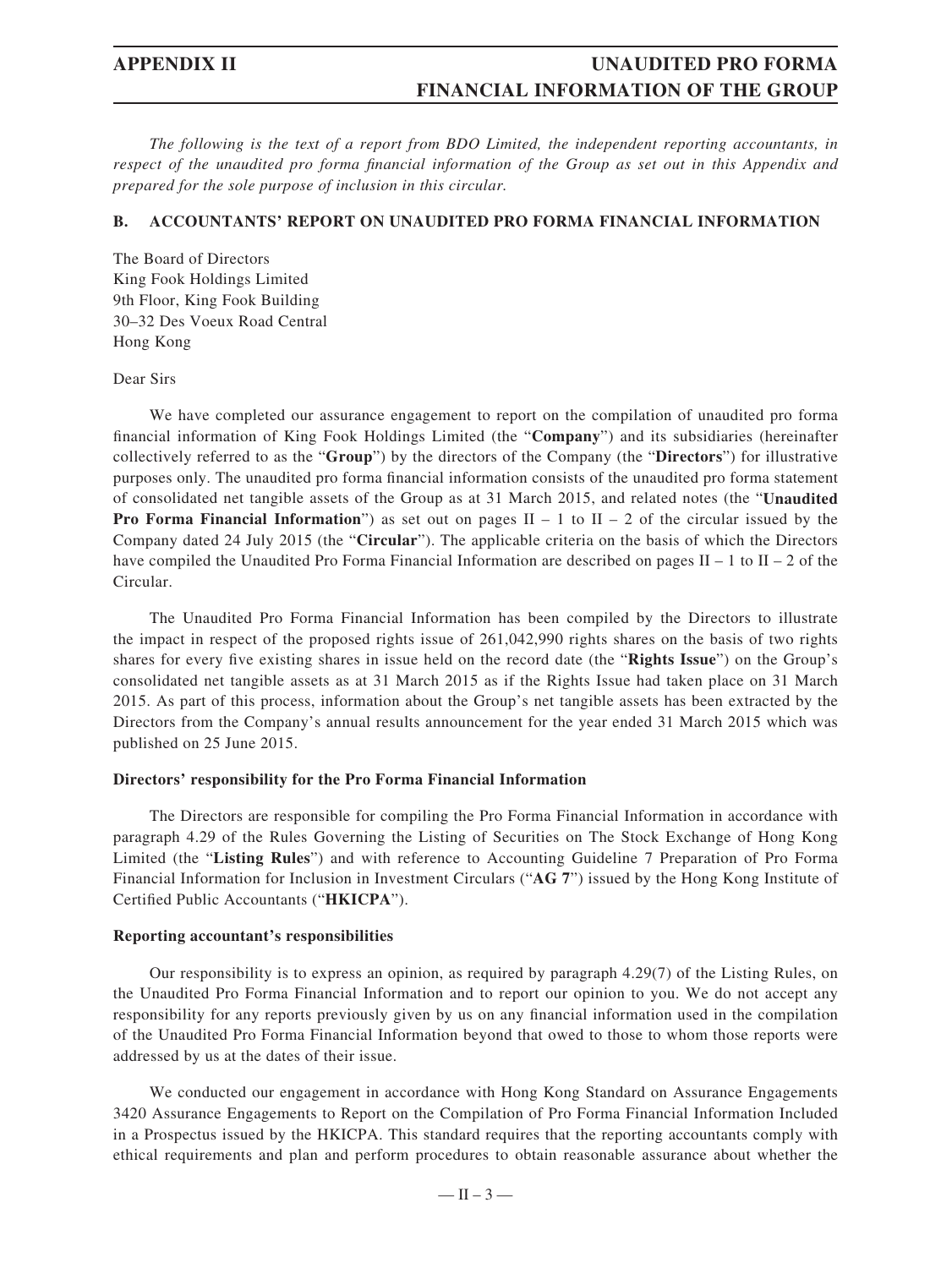Directors have compiled the Unaudited Pro Forma Financial Information in accordance with paragraph 4.29 of the Listing Rules and with reference to AG 7 issued by the HKICPA.

For purposes of this engagement, we are not responsible for updating or reissuing any reports or opinions on any historical financial information used in compiling the Unaudited Pro Forma Financial Information, nor have we, in the course of this engagement, performed an audit or review of the financial information used in compiling the Unaudited Pro Forma Financial Information.

The purpose of the Unaudited Pro Forma Financial Information included in the Circular is solely to illustrate the impact of a significant event or transaction on unadjusted financial information of the Group as if the event had occurred or transaction had been undertaken at an earlier date selected for purposes of the illustration. Accordingly, we do not provide any assurance that the actual outcome of the event or transaction on 31 March 2015 would have been as presented.

A reasonable assurance engagement to report on whether the Unaudited Pro Forma Financial Information has been properly compiled on the basis of the applicable criteria involves performing procedures to assess whether the applicable criteria used by the Directors in the compilation of the Unaudited Pro Forma Financial Information provide a reasonable basis for presenting the significant effects directly attributable to the event or transaction, and to obtain sufficient appropriate evidence about whether:

- the related unaudited pro forma adjustments give appropriate effect to those criteria; and
- the Unaudited Pro Forma Financial Information reflects the proper application of those adjustments to the unadjusted financial information.

The procedures selected depend on the reporting accountant's judgement, having regard to the reporting accountant's understanding of the nature of the Group, the event or transaction in respect of which the Unaudited Pro Forma Financial Information has been compiled, and other relevant engagement circumstances.

The engagement also involves evaluating the overall presentation of the Unaudited Pro Forma Financial Information.

We believe that the evidence we have obtained is sufficient and appropriate to provide a basis for our opinion.

#### **Opinion**

In our opinion:

- (a) the Unaudited Pro Forma Financial Information has been properly compiled on the basis stated;
- (b) such basis is consistent with the accounting policies of the Group; and
- (c) the adjustments are appropriate for the purpose of the Unaudited Pro Forma Financial Information as disclosed pursuant to paragraph 4.29(1) of the Listing Rules.

Yours faithfully

#### **BDO Limited**

*Certified Public Accountants* 

Hong Kong, 24 July 2015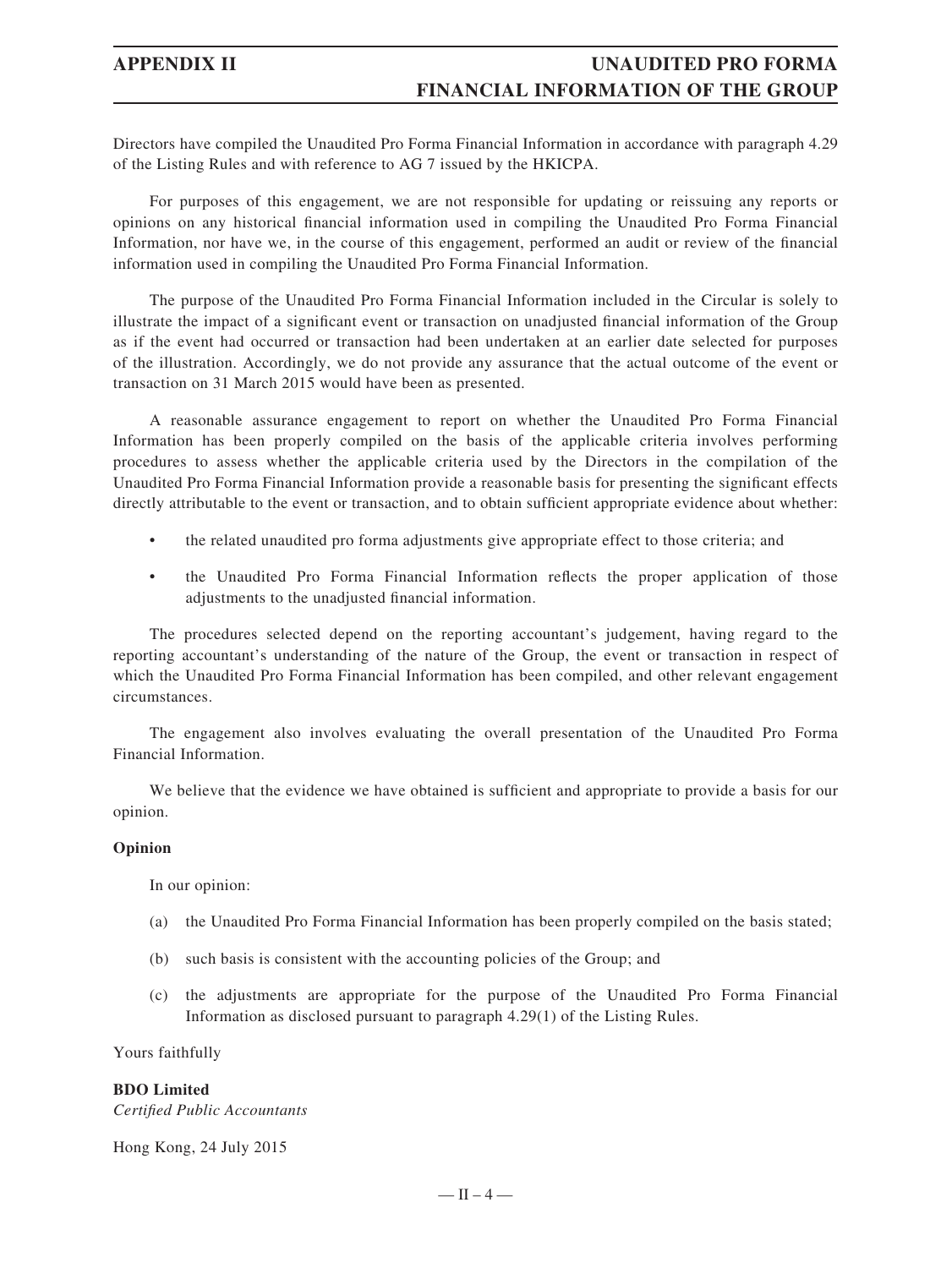### **RESPONSIBILITY STATEMENT**

This circular, for which the Directors collectively and individually accept full responsibility, includes particulars given in compliance with the Listing Rules for the purpose of giving information with regard to the Group. The Directors, having made all reasonable enquiries, confirm that to the best of their knowledge and belief the information contained in this circular is accurate and complete in all material respects and not misleading or deceptive, and there are no other matters the omission of which would make any statement herein or this circular misleading.

The Directors jointly and severally accept full responsibility for the accuracy of the information contained in this circular (other than information relating to YCSEL and parties acting in concert with it) and confirm, having made all reasonable inquiries, that to the best of their knowledge, opinions expressed in this circular have been arrived at after due and careful consideration and there are no other facts not contained in this circular the omission of which would make any statement herein misleading.

The information contained herein (other than that relating to the Group) has been supplied by the directors of YCSEL, who jointly and severally accept full responsibility for the accuracy of the information contained in this circular and confirm, having made all reasonable enquiries, that to the best of their knowledge, opinions expressed in this circular have been arrived at after due and careful consideration and there are no other facts not contained in this circular, the omission of which would make any statement herein misleading.

#### **SHARE CAPITAL**

The Company does not have an authorised share capital. The Shares do not have any nominal value. The issued share capital of the Company as at the Latest Practicable Date was and immediately after completion of the Rights Issue will be, as follows:

Issued and to be issued, fully paid or credited as fully paid:

| 652,607,475 | Shares in issue as at the Latest Practicable Date |
|-------------|---------------------------------------------------|
| 261,042,990 | Rights Shares to be issued                        |
|             |                                                   |
|             |                                                   |

913,650,465 Shares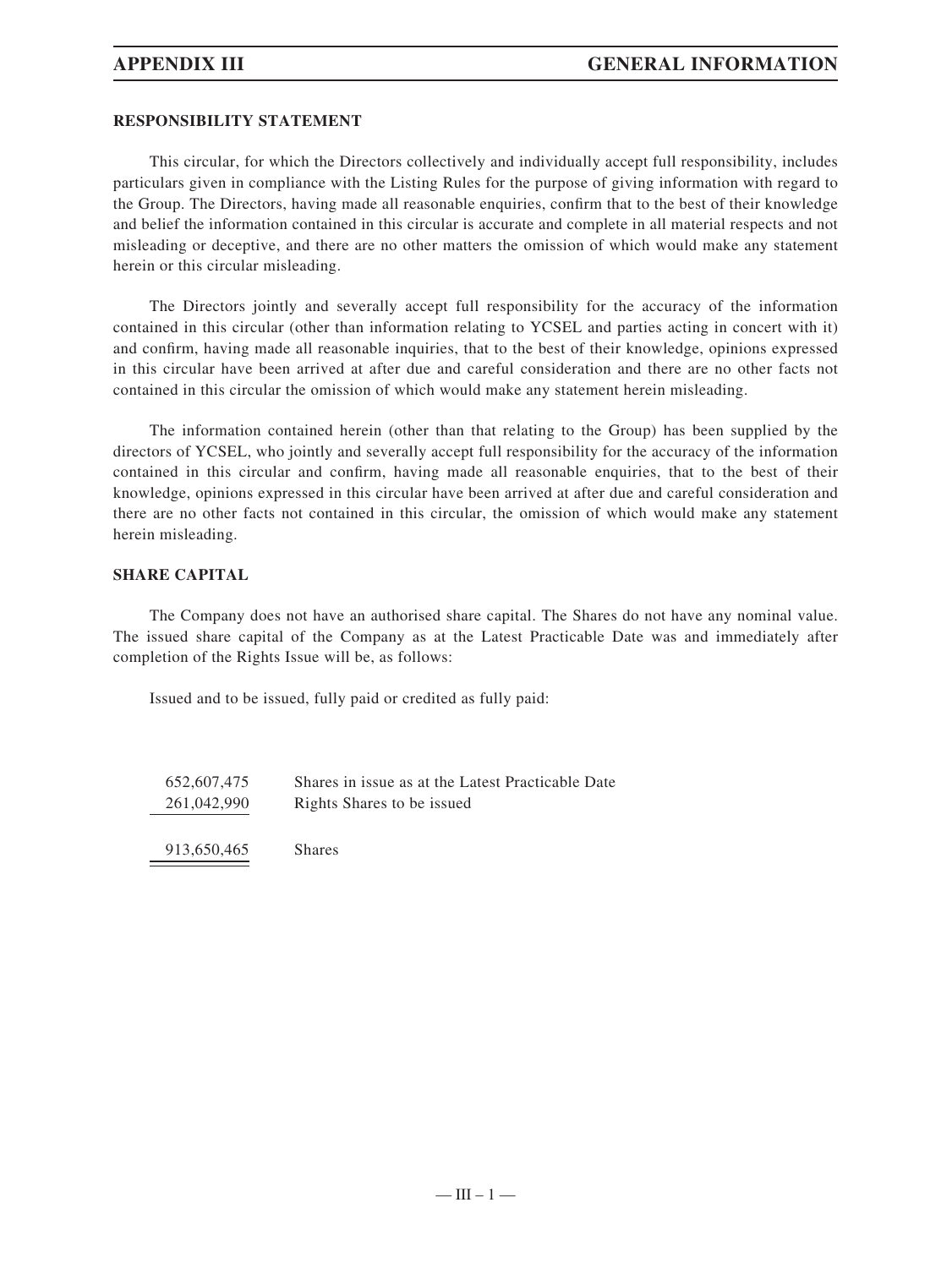## **APPENDIX III GENERAL INFORMATION**

All the Shares in issue rank, pari passu in all respects with each other including rights to dividends, voting and return of capital. The Rights Shares, when allotted, issued and fully paid, will rank pari passu with each other and the then existing Shares in issue in all respects including rights to dividends, voting and return of capital.

Subsequent to 31 March 2015, the end of the last financial year of the Company, and up to the Latest Practicable Date, the Company had not issued any Shares.

No part of the share capital or any other securities of the Company is listed or dealt in on any stock exchange other than the Stock Exchange and no application is being made or is currently proposed or sought for the Shares or the Rights Shares or any other securities of the Company to be listed or dealt in on any other stock exchange.

As at the Latest Practicable Date, the Company had no outstanding warrants, options, derivatives or securities convertible into or exchangeable for Shares.

### **DIRECTORS**

#### *Executive Directors*

Mr. Yeung Ping Leung, Howard, aged 58, was appointed as a Director and the chairman of the Company in 1987 and 1998 respectively. Mr. Yeung is a director of King Fook Jewellery Group Limited and King Fook Holding Management Limited and an executive director of King Fook Gold & Jewellery Company Limited, all of which are wholly owned subsidiaries of the Company. He is a director of New World Development Company Limited and Miramar Hotel and Investment Company, Limited (both of which are listed on the Main Board of the Stock Exchange).

Mr. Tang Yat Sun, Richard, aged 62, was appointed as a Director and the vice chairman of the Company in 1987 and 1998 respectively. Mr. Tang is a director of King Fook Jewellery Group Limited and an executive director of King Fook Gold & Jewellery Company Limited, two wholly owned subsidiaries of the Company. He is a MBA graduate from The University of Santa Clara, California, USA and a holder of Bachelor of Science degree in Business Administration from Menlo College, California, USA. Mr. Tang is the chairman and managing director of Richcom Company Limited. He is also an executive director of Miramar Hotel and Investment Company, Limited and an independent non-executive director of Hang Seng Bank Limited and Wheelock and Company Limited (all of which are listed on the Main Board of the Stock Exchange) and a director of various private business enterprises. He is also an adviser of Tang Shiu Kin and Ho Tim Charitable Fund.

Mr. Cheng Ka On, Dominic, aged 65, was appointed as a Director in 1987. Mr. Cheng is a director of King Fook Jewellery Group Limited and an executive director of King Fook Gold & Jewellery Company Limited, two wholly owned subsidiaries of the Company. He is a director of Miramar Hotel and Investment Company, Limited, which is listed on the Main Board of the Stock Exchange, and is the managing director of the Onflo International Group of Companies.

Ms. Fung Chung Yee, Caroline, aged 62, was appointed as a Director in 1987. Ms. Fung is a director of King Fook Jewellery Group Limited and King Fook China Resources Limited, two wholly owned subsidiaries of the Company. She joined the Group in 1983. She is a member of the Remuneration Committee of the Company.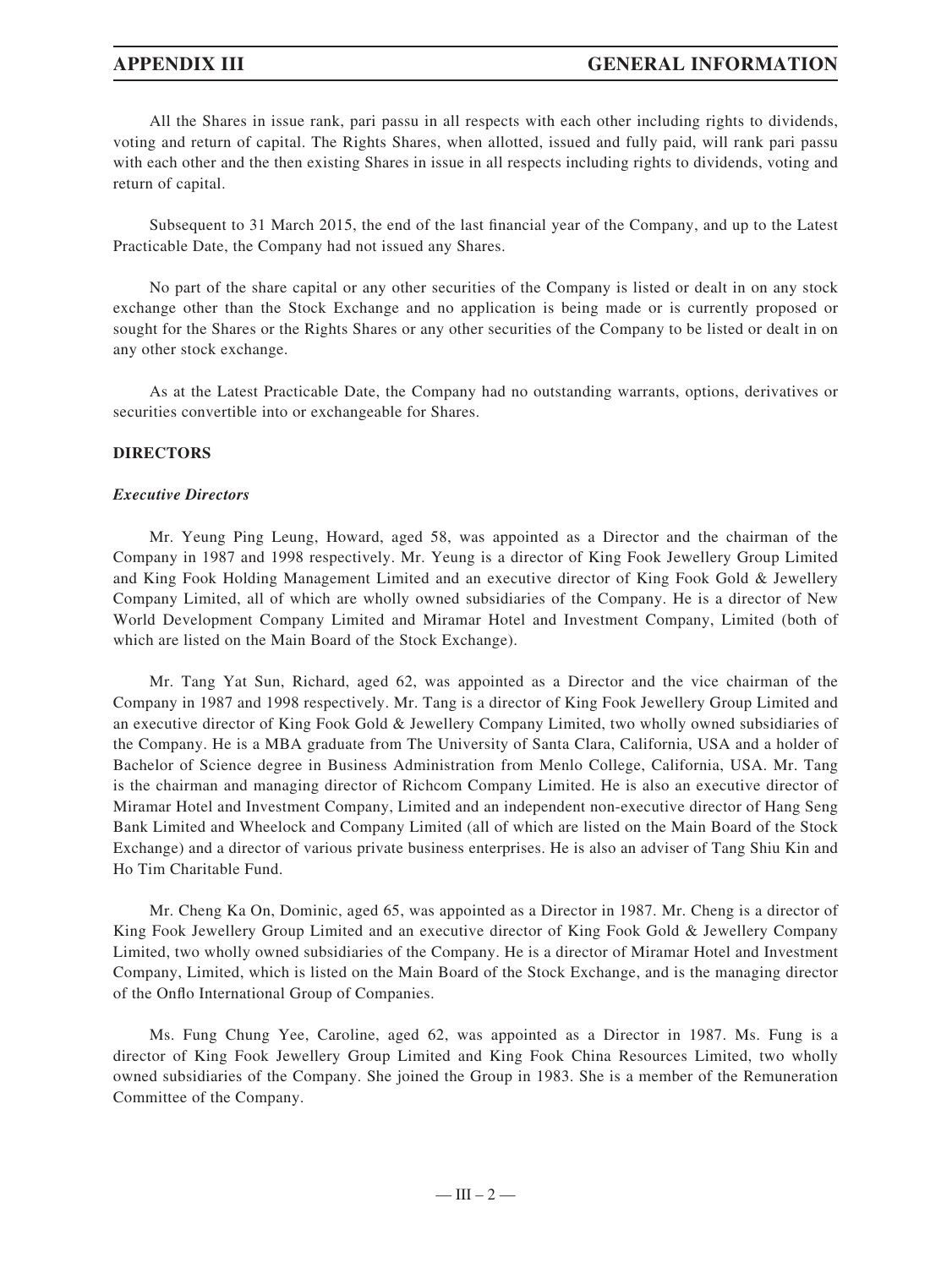### *Non-executive Director*

Mr. Wong Wei Ping, Martin, aged 73, is a non-executive Director and a member of the Audit Committee of the Company. He is a director of Citizen Thunderbird Travel Limited and Columbia Express Limited. He was appointed as a Director in 2000.

### *Independent non-executive Directors*

Mr. Lau To Yee, aged 77, was appointed as an independent non-executive Director in 1994. He is a member of the Audit Committee of the Company.

Mr. Cheng Kar Shing, Peter, aged 62, was appointed as an independent non-executive Director in 1997. He is a member of the Remuneration Committee of the Company and a director of King Fook Gold & Jewellery Company Limited, a wholly owned subsidiary of the Company. Mr. Cheng is a director of New World Development Company Limited and an executive director of New World China Land Limited, both of which are listed on the Main Board of the Stock Exchange. He is also a director of New World Hotels (Holdings) Limited and Chow Tai Fook Enterprises Limited, and the deputy managing director of New World Development (China) Ltd.

Mr. Ho Hau Hay, Hamilton, aged 64, was appointed as a non-executive Director in 2004 and redesignated as an independent non-executive Director in June 2012. He is an independent non-executive director of New World Development Company Limited (which is listed on the Main Board of the Stock Exchange) and an executive director of Honorway Investments Limited and Tak Hung (Holding) Company Limited.

Mr. Sin Nga Yan, Benedict, aged 51, was appointed as a non-executive Director in 2006 and was redesignated as an independent non-executive Director in June 2012. He is a director and general manager of Myer Jewelry Manufacturer Limited. He is a member of the Australian Society of Certified Practising Accountants and a solicitor of the Supreme Court of New South Wales, Australia, the Supreme Court of England and Wales and the High Court of Hong Kong. Mr. Sin is the chairman of the Jewellery Advisory Committee and a committee member of the Fair Organising Committee of The Hong Kong Trade Development Council, a permanent honorary director of The Federation of Hong Kong Watch Trades & Industries Limited, the chairman of the Council of Management of Hong Kong Jewellery & Jade Manufacturers Association and a member of the Assembly of General Committee of Hong Kong Jewelry Manufacturers' Association.

Mr. Cheng Kwok Shing, Anthony, aged 68, was appointed as an independent non-executive Director in 2013. He is the chairman of the Audit Committee and the Remuneration Committee of the Company. He is a Fellow and a Certified Public Accountant (Practicing) of The Hong Kong Institute of Certified Public Accountants and has over 40 years of experience in auditing and accounting field.

The business address of all Directors is at 9th Floor, King Fook Building, 30-32 Des Voeux Road Central, Hong Kong.

Mr. Wong Wei Ping, Martin is the brother-in-law of Mr. Yeung Ping Leung, Howard. Save as disclosed above, none of the Directors or members of the senior management mentioned below have any relationship with each other.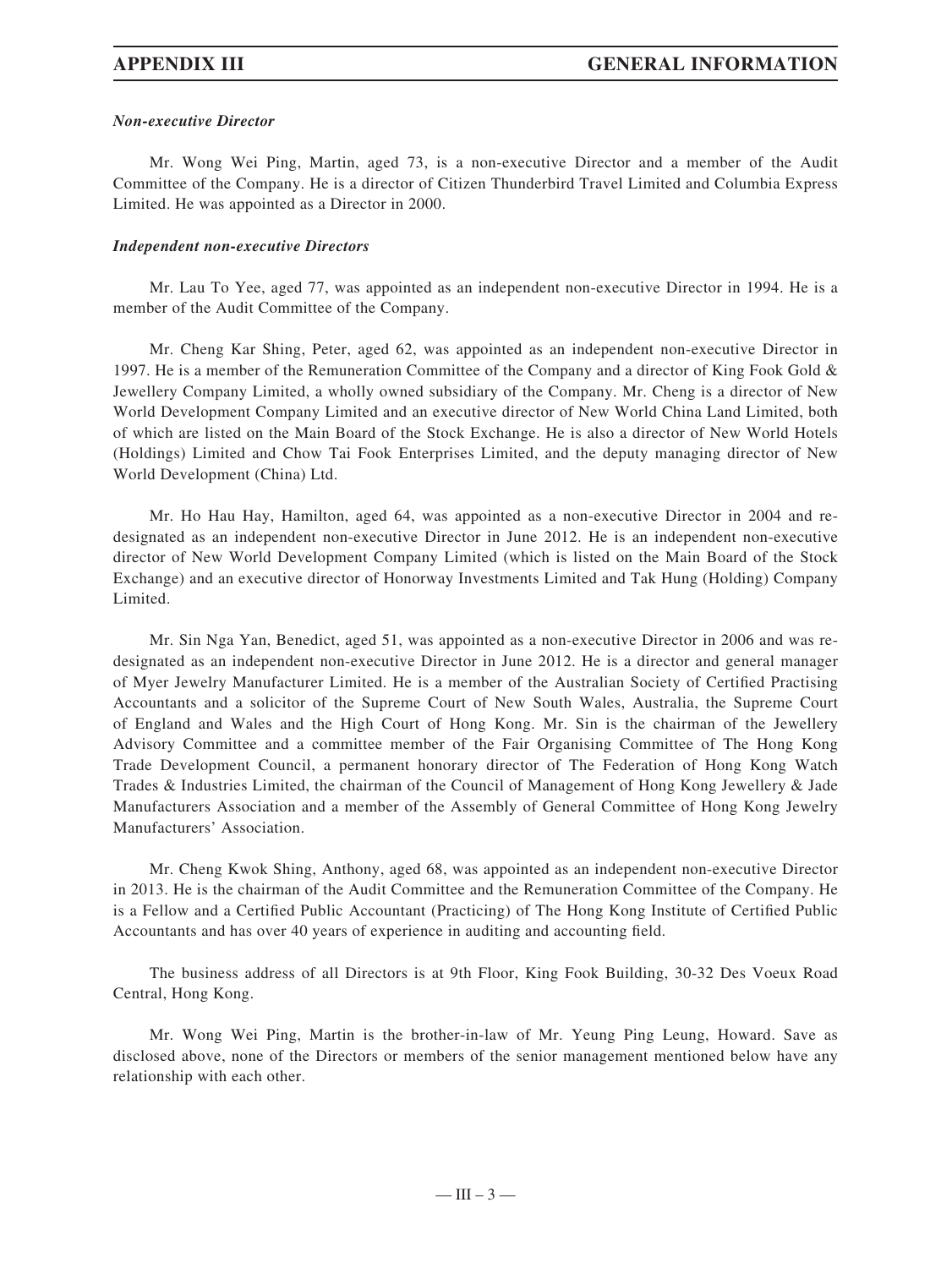#### **SENIOR MANAGEMENT**

Ms. Wong Ka Ki, Kay, aged 57, is the general manager of the Group. She joined the Group in 1999 and is responsible for the Group's overall management and business development. She has extensive management experience in the service and retail industry.

Mr. Luk Kwing Yung, aged 67, is the general manager of King Fook Jewellery Group Limited. He has extensive management experience in the retail industry, specialising in gold, jewellery and watch retailing. He has been with the Group for 49 years.

Mr. Kwong Chun Chung, aged 47, joined the Group in 2015 and is the financial controller of the Group. He has 21 years of experience in the field of finance, auditing and accounting. He holds a MBA degree from the Chinese University of Hong Kong and is a member of the Hong Kong Institute of Certified Public Accountants.

### **CORPORATE INFORMATION**

| <b>Registered office</b>           | 9th Floor,                                        |
|------------------------------------|---------------------------------------------------|
|                                    | King Fook Building                                |
|                                    | 30-32 Des Voeux Road Central                      |
|                                    | Hong Kong                                         |
| <b>Company secretary</b>           | Ms. Cheung Kit Man, Melina                        |
| <b>Authorised representatives</b>  | Mr. Yeung Ping Leung, Howard                      |
|                                    | Ms. Cheung Kit Man, Melina                        |
| <b>Auditor</b>                     | <b>BDO</b> Limited                                |
|                                    | Certified Public Accountants                      |
|                                    | 25th Floor, Wing On Centre                        |
|                                    | 111 Connaught Road Central                        |
|                                    | Hong Kong                                         |
| Share registrar and transfer agent | Computershare Hong Kong Investor Services Limited |
|                                    | Shops 1712-1716, 17th Floor, Hopewell Centre      |
|                                    | 183 Queen's Road East                             |
|                                    | Wanchai                                           |
|                                    | Hong Kong                                         |
| <b>Principal bankers</b>           | Hang Seng Bank Limited                            |
|                                    | 83 Des Voeux Road Central                         |
|                                    | Hong Kong                                         |
|                                    | The Bank of East Asia, Limited                    |
|                                    | 10 Des Voeux Road Central                         |
|                                    | Hong Kong                                         |
|                                    |                                                   |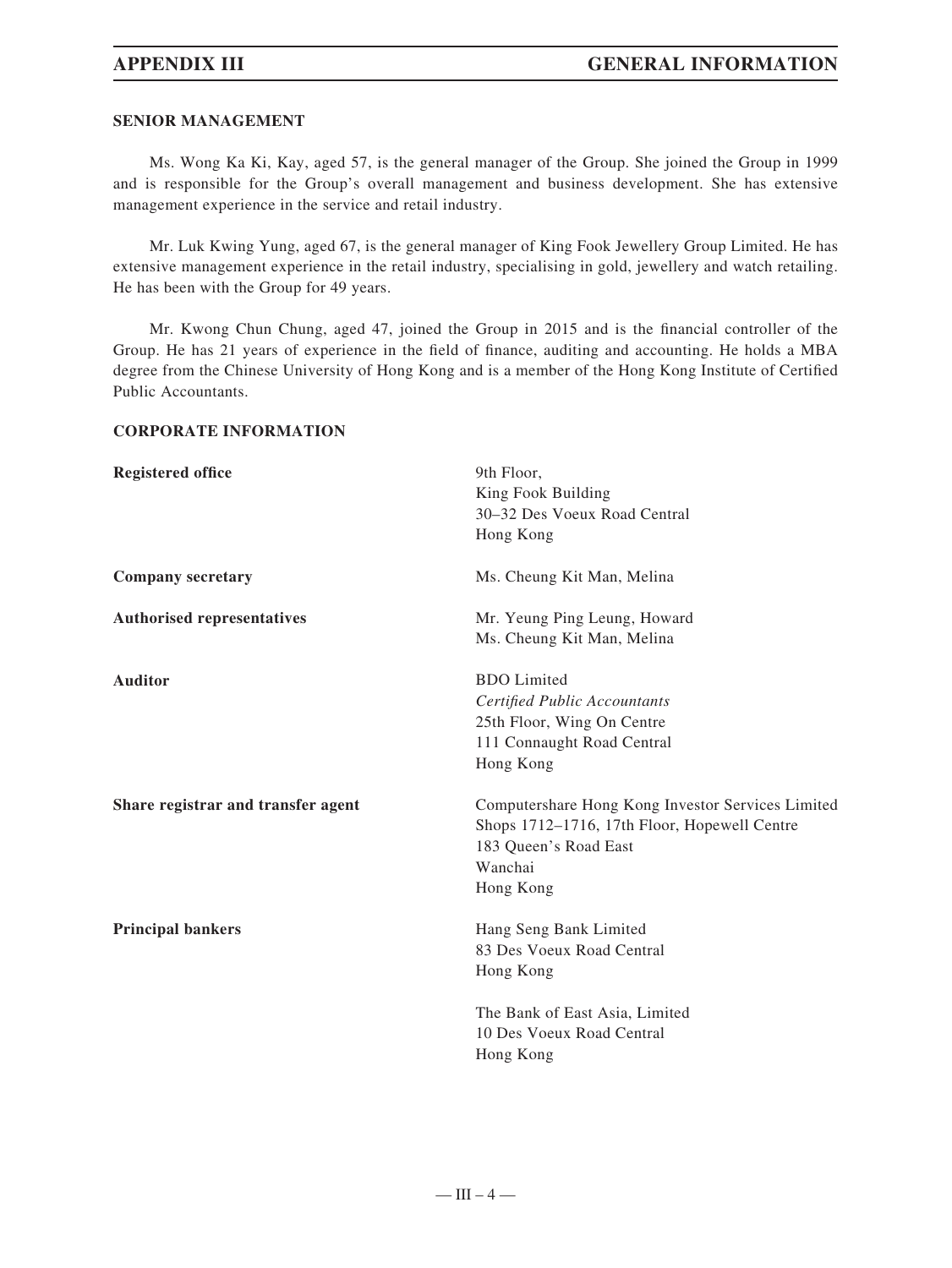The Hongkong and Shanghai Banking Corporation Limited HSBC Main Building 1 Queen's Road Central Hong Kong

### **PARTIES INVOLVED IN THE RIGHTS ISSUE**

| <b>Underwriter</b>                      | Yeung Chi Shing Estates Limited<br>1st Floor, King Fook Building<br>30–32 Des Voeux Road Central<br>Hong Kong |
|-----------------------------------------|---------------------------------------------------------------------------------------------------------------|
| <b>Financial adviser to the Company</b> | Somerley Capital Limited<br>20th Floor, China Building<br>29 Oueen's Road Central<br>Hong Kong                |
| <b>Legal adviser to the Company</b>     | Jennifer Cheung & Co.<br>Unit A, 19th Floor<br>Two Chinachem Plaza<br>68 Connaught Road Central<br>Hong Kong  |

### **MARKET PRICES**

The table below shows the closing price of the Shares on the Stock Exchange on (i) the last trading day on which trading in Shares took place in each of the six calendar months immediately preceding the date of the Announcement; (ii) 3 July 2015, being the last trading day prior to the publication of the Announcement; and (iii) the Latest Practicable Date:

|                         | Closing price of<br>the Shares |
|-------------------------|--------------------------------|
| Date                    | $(HK\$                         |
| 30 January 2015         | 1.06                           |
| 27 February 2015        | 0.81                           |
| 31 March 2015           | 0.78                           |
| 30 April 2015           | 1.04                           |
| 29 May 2015             | 0.96                           |
| 30 June 2015            | 0.98                           |
| 3 July 2015             | 0.84                           |
| Latest Practicable Date | 0.70                           |

The highest and lowest closing prices per Share recorded on the Stock Exchange during the Relevant Period were HK\$1.29 on 8 June 2015 and HK\$0.64 on 9 July 2015 respectively.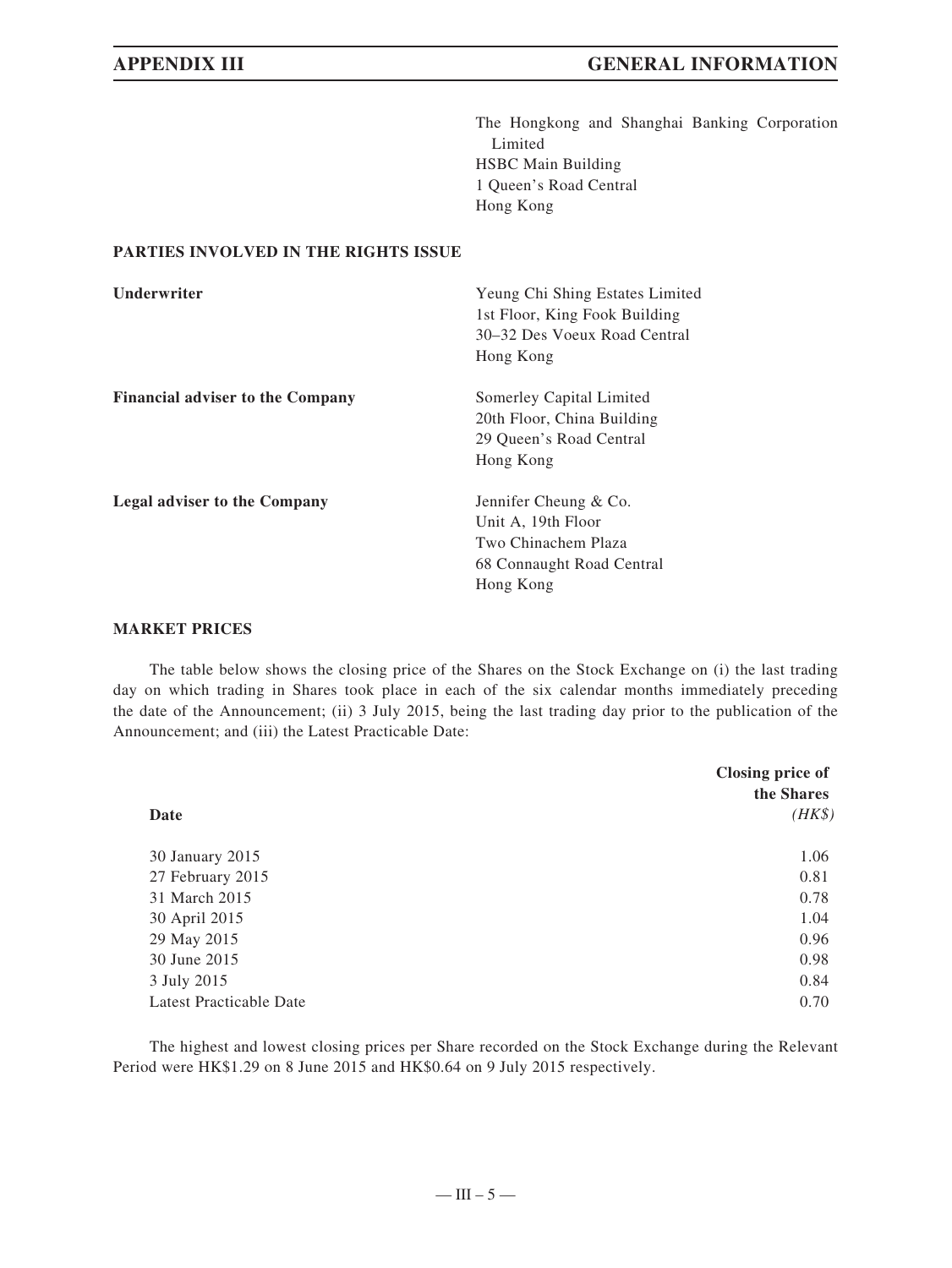### **DISCLOSURE OF INTERESTS**

#### **Interests of Directors**

As at the Latest Practicable Date, the interests of the Directors in the share capital of the Company which were required to be notified to the Company and the Stock Exchange pursuant to Divisions 7 and 8 of Part XV of the SFO (including interests which they were taken or deemed to have under such provisions of the SFO), or were required, pursuant to section 352 of the SFO, to be entered in the register referred to therein, or were required, pursuant to the Model Code for Securities Transactions by Directors of Listed Issuers in the Listing Rules, to be notified to the Company and the Stock Exchange were as follows:

| <b>Name</b>               | Number of<br><b>Shares</b> | Nature of<br>interest | Percentage of<br>shareholding |
|---------------------------|----------------------------|-----------------------|-------------------------------|
| Mr. Tang Yat Sun, Richard | 27,928,500                 | (Note 1)              | 4.28%                         |
| Mr. Cheng Ka On, Dominic  | 2,622,000                  | Beneficial owner      | $0.40\%$                      |
| Mr. Ho Hau Hay, Hamilton  | 4,755,000                  | Interest of           | $0.73\%$                      |
|                           |                            | controlled            |                               |
|                           |                            | corporation           |                               |
|                           |                            | (Note 2)              |                               |

*Notes:*

*1. 5,377,500 Shares are benefi cially owned and 22,551,000 Shares are interest of controlled corporation (which Shares are held by Daily Moon Investments Limited in which Mr. Tang has a 100% interest).*

*2. These Shares are held by Tak Hung (Holding) Co. Ltd. in which Mr. Ho has a 40% interest.*

Save as disclosed above, as at the Latest Practicable Date, none of the Directors or chief executive of the Company had an interest or short position in any shares, underlying shares or debentures of the Company or any associated corporation (within the meaning of Part XV of the SFO) which would have to be notified to the Company and the Stock Exchange pursuant to Divisions 7 and 8 of Part XV of the SFO (including interests and short positions which he was taken or deemed to have under such provisions of the SFO) or which was required, pursuant to section 352 of the SFO, to be entered in the register referred to therein, or pursuant to the Model Code for Securities Transactions by Directors of Listed Issuers in the Listing Rules to be notified to the Company and the Stock Exchange.

Save as disclosed above, none of the Directors were interested in any relevant securities of the Company as at the Latest Practicable Date.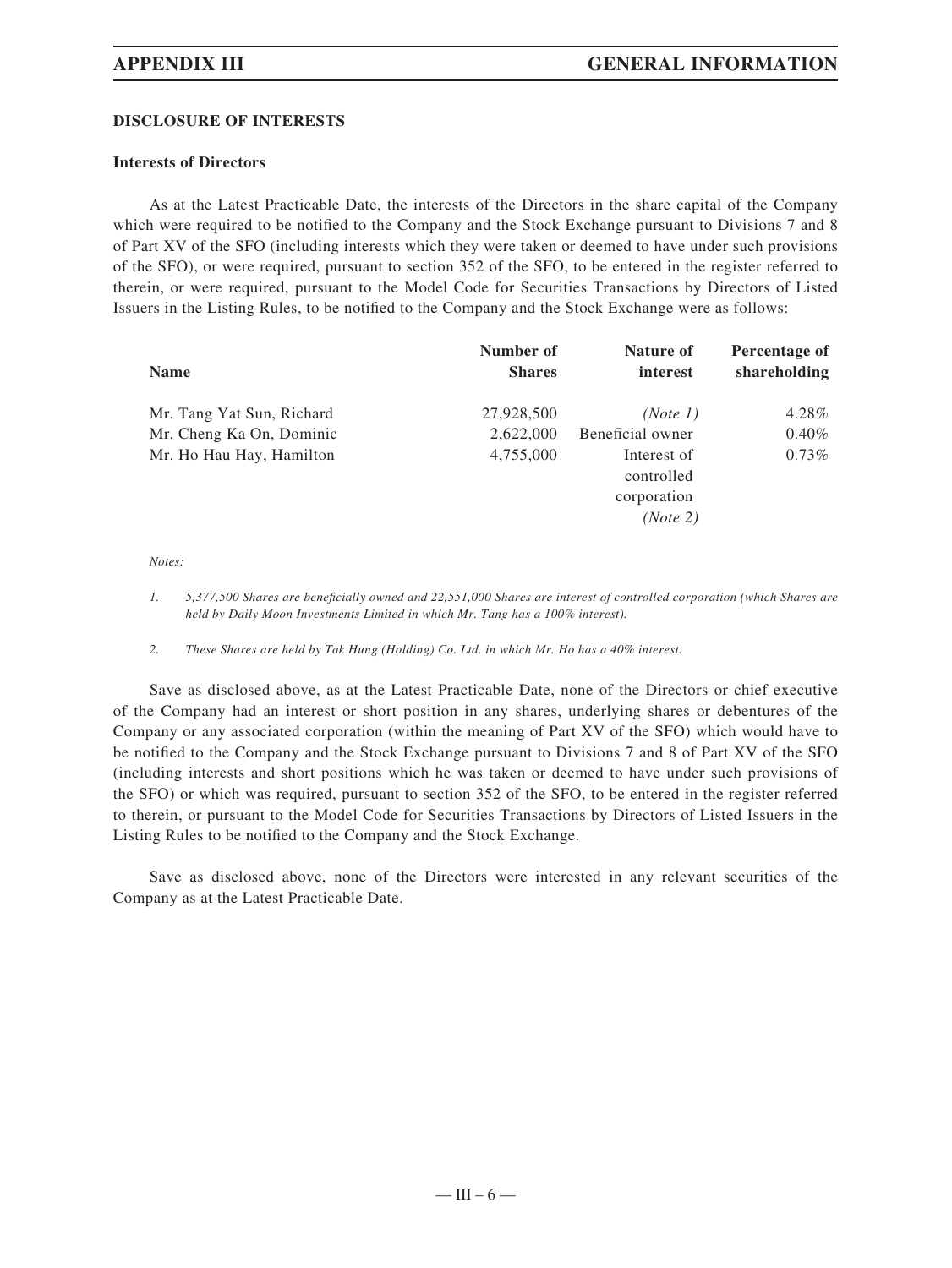#### **Interests of other persons in the share capital of the Company**

As at the Latest Practicable Date, so far as is known to the Directors, the following person (other than a Director or chief executive of the Company) had an interest in the shares and underlying shares of the Company which would fall to be disclosed to the Company under the provisions of Divisions 2 and 3 of Part XV of the SFO:

| <b>Name</b>                     | Number of     | Nature of   | Percentage of |
|---------------------------------|---------------|-------------|---------------|
|                                 | <b>Shares</b> | interest    | shareholding  |
| Yeung Chi Shing Estates Limited | 574,170,774   | <i>Note</i> | 62.84%        |

*Note: These consist of (i) 303,887,754 Shares beneficially owned by YCSEL; (ii) 9,240,030 Shares beneficially owned by Hilmanway Enterprises Limited, its wholly owned subsidiary; (iii) 125,251,112 Rights Shares undertaken to be taken up by YCSEL and its associates under the Underwriting Agreement; and (iv) 135,791,878 Rights Shares underwritten by YCSEL under the Underwriting Agreement.*

Mr. Yeung Ping Leung, Howard (the Chairman of the Company and an executive Director) and other members of his family control the management of YCSEL.

Save as disclosed above, taking no account of Shares which may be taken up under the Rights Issue, the Directors are not aware of any person (other than a Director or chief executive of the Company) who will immediately following the Rights Issue have an interest or short position in the shares and underlying shares of the Company which would fall to be disclosed to the Company under the provisions of Divisions 2 and 3 of Part XV of the SFO.

Save as disclosed in this paragraph, none of YCSEL or any of its directors was interested in any other relevant securities of the Company as at the Latest Practicable Date.

#### **Interests in YCSEL**

As at the Latest Practicable Date, the Group did not have any beneficial interest in the relevant securities of YCSEL or its associates.

As at the Latest Practicable Date, none of the Directors had any beneficial interest in the relevant securities of YCSEL or its associates save that Mr. Yeung Ping Leung, Howard was interested in 1,575 preference shares and 161,535 ordinary shares of YCSEL, representing 10.5% and 11.79% of YCSEL's issued preferential shares and ordinary shares respectively.

#### **Dealings in securities of the Company**

During the Relevant Period, none of the Directors, YCSEL, its directors or parties acting in concert with it had any dealings in the relevant securities of the Company.

### **Dealings in securities of YCSEL**

During the Relevant Period, none of the Group or the Directors had any dealings in the relevant securities of YCSEL.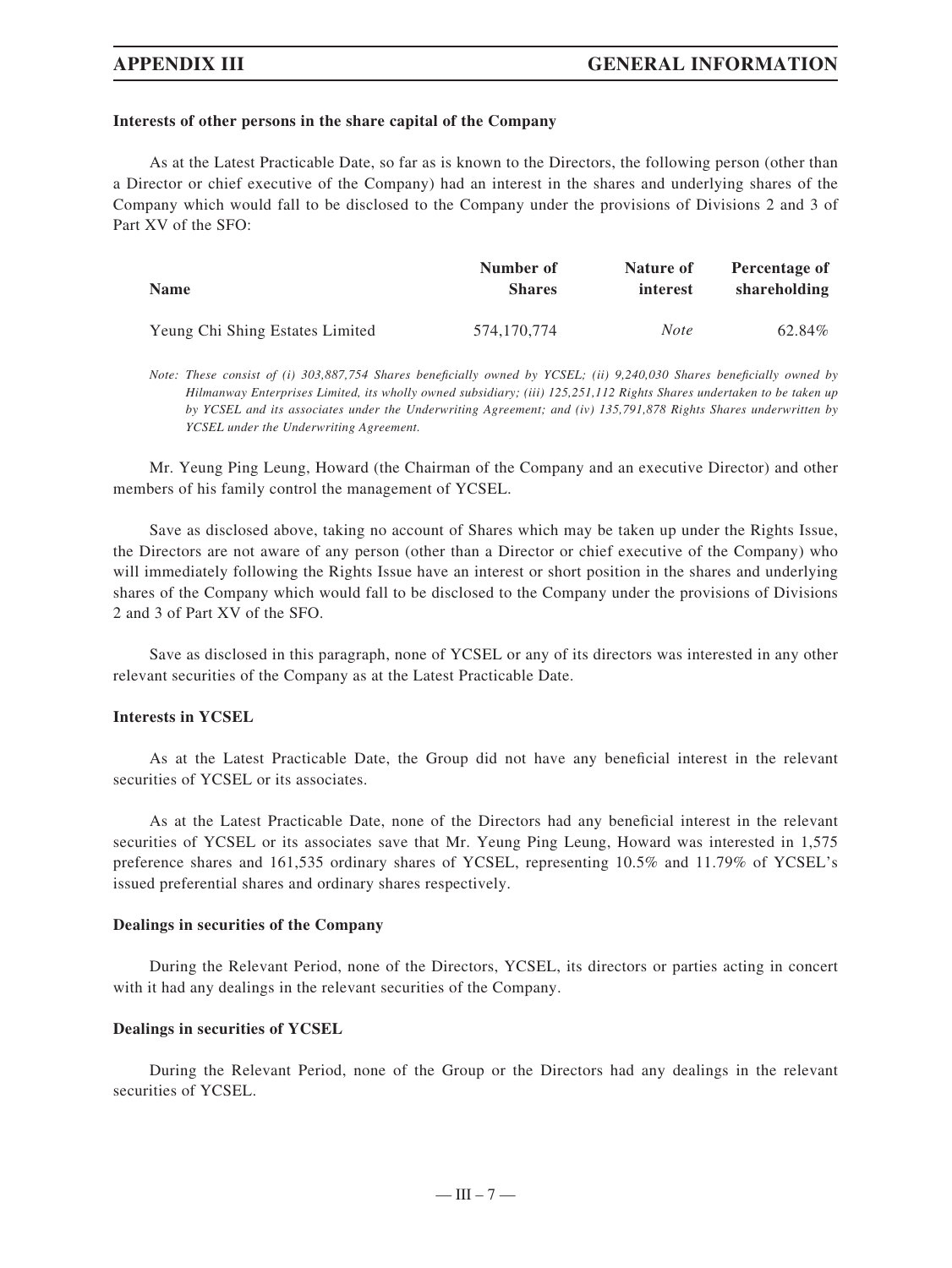### **Interests in other members of the Group**

As at the Latest Practicable Date, so far as is known to the Directors, the following persons (other than a Director or chief executive of the Company) were, directly or indirectly, interested in 10% or more of the nominal value of the share capital carrying rights to vote in all circumstances at general meetings of the following subsidiaries of the Company:

- (a) Mr. David Cheng Kam Hung was interested in (i) 20% of the issued share capital of each of Evermind Limited, Perfectrade Limited, Metal Innovation Limited, PTE Engineering Limited, Perfectrade Macau Limited and Grand Year Engineering Limited; and (ii) 15% of the issued share capital of Mempro Limited (under liquidation); and
- (b) Temple Belle Limited was interested in 25% of the issued share capital of Mempro Limited (under liquidation).

As at the Latest Practicable Date, no capital of any subsidiary of the Company is under option or agreed conditionally or unconditionally to be put under option.

#### **Interests of experts in the Group**

None of the experts named in the paragraph headed "Qualification of experts" in this appendix has any shareholding in any company in the Group or the right (whether legally enforceable or not) to subscribe for or to nominate persons to subscribe for securities in any company in the Group.

#### **Interests in assets, contracts or arrangements**

- (a) The Company entered into a licence agreement dated 7 December 1998 (as supplemental on 10 September 2004) with YCSEL pursuant to which the Company was granted an exclusive right for the design, manufacture and distribution of gold and jewellery products under the trademark of "King Fook" on a worldwide basis for a total consideration of HK\$1. The agreement commenced from 7 December 1998 and does not fix the termination date.
- (b) The Company and King Fook Jewellery Group Limited ("KF Jewellery"), a wholly owned subsidiary of the Company (as tenants) and Stanwick Properties Limited ("Stanwick"), a wholly owned subsidiary of YCSEL (as landlord) entered into 9 tenancy agreements all dated 13 August 2013 in respect of Basement, Ground Floor, Mezzanine Floor, and 3rd, 5th, 6th, 7th, 8th, 9th and 10th Floors of King Fook Building, 30-32 Des Voeux Road Central, Hong Kong for a term of two years from 16 August 2013 at the total monthly rent of HK\$1,025,365, exclusive of management fees and air-conditioning charges totalling HK\$100,800 per month, and rates. With the consent of the landlord, the tenancy agreement for 6th Floor of King Fook Building was terminated effective from 15 June 2015.
- (c) KF Jewellery (as tenant) entered into a tenancy agreement dated 13 January 2015 with Fabrico (Mfg) Limited (a wholly owned subsidiary of YCSEL) relating to Apartment F, 3rd Floor, Comfort Building, 88 Nathan Road, Kowloon at the monthly rent of HK\$15,000 exclusive of rates on a monthly basis, terminable by either party by serving one month's advance notice to the other party.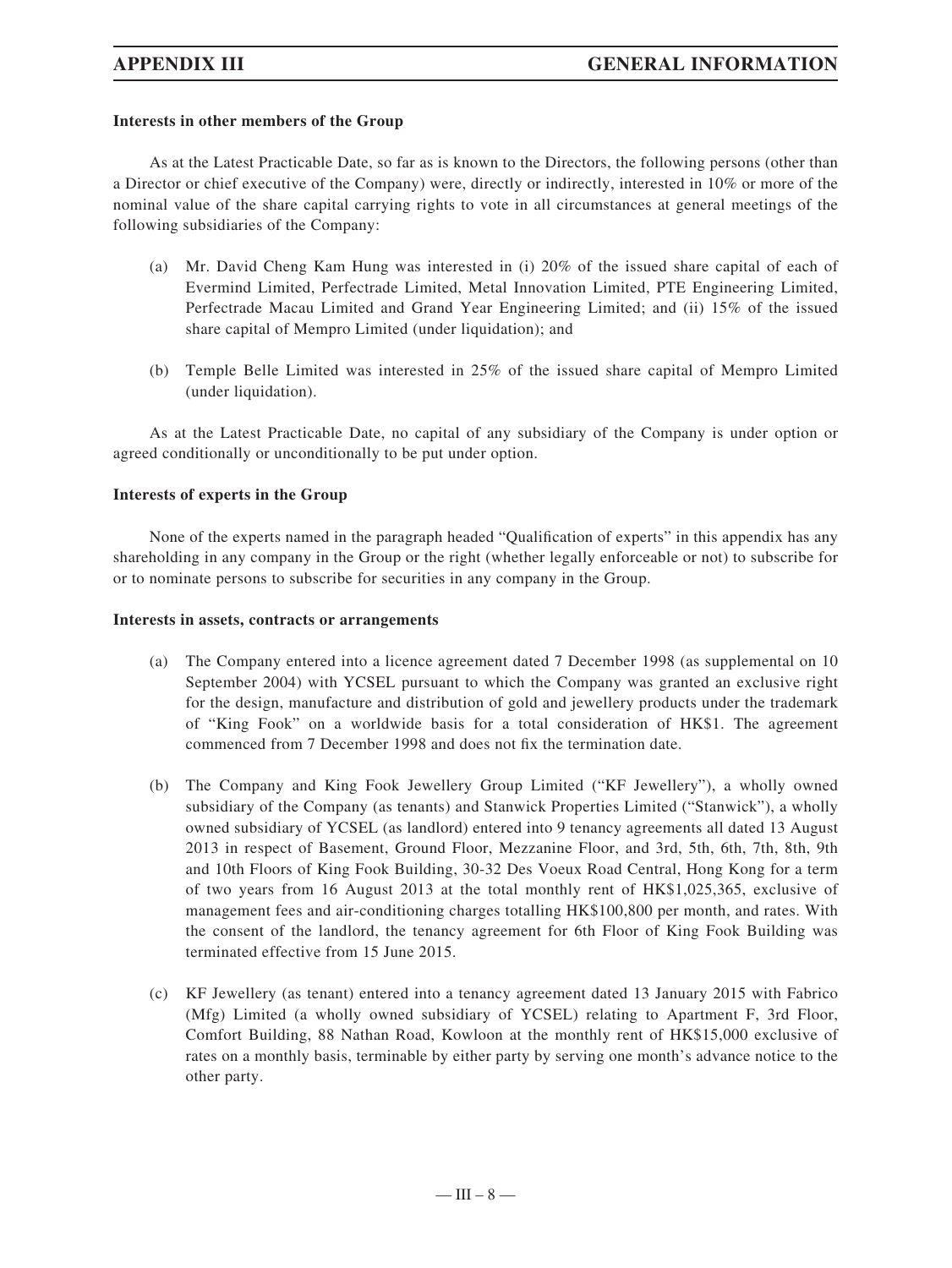- (d) The Company entered into an agreement dated 13 August 2013 with Stanwick pursuant to which the Company was granted the right to use the furniture and fixture at 3rd Floor of King Fook Building (which is used by the Group as conference rooms) at the monthly fee of HK\$25,480 for a term of two years from 16 August 2013.
- (e) KF Jewellery entered into a vehicle licence agreement with YCSEL pursuant to which KF Jewellery leases a vehicle from YCSEL at the annual rent of HK\$1 commencing from 1 April 2011 and renewable automatically every 12 months after its commencement until one party serving one month's advance notice of termination on the other party.

Save as disclosed above, none of the Directors or experts named in the paragraph headed "Qualification of experts" in this appendix has any direct or indirect interest in any assets acquired or disposed of by or leased to any member of the Group or is proposed to be acquired or disposed of by or leased to any member of the Group since 31 March 2015, being the date to which the latest published audited accounts of the Company were made up, and none of the Directors has any interests in contract or arrangement subsisting at the date of this circular which is significant in relation to the business of the Group taken as a whole.

#### **Service contracts**

The Company and Verbal Co. Ltd. ("Verbal") (a company in which both Mr. Yeung Ping Leung, Howard and Mr. Tang Yat Sun, Richard are directors and Mr. Yeung Ping Leung, Howard has beneficial interest) entered into a service agreement dated 18 March 2015. Pursuant to such agreement, Verbal agreed to provide the service of Mr. Yeung Ping Leung, Howard to the Group for a term of one year from 1 April 2015. Verbal is entitled to (a) remuneration at the rate of  $HK$150,000$  per month; (b) for the financial year ending 31 March 2016, a bonus equal to the aggregate of (i) 4% of the consolidated net profi t before taxation (exclusive of realised investment income) of the Company for such year (the "Profit") if it is below HK\$30 million, or (ii) 4.5% of the Profit if it is equal to or exceeds HK\$30 million, and 2% of the realised investment income of the Company for such year.

Save as disclosed above, there is no service contract with the Company or any of its subsidiaries or associated companies in force for the Directors (i) which (including both continuous and fixed term contracts) has been entered into or amended within 6 months before the date of the Announcement; (ii) which is a continuous contract with a notice period of  $12$  months or more; or (iii) which is a fixed term contract with more than 12 months to run irrespective of the notice period. There was no earlier service contract with the Company or any of its subsidiaries or associated companies for the Directors which had been replaced or amended within six months before the date of the Announcement.

There is no existing or proposed service contract between any member of the Group and any Director (excluding contracts expiring or determinable by the Group within one year without payment of compensation (other than statutory compensations)).

### **Miscellaneous**

As at the Latest Practicable Date:

(a) no relevant securities in the Company was owned or controlled by any person who had, prior to the posting of this circular, irrevocably committed themselves to vote for or against the Rights Issue, the Underwriting Agreement and/or the Whitewash Waiver or to accept or reject the Rights Issue except the undertaking of YCSEL mentioned in the paragraph headed "Irrevocable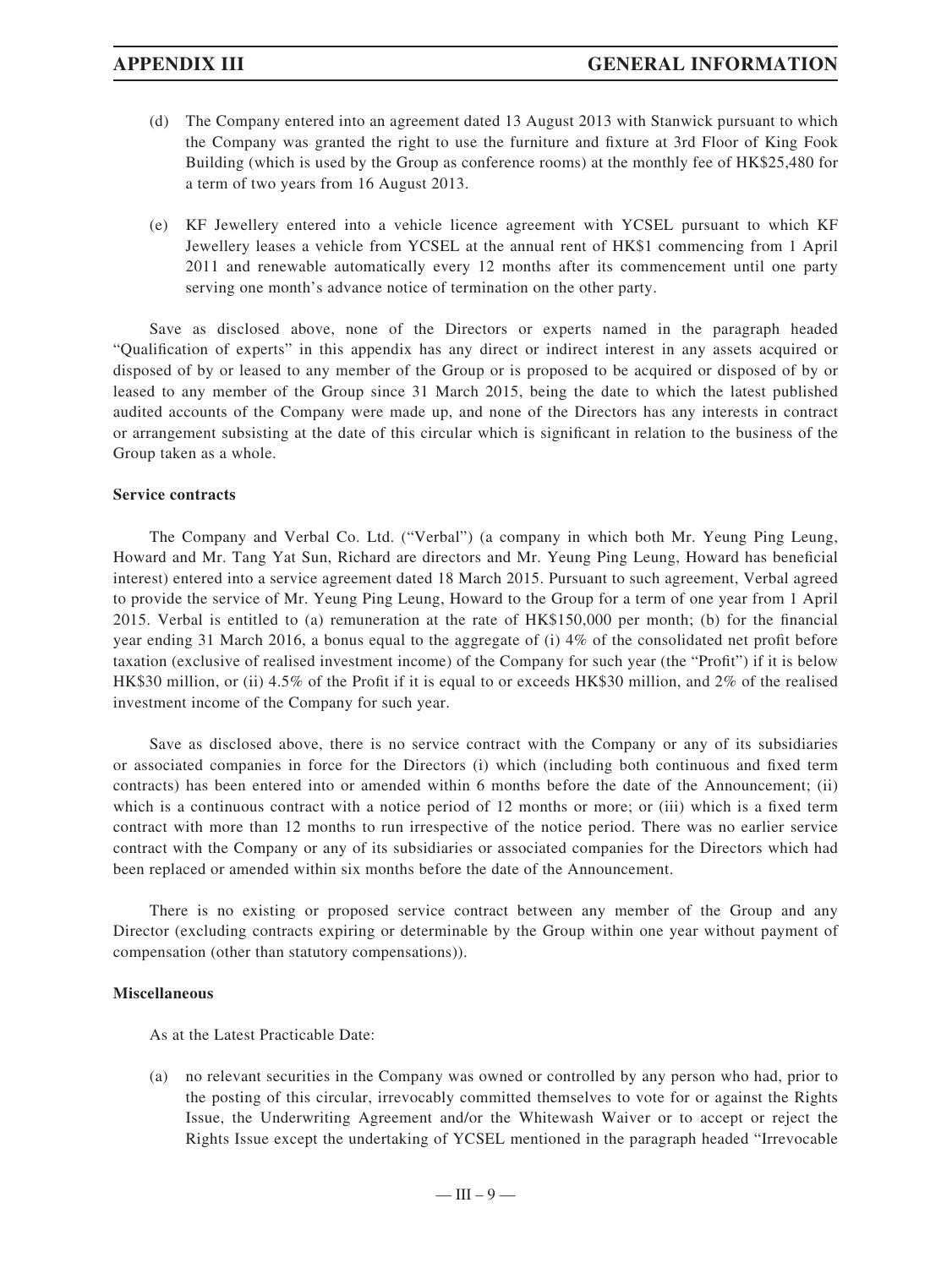## **APPENDIX III GENERAL INFORMATION**

undertaking from YCSEL" in the letter from the Board set out in this circular and that Mr. Tang Yat Sun, Richard, Mr. Cheng Ka On, Dominic and Mr. Ho Hau Hay, Hamilton had informed the Company that they intended to vote for the Rights Issue, the Underwriting Agreement and the Whitewash Waiver;

- (b) no relevant securities in the Company was owned or controlled by a person with whom YCSEL or any person acting in concert with it had any arrangement of the kind referred to in Note 8 to Rule 22 of the Code;
- (c) no relevant securities in the Company had been borrowed or lent (save for any borrowed relevant securities which have been either on-lent or sold) by YCSEL or any persons acting in concert with YCSEL;
- (d) no benefit (other than statutory compensation) would be given to any Director as compensation for loss of office or otherwise in connection with the Rights Issue, the Underwriting Agreement and/or the Whitewash Waiver;
- (e) save for the Underwriting Agreement, no agreement, arrangement or understanding (including any compensation arrangement) existed between YCSEL or any person acting in concert with it and any Director, recent Director, shareholder or recent shareholder of the Company which had any connection with or dependence upon the Rights Issue, the Underwriting Agreement and/or the Whitewash Waiver;
- (f) save for the Underwriting Agreement, there was no agreement or arrangement to which YCSEL was a party which related to the circumstances in which it may or may not invoke or seek to invoke a condition to the Rights Issue, the Underwriting Agreement and/or the Whitewash Waiver;
- (g) no relevant securities in the Company was owned or controlled by a subsidiary of the Company or by a pension fund of any member of the Group or by Somerley Capital Limited, Amasse Capital or by any adviser to the Company as specified in class  $(2)$  of the definition of associates (excluding exempt principal traders) under the Code;
- (h) no relevant securities in the Company was owned or controlled by any person who had any arrangement of the kind referred to in Note 8 to Rule 22 of the Code with the Company or any person who is an associate of the Company by virtue of classes  $(1)$ ,  $(2)$ ,  $(3)$  and  $(4)$  of the definition of associate under the Code:
- (i) no relevant securities in the Company was managed on a discretionary basis by fund managers (other than exempt fund managers) connected with the Company;
- (j) no relevant securities in the Company had been borrowed or lent (save for any borrowed relevant securities which have been either on-lent or sold) by the Company or any Directors;
- (k) Save for the Underwriting Agreement, there was no agreement or arrangement between any Director and any other person which is conditional on or dependent upon the outcome of the Rights Issue, the Underwriting Agreement and/or the Whitewash Waiver or otherwise connected with the Rights Issue, the Underwriting Agreement and/or the Whitewash Waiver; and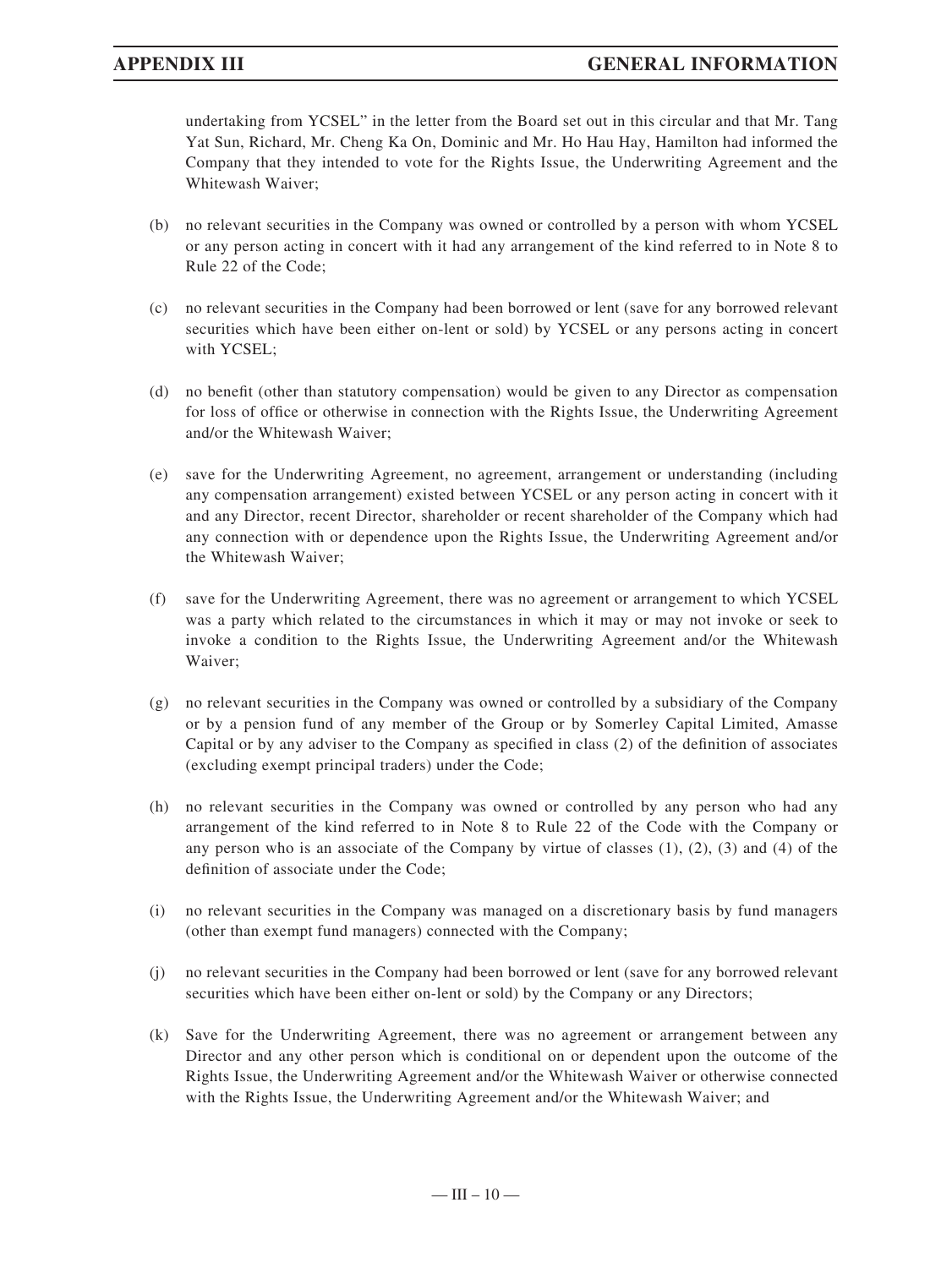(l) save for the Underwriting Agreement and the agreements mentioned in the paragraph headed "Interests in assets, contracts or arrangements" above, no material contracts had been entered into by YCSEL in which any Director had any a material personal interest.

#### **MATERIAL CONTRACTS**

Save for the Underwriting Agreement, no contracts (not being contracts in the ordinary course of business) had been entered into by any member of the Group within the two years preceding the date of the Announcement and up to the Latest Practicable Date which were or might be material.

#### **LITIGATION**

Neither the Company nor any of its subsidiaries is engaged in any litigation or arbitration of material importance and no litigation or claim of material importance is known to the Directors to be pending or threatened against the Company or any of its subsidiaries.

#### **QUALIFICATION OF EXPERTS**

The qualifications of the experts who have given opinions in this circular are as follows:

| Name                   | <b>Oualification</b>                                                                                                                |
|------------------------|-------------------------------------------------------------------------------------------------------------------------------------|
| <b>BDO</b> Limited     | Certified Public Accountants, Hong Kong                                                                                             |
| Amasse Capital Limited | a licensed corporation under the SFO licensed to conduct type 6<br>(advising on corporate finance) regulated activity under the SFO |

### **CONSENTS**

The experts named in the paragraph headed "Qualification of experts" in this appendix have given and have not withdrawn their respective written consents to the issue of this circular with copies of their reports, valuation or letters (as the case may be) and the references to their names included herein in the form and context in which they are respectively included.

#### **GENERAL**

- (a) The secretary of the Company is Ms. Cheung Kit Man, Melina. She holds a bachelor degree in business administration from the Chinese University of Hong Kong and has over 30 years' experience in company secretarial work.
- (b) The registered office of YCSEL is situated at 1st Floor, King Fook Building, 30-32 Des Voeux Road Central, Hong Kong. The directors of YCSEL are Mr. Yeung Ping Leung, Howard, Global H.K. Investments Limited, Kennet Nominee Limited and YCS International Development Limited. Madam Yeung Ho Wai Ping, Mr. Yeung Ping Leung, Howard, Mr. Yeung Bing Kin, Mr. Yeung Ka Shing and Ms. Yeung Sze Man, all of 1st Floor, King Fook Building, 30-32 Des Voeux Road Central, Hong Kong, are principal members of parties acting in concert with YCSEL.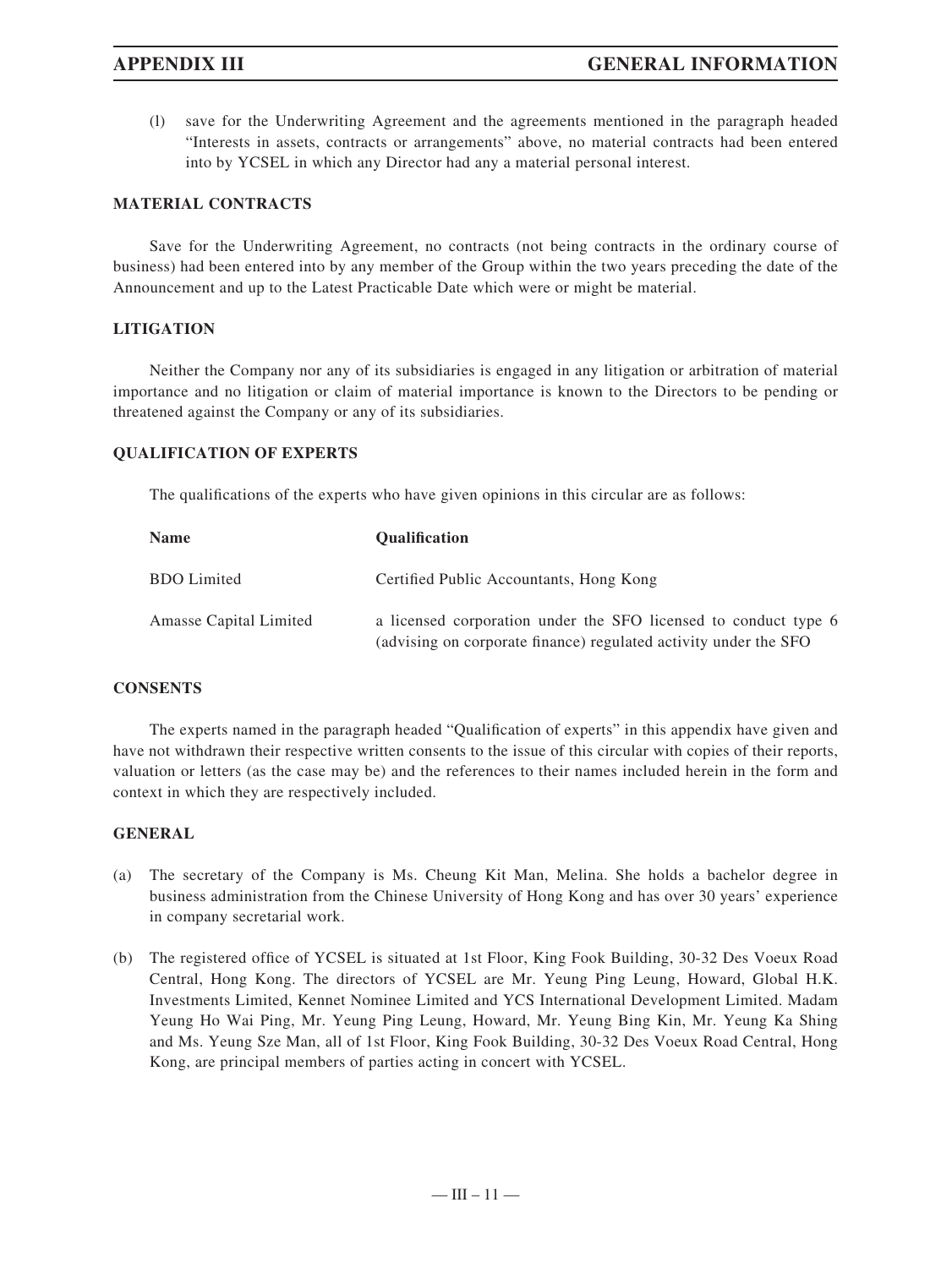- (c) As at the Latest Practicable Date, there was no agreement, arrangement or understanding between YCSEL (and parties acting in concert with it) and any other person whereby the Shares to be acquired under the Rights Issue will be transferred, charged or pledged to any other persons.
- (d) The English text of this circular shall prevail over the Chinese text.

### **EXPENSES**

The expenses in connection with the Rights Issue, including underwriting commission, financial advisory fees, printing, registration, legal and accounting fees, are estimated to be approximately HK\$5 million and will be payable by the Company.

### **DOCUMENTS AVAILABLE FOR INSPECTION**

Copies of the following documents will be available for inspection (i) at the offices of Jennifer Cheung & Co. at Unit A, 19th Floor, Two Chinachem Plaza, 68 Connaught Road Central, Hong Kong during normal business hours from 9:30 a.m. to 5:30 p.m. up to and including 11 August 2015, being the date of the EGM; (ii) on the website of the SFC (http://www.sfc.hk); and (iii) on the Company's website (http://www.irasia.com/listco/hk/kingfook/index.htm):

- (a) the articles of association of the Company;
- (b) the articles of association of YCSEL;
- (c) the annual reports of the Company for the two years ended 31 March 2015;
- (d) the letter from Amasse Capital;
- (e) the letter from the Independent Board Committee;
- (f) the accountants' report on the unaudited pro forma statement of adjusted consolidated net tangible assets of the Group issued by BDO Limited, the text of which is set out in Appendix II to this circular;
- (g) the service agreement referred to in the paragraph headed "Disclosure of interests" in this appendix;
- (h) the Underwriting Agreement; and
- (i) the written consents referred to in the paragraph headed "Consents" in this appendix.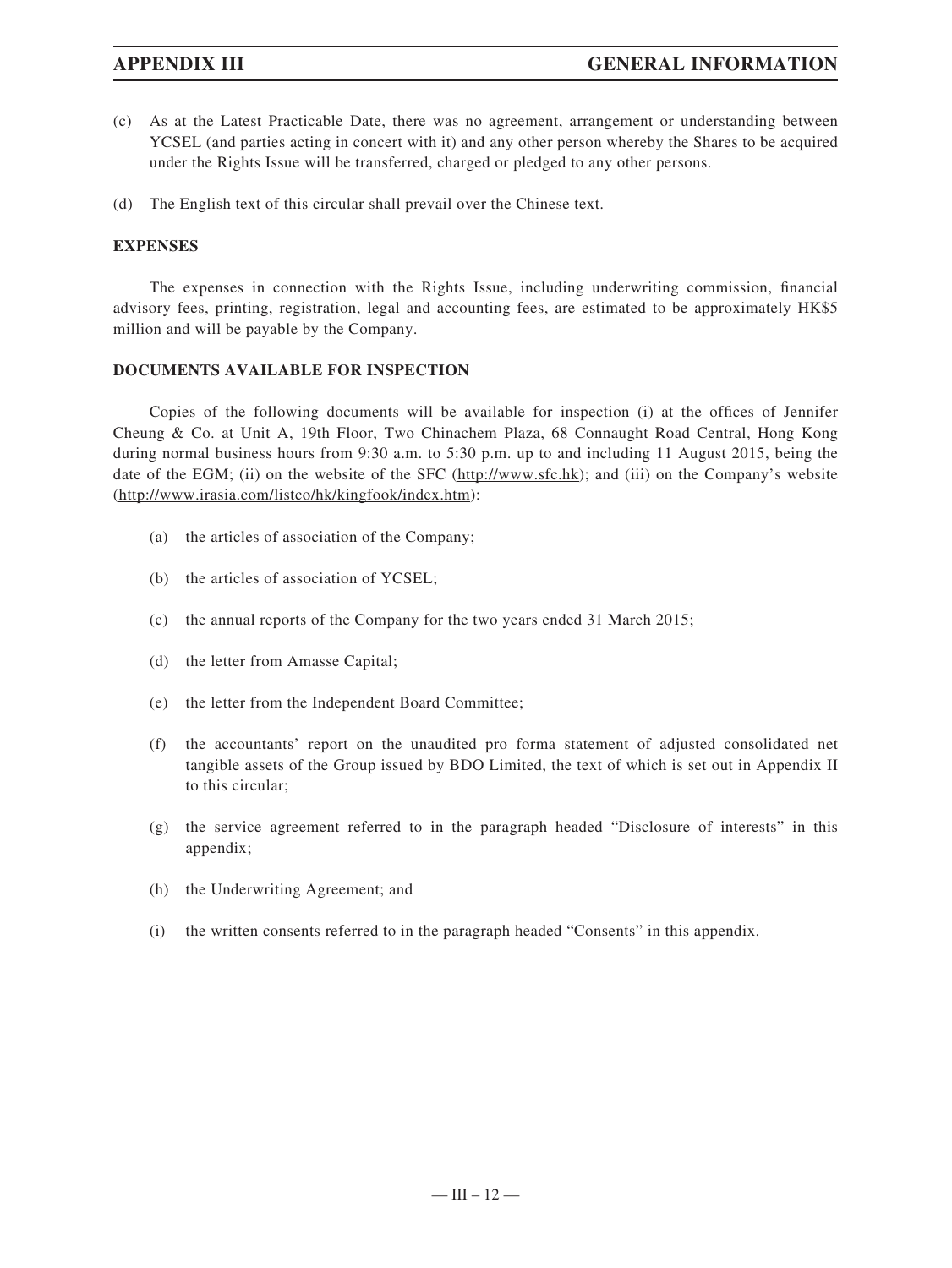**NOTICE OF EXTRAORDINARY GENERAL MEETING**





*(Incorporated in Hong Kong with limited liability)* **(Stock Code: 280)**

**NOTICE IS HEREBY GIVEN** that an extraordinary general meeting of the above mentioned company (the "Company") will be held at Tsui Hang Village, 2nd Floor, New World Tower, 16–18 Queen's Road Central, Hong Kong on 11 August 2015 at 4:00 p.m. for the purpose of considering and, if thought fit, passing the following resolution as an ordinary resolution:

### **ORDINARY RESOLUTION**

### "**THAT**:

- (a) the issue by way of rights of 261,042,990 new shares of the Company ("Right Shares") to shareholders on the register of members of the Company on 17 August 2015 (or such other date as may be determined by the directors of the Company) substantially on the terms and conditions set out in the circular of the Company dated 24 July 2015 (a copy of which marked "A" is produced to the meeting and signed by the Chairman for the purpose of identification) and such other terms and conditions as may be determined by the directors of the Company, be and is hereby approved and the directors of the Company be and are hereby authorised to issue and allot such Rights Shares by way of rights and otherwise on the terms set out in such document;
- (b) the underwriting agreement dated 3 July 2015 between inter alia, the Company and Yeung Chi Shing Estates Limited ("YCSEL"), a copy of which marked "B" is produced to the meeting and signed by the Chairman for the purpose of identification, whereby YCSEL agrees to take up its and its associates' entitlement in full under the Rights Issue and to underwrite up to 135,791,878 Rights Shares under the Rights Issue (the "Underwriting Agreement") be and is hereby approved and confirmed and the directors of the Company be and are hereby authorised to implement the transactions contemplated by the Underwriting Agreement; and